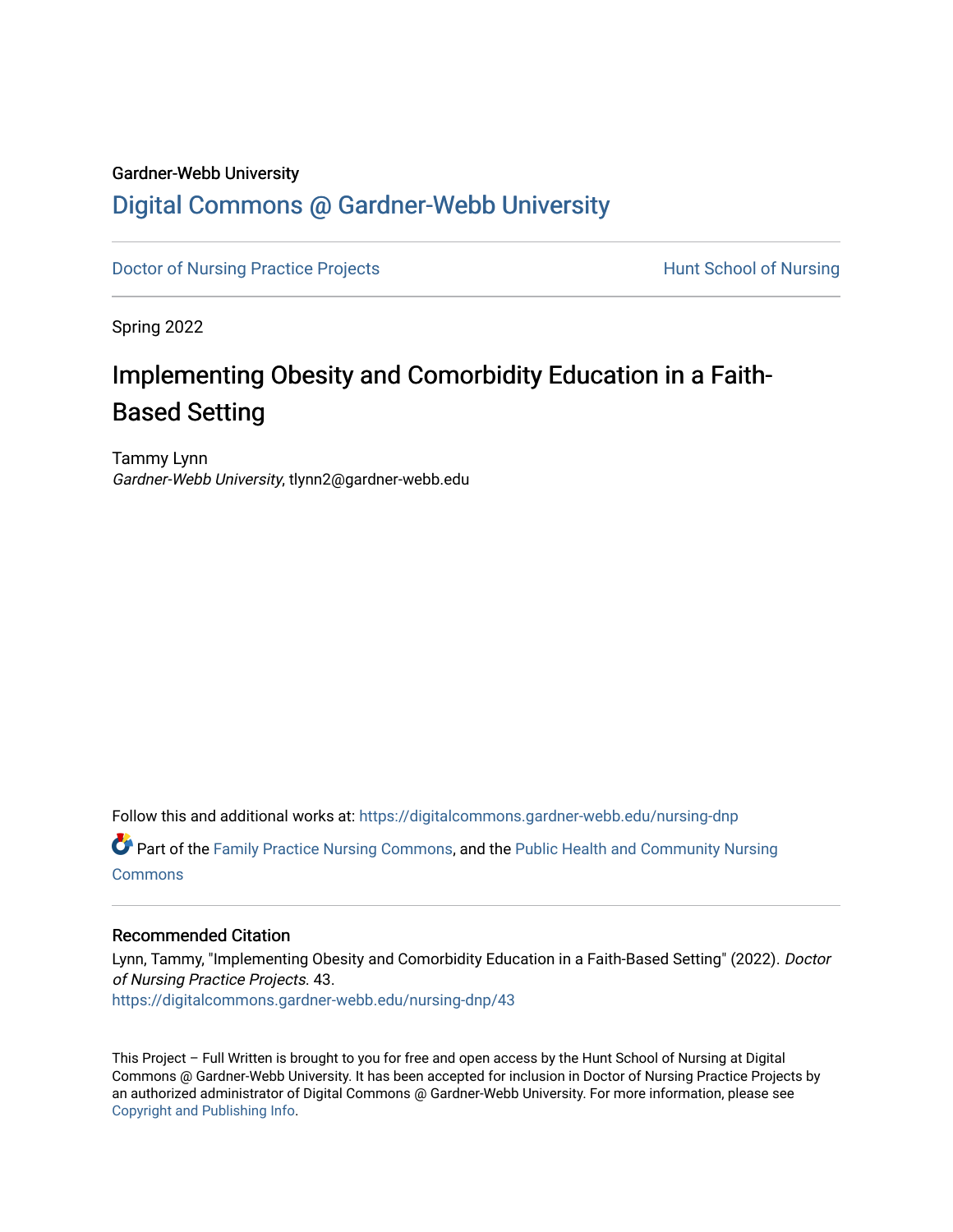### **Implementing Obesity and Comorbidity Education in a Faith-Based Setting**

by

Tammy Lynn

A project submitted to the faculty of Gardner-Webb University Hunt School of Nursing in partial fulfillment of the requirements for the degree of Doctor of Nursing Practice

Boiling Springs, NC

2022

Submitted by: Approved by:

Tammy Lynn Tina H Lewis, DNP, FNP-C, ACHPN, CEN

Date Date Date

 $\mathcal{L}_\text{max}$  , and the contribution of the contribution of the contribution of the contribution of the contribution of the contribution of the contribution of the contribution of the contribution of the contribution of t

 $\mathcal{L}_\mathcal{L}$  , and the contribution of the contribution of  $\mathcal{L}_\mathcal{L}$  , and the contribution of  $\mathcal{L}_\mathcal{L}$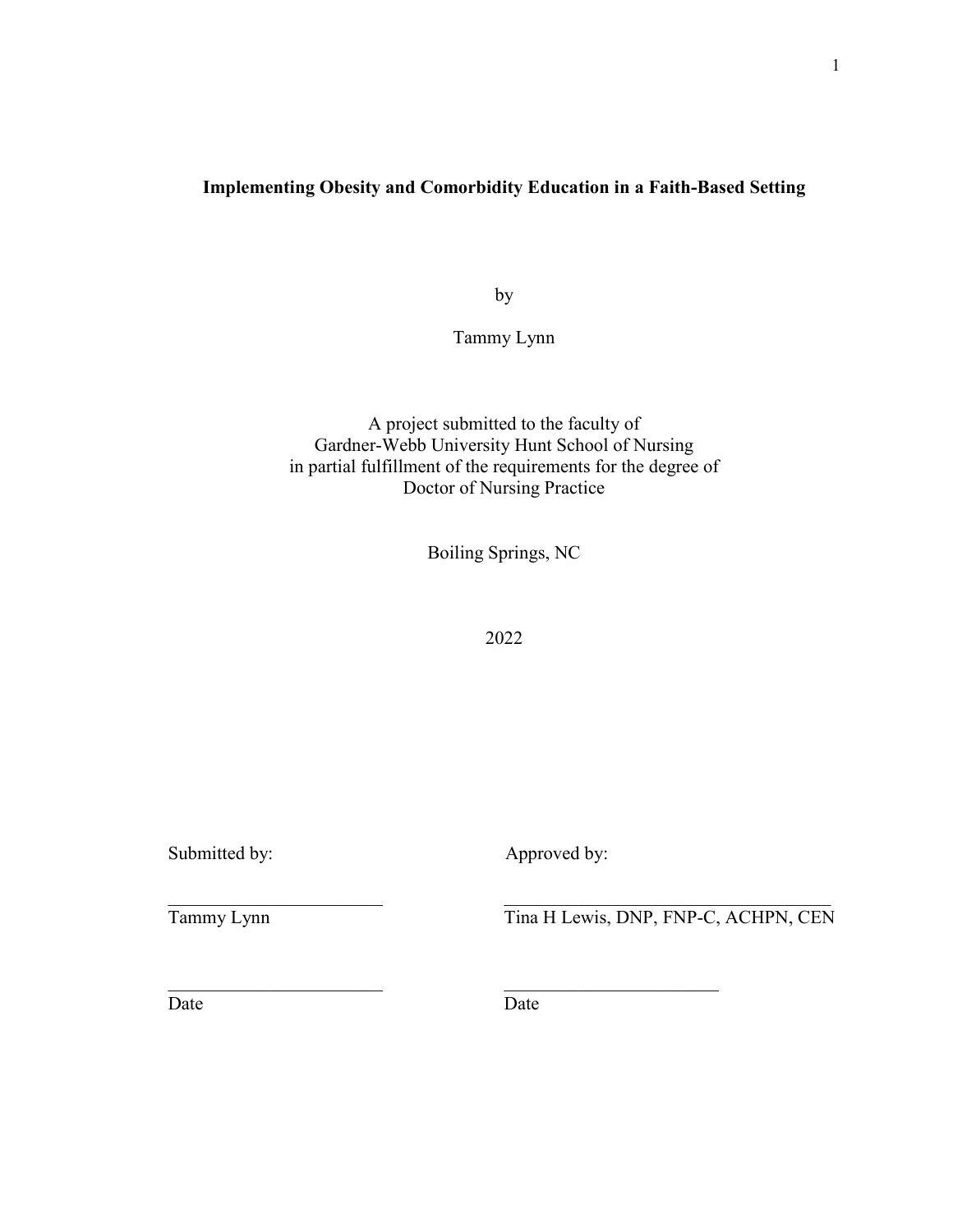#### **Abstract**

The aim of the study was to increase knowledge of the damaging consequences of obesity and related comorbidities. Obesity has reached epidemic proportions on a global scale and increases the potential health risk of many associated diseases. Faith-Based organizations have been found to be optimal resources for public health education. The shared beliefs and comradery are a source of support and encouragement for those who face many of life's challenges, as well as life's joys. The purpose of the project was to investigate the effectiveness of education delivered in a Baptist church on the topics of obesity and related comorbidities. The educational sessions were intended to be informative, and a means in which spiritual strength could be obtained to help make positive life choices relating to the many aspects of health. A literature search investigated nursing theories that would support the Christian worldview as the foundational underpinnings to support the project. Findings among the researched items demonstrated the need for interventions related to obesity, and Christian nursing theories can be an effective tool in which to deliver care.

*Keywords:* obesity, health promotion, faith-based, parish nursing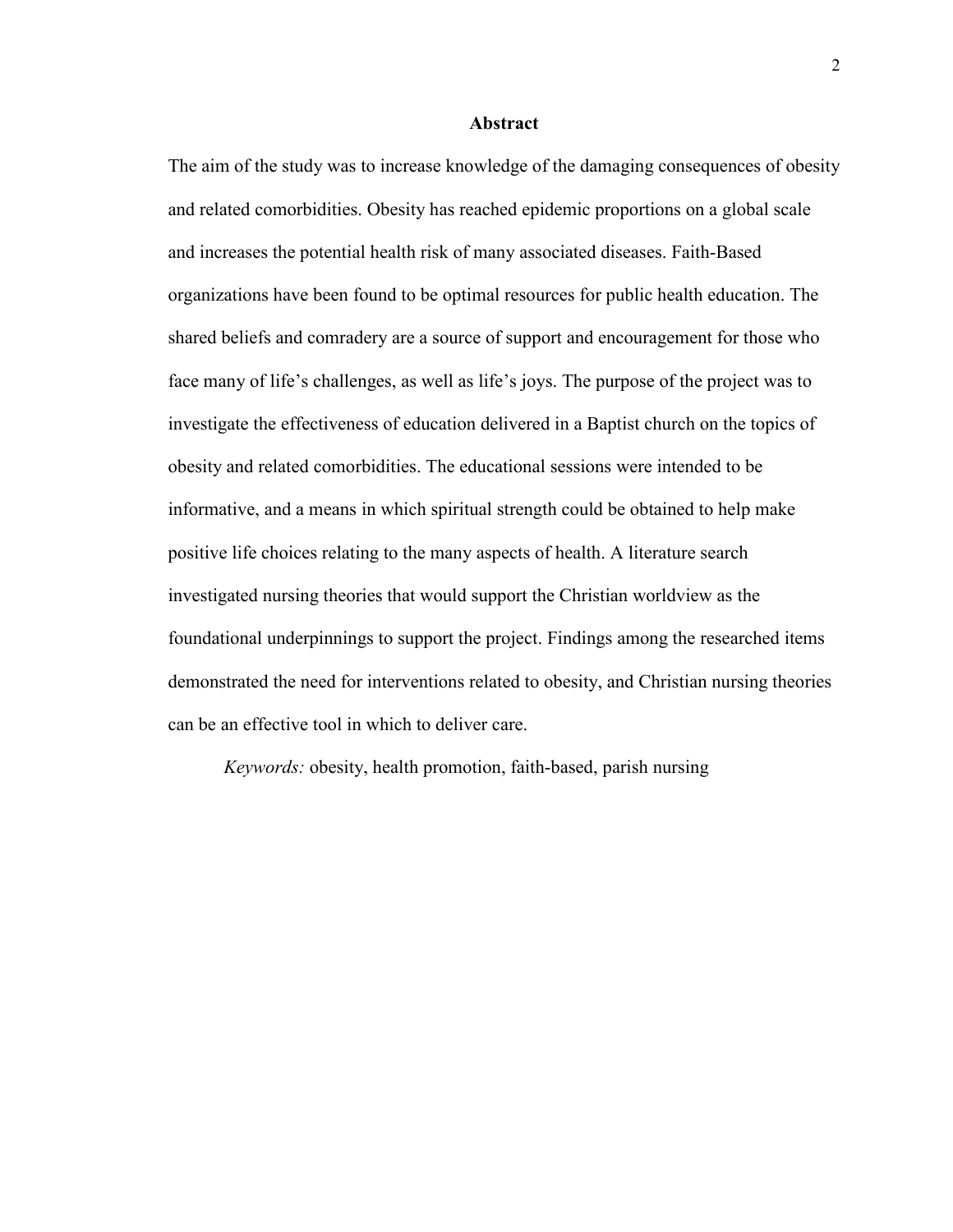#### **Acknowledgements**

I would like to recognize my parents Rev. G.W. and Mrs. Kathryn Horne, who both graduated to heaven during the process of obtaining my doctoral degree. It was their faith and dedication to the Lord that has been a testimony to many and a source of encouragement for me. I have always felt the love and support of my parents, and I am blessed beyond measure to have been gifted with such a blessing. They exhibited Christlike character seasoned with love and compassion, and their many words of encouragement and wisdom are forever in my heart. It is my continued desire that I will serve the Lord and fellow man with the same qualities presented by them.

A special acknowledgement goes to my husband Chris. Words are not enough to speak of the way in which he has sacrificially given to me and our family. The many meals he prepared, sporting events with the children, and care for the home while I was busy completing assignments. I could not have done this endeavor without his constant love, words of encouragement, reassurance, and not to mention his shoulder to cry on. His thoughtfulness in delivering a hot cup of coffee, water, or a snack while I studied are the little things that helped sustain me. Greatest of all is his prayers for me and with me. I am so thankful to have him as my beloved husband. I also would like to thank my wonderful children and extended family for being one of my biggest cheerleaders.

I would also like to recognize my Pastor, Mr. Sandy Bozeman for his support, guidance, and encouragement for the DNP project. He has a true servant's heart for the Lord and his direction was essential for project implementation. I would also like to thank Atrium Health's faith-based nurses, Linda Page and Wanda Clary. It is through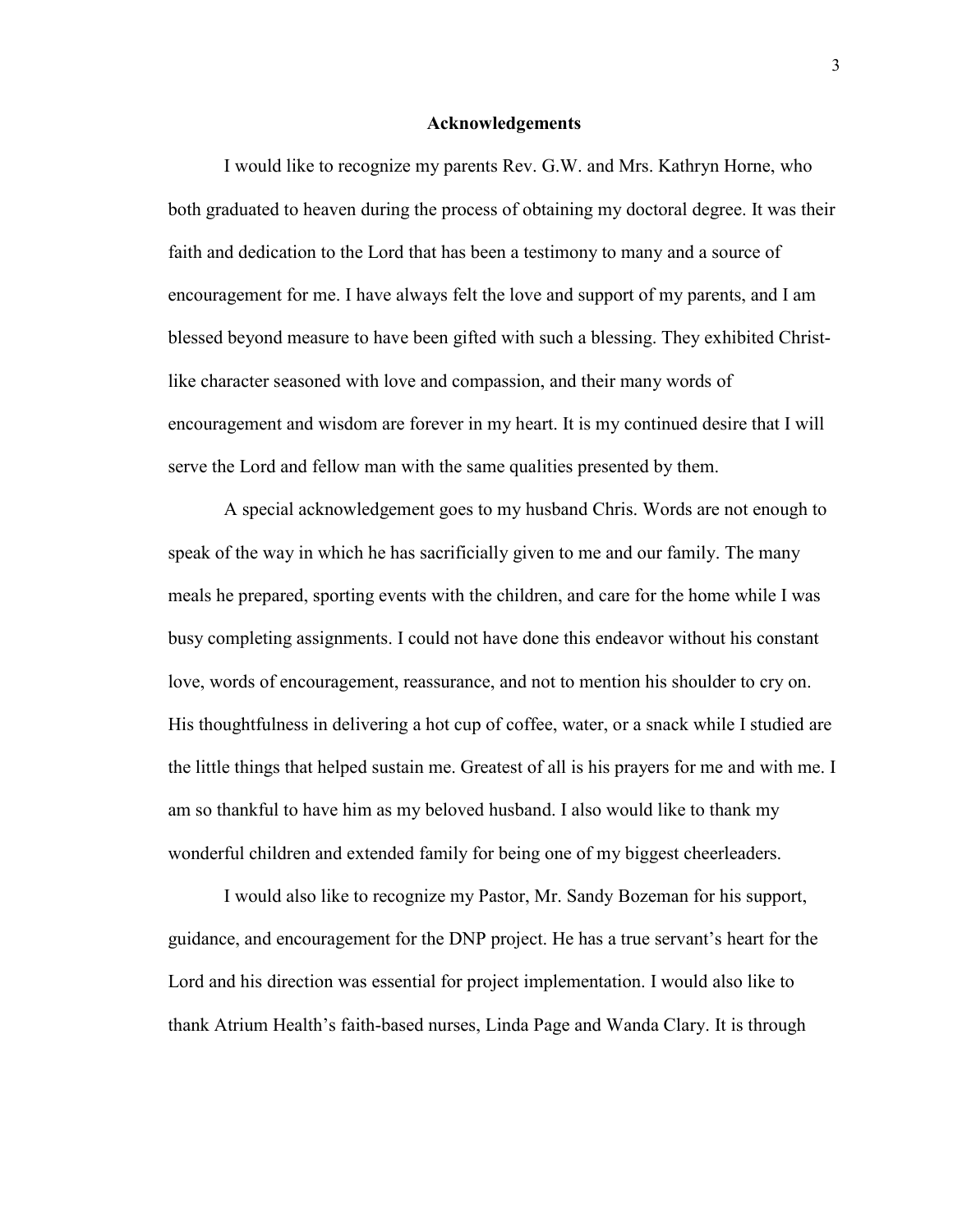their support that the DNP project was supplied with visuals to aid in the educational sessions, and their encouragement strengthened me during this process.

Also, I am extremely grateful for my project chair Dr. Tina Lewis. The formulation and completion of my project could not have been possible without her direction and encouragement to stay focused on each set of tasks. The mentorship that I have received has been instrumental in my project success, and your professionalism is an example of a genuinely great leader.

Above all, I thank God for salvation through Jesus Christ and his boundless blessings in my life. I have seen his hand in each stage and detail of my life. From that time when I was a little girl who desired to be a nurse to the completion of my DNP/FNP program. What an honor to serve Lord through caring for others.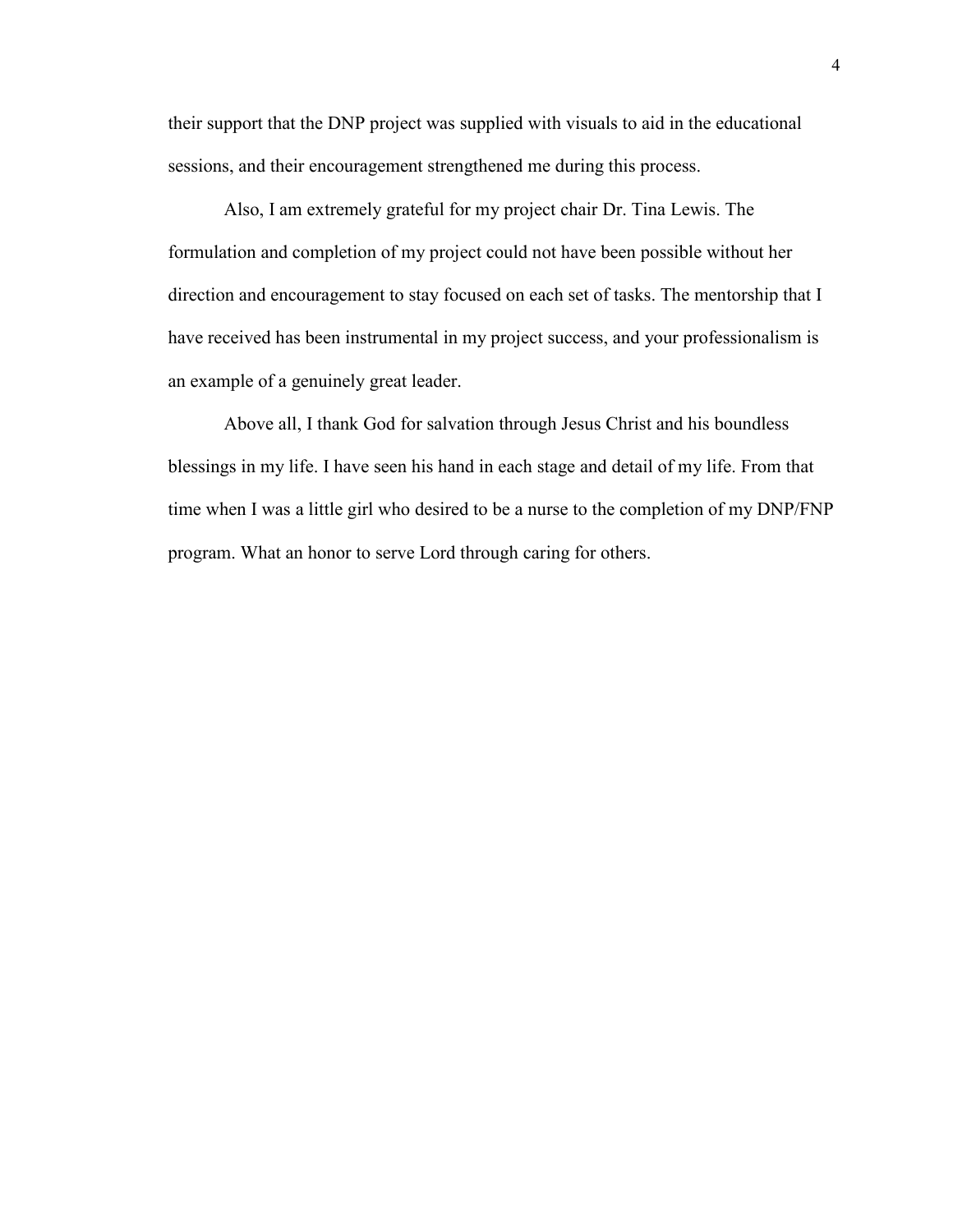### **Table of Contents**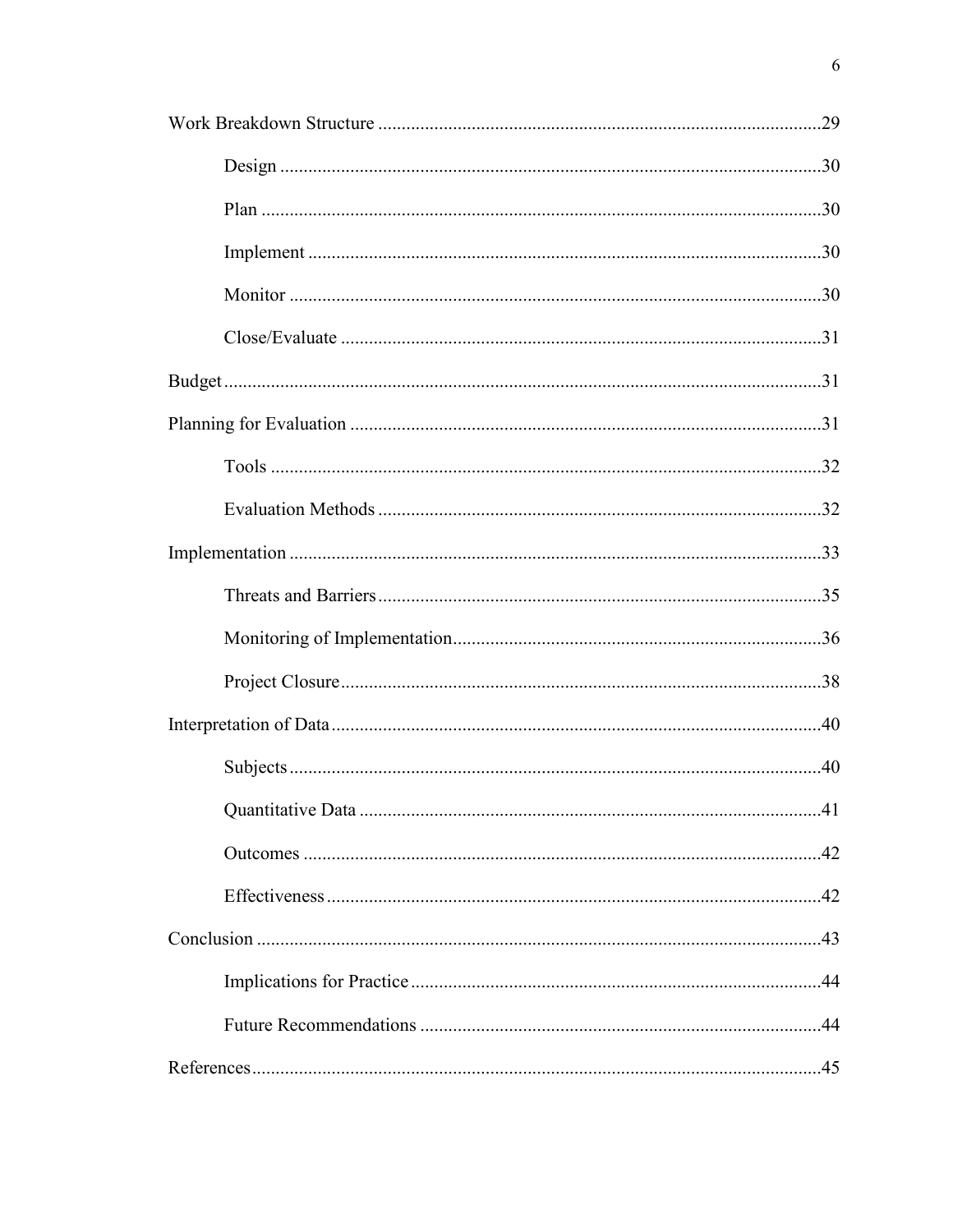# Appendices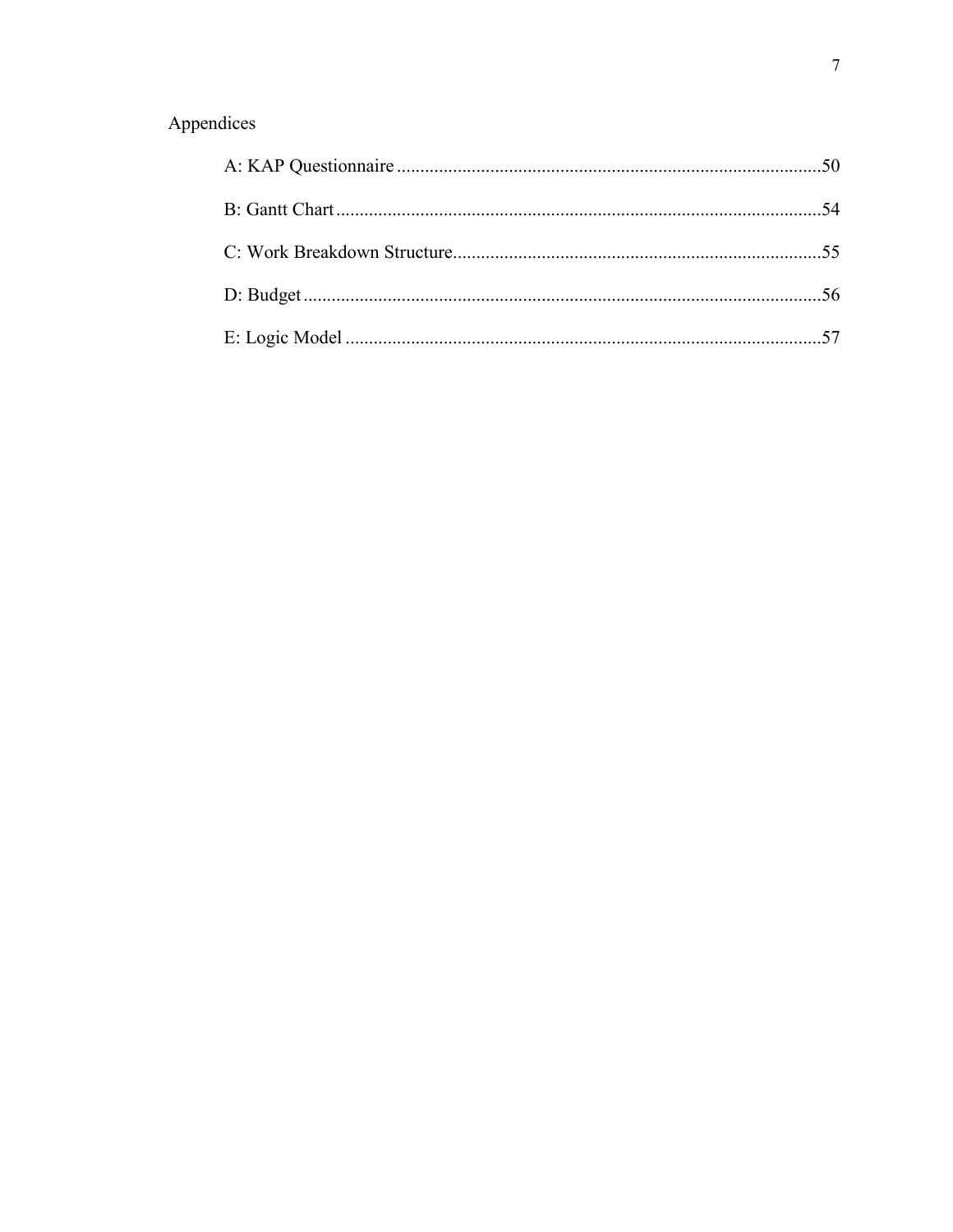## **List of Figures**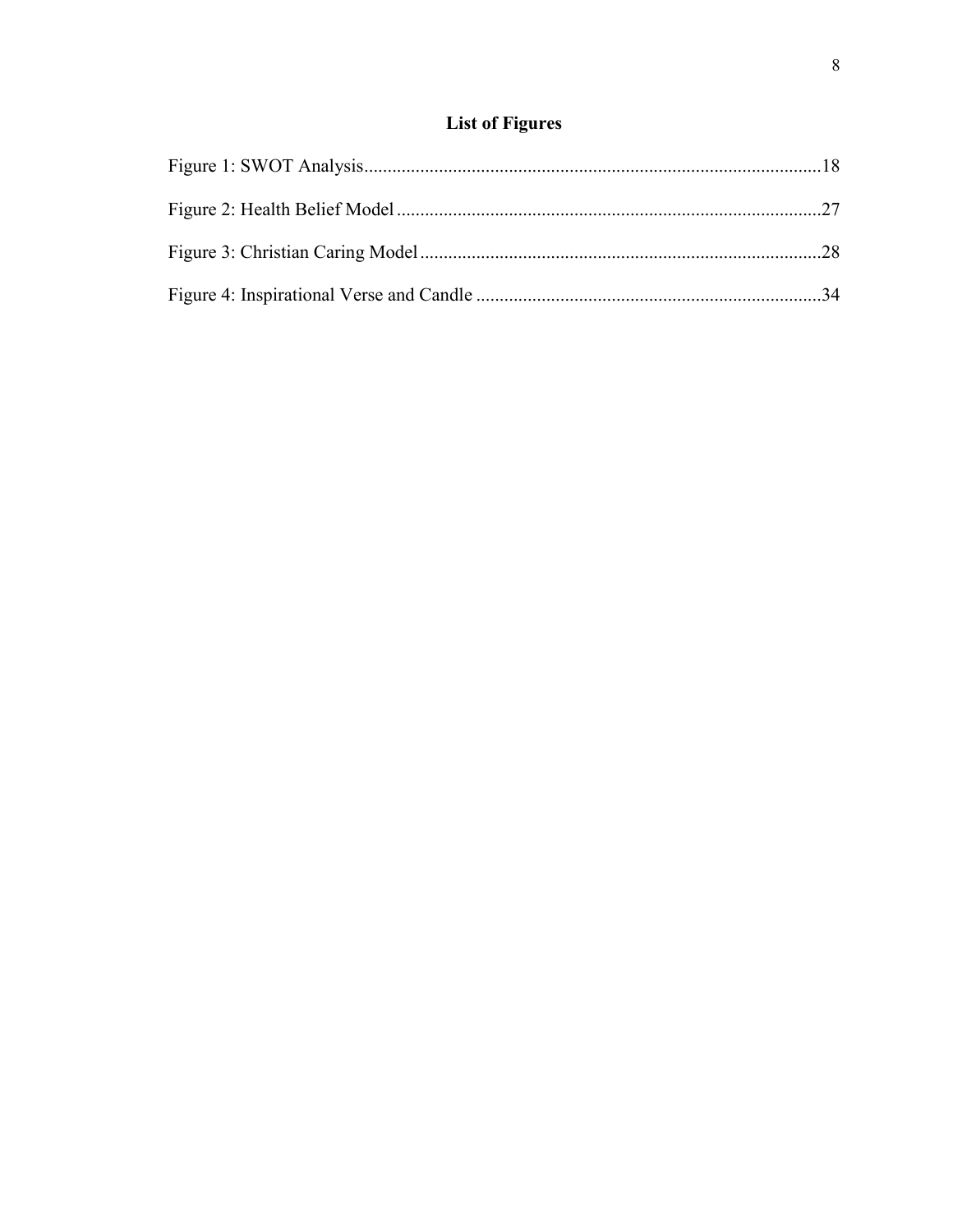## **List of Tables**

|--|--|--|--|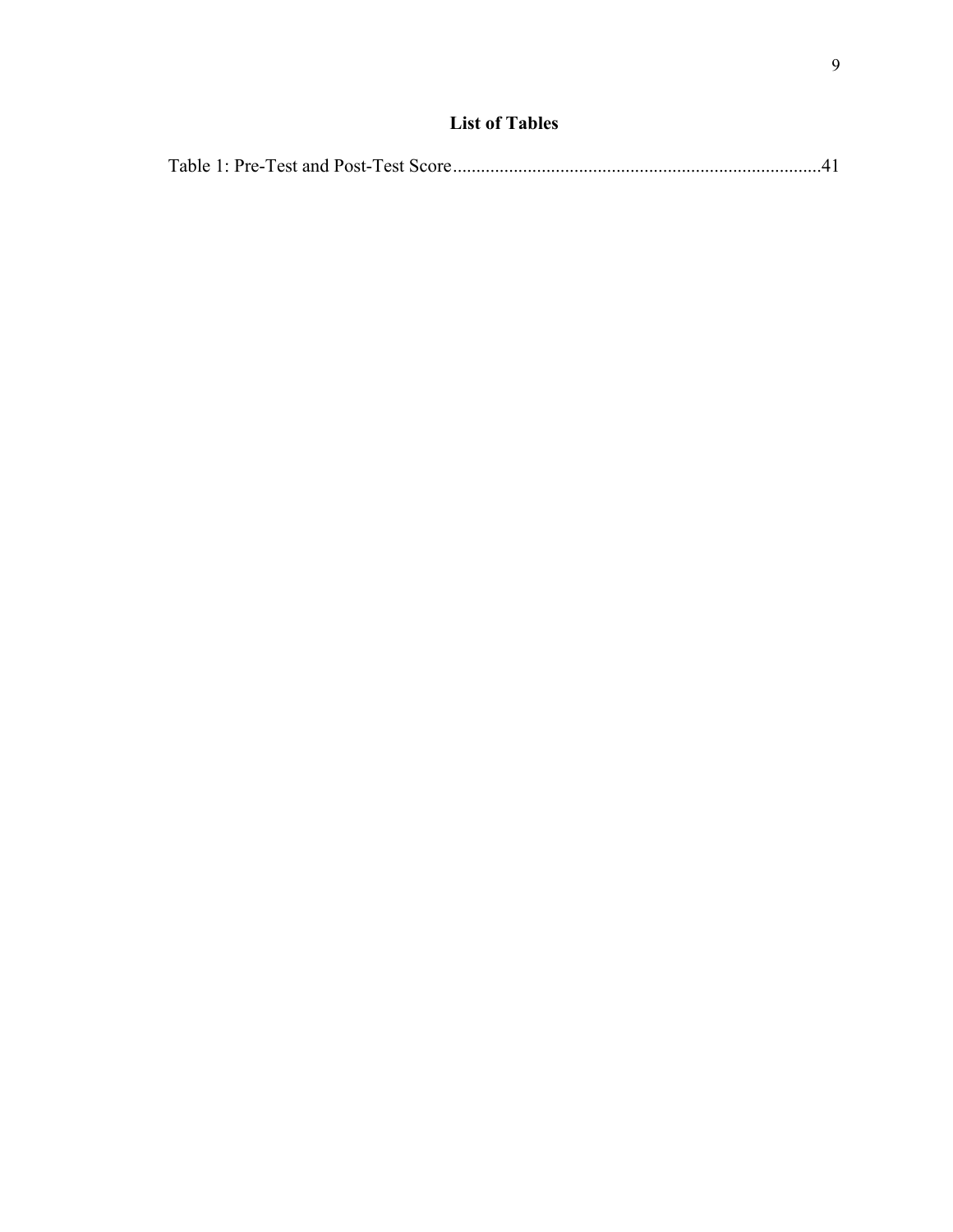#### **Introduction**

Obesity is a major public health concern on a global level. The prevalence of obesity has increased worldwide and is of peak importance among the scientific and clinical communities. In some countries, obesity is greater than 50% of the population (Ortega et al., 2016). This is an alarming factor when considering that obesity has been shown to have poorer health outcomes, and is related to an increased risk of hypertension, diabetes, and cardiovascular disease. It is imperative that all levels of healthcare continue to seek ways to address this issue.

#### **Problem Recognition**

The issue of obesity generates over 4 million deaths worldwide each year and places a great economic burden on the healthcare system (Obesity, n.d.). The epidemic of obesity has almost tripled since 1975. This healthcare crisis is not only a concern for adults, but for children as well with over 340 million children considered overweight or obese in 2016. The rise in obesity is seen in both developed and developing countries (Apovian, 2016).

Obesity is defined as having excess fat tissue. The body max index (BMI) is a screening tool that calculates a percentage of weight to height ratio. A BMI of greater than 30 is considered obese, and a BMI of greater than 25 is considered overweight (Obesity, n.d.). Obesity increases the risk of many serious health complications and comorbidities such as hypertension, stroke, coronary artery disease, liver disease, depression, diabetes, and obstructive sleep apnea. Cardiovascular disease (CVD) alone is the leading cause of death worldwide (Cleary & Webb, 2011). Progress has been made to slow down the risk factors associated with CVD through medications for high blood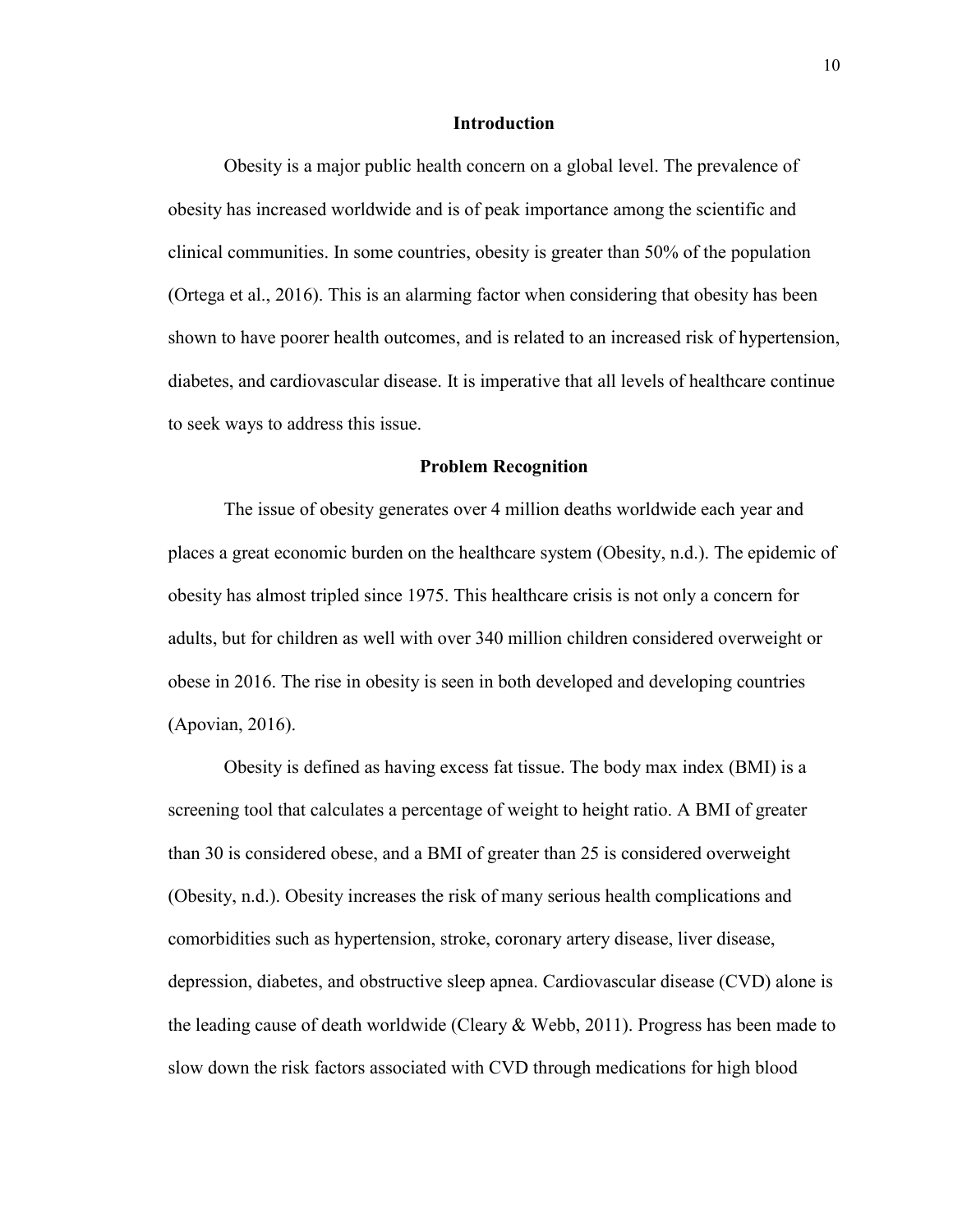pressure and high cholesterol, but obesity rates continue to rise to perpetuate the problem (White & Jebb, 2018).

The increased risk not only costs lives but places a financial burden on healthcare costs. The correlation between obesity and related comorbidities is relevant to the increasing cost of healthcare (Rudisill et al., 2016). Healthcare cost increases as the BMI increases, but it is the comorbidities such as CVD and depression that have the greatest impact on cost. It is imperative that interventions and education be given to individuals to improve health, save lives, and reduce costs in the healthcare system.

County health rankings show neighboring counties all list obesity as an area of concern and trending worse. Gaston County ranks obesity at 29% per population, Cleveland at 38%, Lincoln at 37%, and Mecklenburg at 28% as compared to the state of North Carolina which is at 31% (County Health Rankings & Roadmaps, 2020). Obesity is a key challenge that needs to be addressed by local government leaders and healthcare professionals to aid in this downward trend in this healthcare measure.

#### **Problem Statement**

The last several decades have shown an increase in obesity rates in modern and developing countries (Kyrou et al., n.d.). This trend not only impacts the health of adults but children and adolescents as well. Obesity is the leading risk factor for comorbidities and death.

Obesity is linked to comorbidities such as diabetes, hypertension, cardiovascular disease, cancer, premature death, and decreased quality of life (Hruby et al., 2016). Excess adipose tissue is one of the most substantial risk factors in developing chronic disease and increases the threat of mortality. It is this correlation with comorbidities that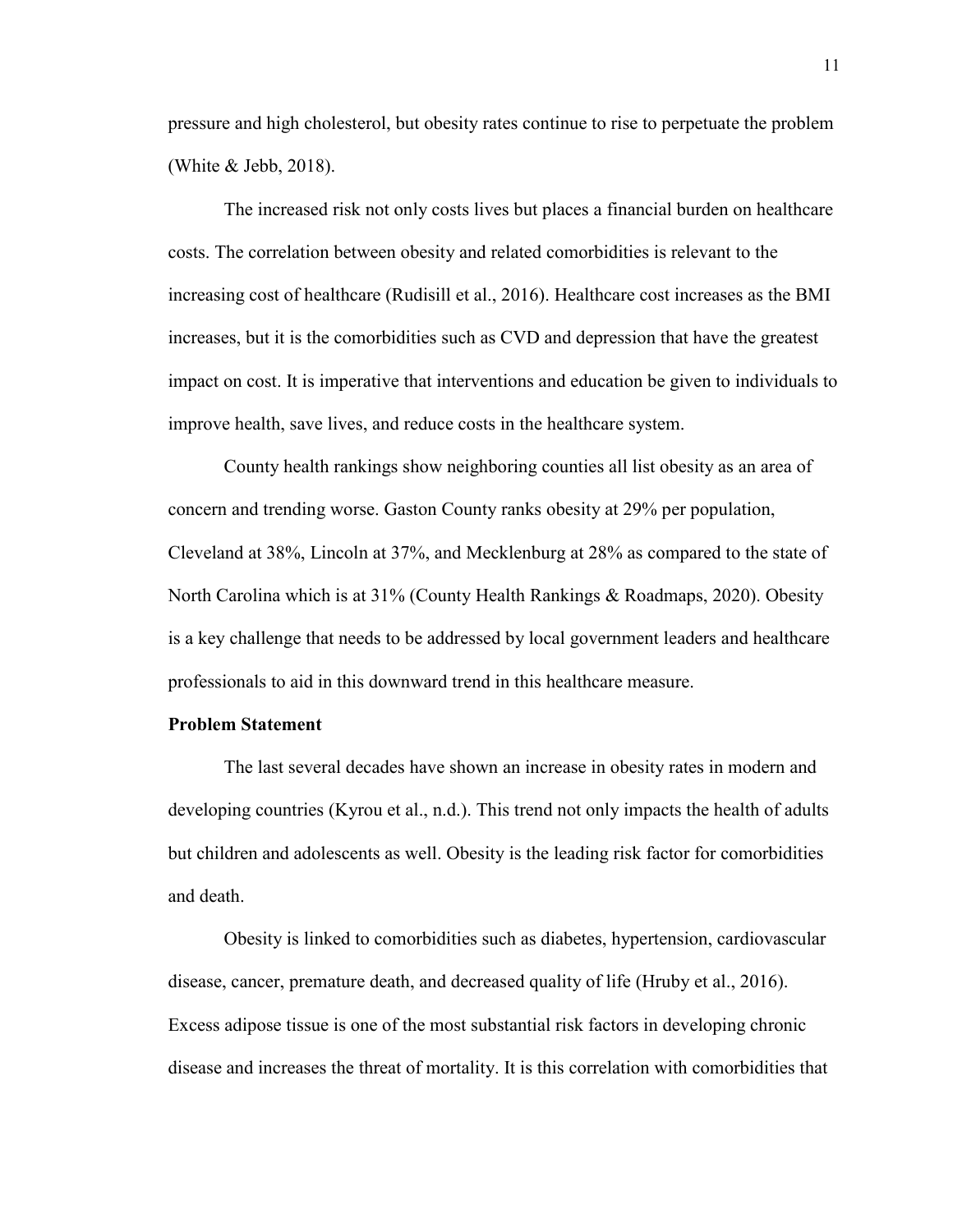further inflates healthcare costs (Rudisill et al., 2016). It is imperative to address the issue of obesity to promote improved health outcomes and quality of life.

#### **Literature Review**

Literature was reviewed to explore and identify the complications of obesity and related comorbidities, and the potential use of awareness and interventions in a faithbased setting. The faith community provides an important access point for population health to address overweight, obesity, and associated comorbidities that have developed into a health crisis on a local and global level (Gotwals, 2017). Obesity is an epidemic that affects many individuals from children to adults. It is imperative to search for interventions that increase awareness and knowledge for obesity prevention and management.

#### **Literature Search Strategy**

A literature search was based on the PICOT question in faith-based settings: Does education on obesity and comorbidities, compared to not educating, improve knowledge and awareness to improve health outcomes? The research also examined how faith-based settings could be used for health promotion and disease prevention. The initial search used two databases.

CINAHL and ProQuest were searched using the words faith-based, parish nursing, health promotion, and obesity which generated over 378,000 articles. Further, search strategies were included to restrict to the last 5 years. The literature was reviewed for best practices and interventions that promote health and awareness for disease prevention.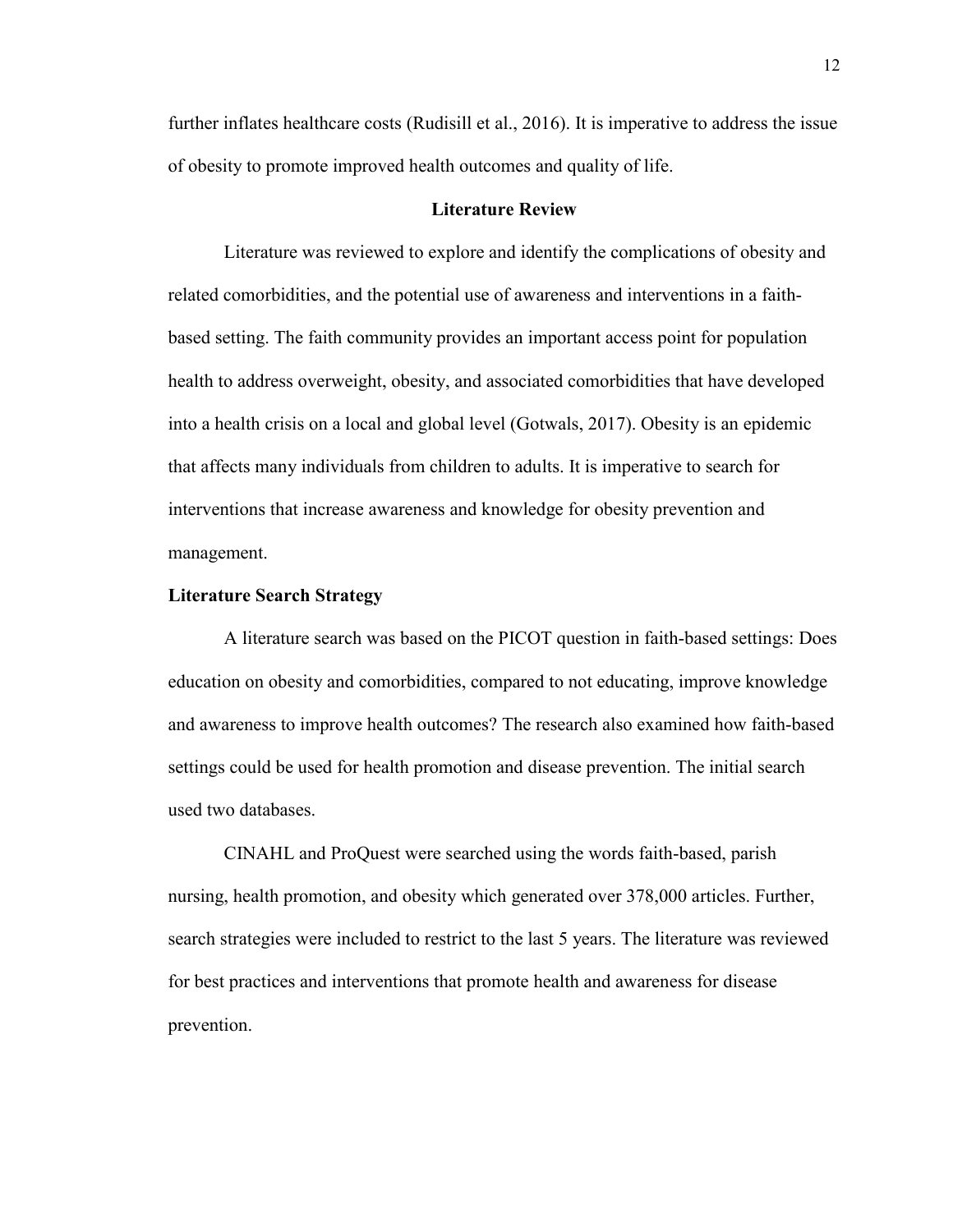### **Literature Synthesis**

Hypertension is a risk factor for obesity and disproportionately affects African Americans (May & George, 2021). An African American church located in an urban setting implemented With Every Heartbeat is Life (WEHL). This is a community-based program for cardiovascular risk reductions. The program was enhanced by incorporating scripture into the program. Lessons were given on nutrition, exercise, smoking cessation, and disease management. Participants of the study were found to be more knowledgeable of food and nutrition choices that promote better health outcomes. Issues of trust are of major concern within the African American community but did not present as an area of concern within a faith-based setting. The incorporation of scripture into the program addressed the spiritual needs of the participants. The weekly scripture reading and prayer by the pastor were noted to be of encouragement, and the incorporation of spiritual components into the WEHL program was noted to its success. This study presented that spiritual health is vitally important among faith-based church members as is physical health. The faith-based setting is a safe and trusting atmosphere in which to educate members of the community.

Type 2 Diabetes Mellitus (T2DM) is linked with obesity and contributes to the economic burden in the United States and worldwide (Carbone et al., 2019). Obesity and the correlation with T2DM can be prevented or stalled with lifestyle modifications. This is achieved through exercise, increased physical activity, and incorporating a healthy diet. Adipose tissue remodeling those results in obesity along with unhealthy behaviors, not only is linked with T2DM but also a reduction in cardiorespiratory fitness. Obesity is a chronic disease that may include environmental, genetics, or metabolism as the root cause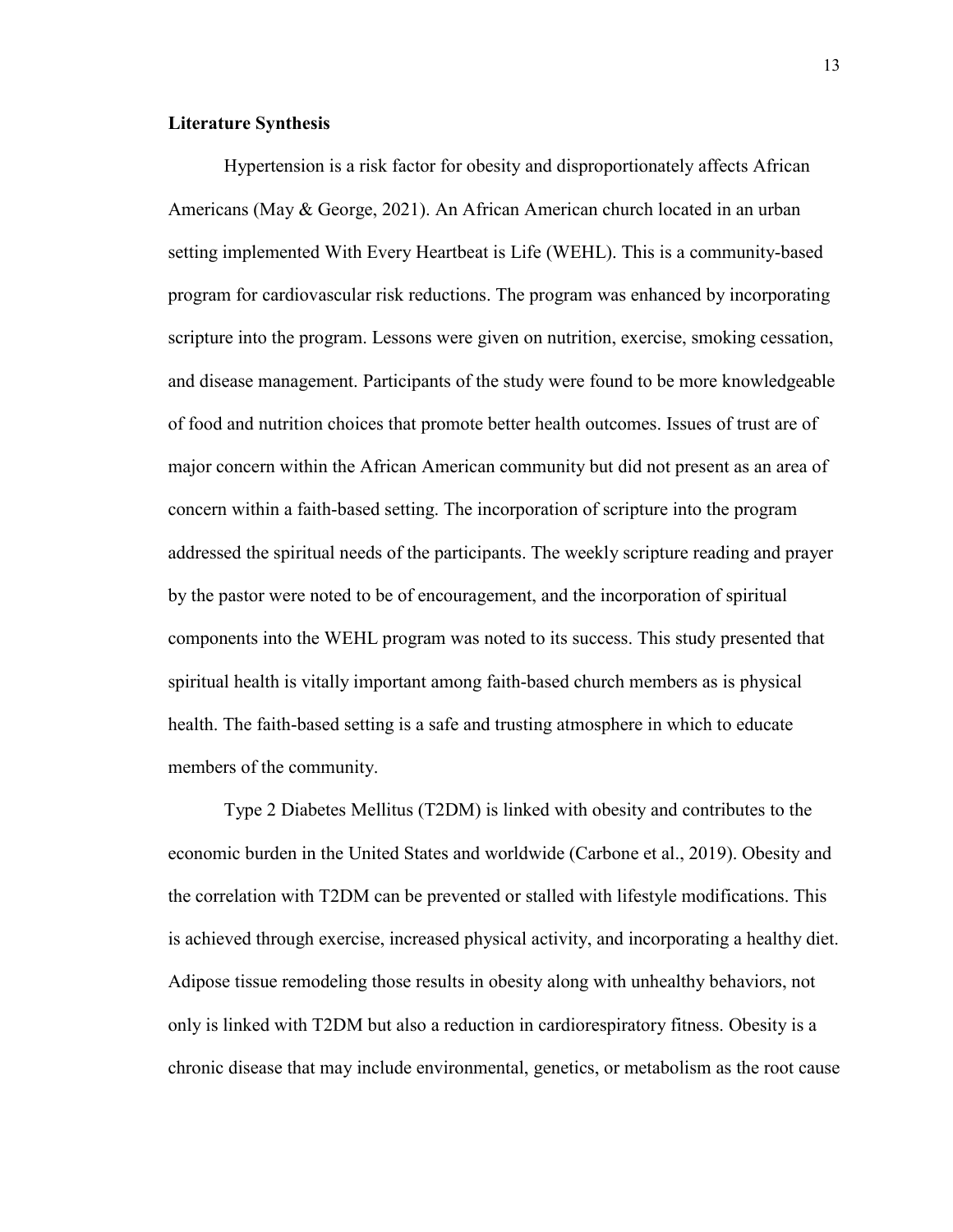of obesity in different individuals. The accumulation of adipose tissue usually develops over time resulting from an increase in caloric intake over expenditure. Obesity remains the strongest modifiable risk factor for insulin resistance resulting in T2DM. In a prospective cohort study, 27,270 men were followed over 13 years to see the effects of Body Mass Index (BMI), waist circumference, and the risk of developing T2DM. Those within the study that had a BMI between 27.2 to 54.2 kg/m2 were associated with an 8fold increase to develop T2DM. Furthermore, those that presented with the greatest waist circumference between 101.6 to 157.5 cm had a 12-fold increase to develop T2DM. Preclinical data suggest that higher levels of adipose tissue increase the inflammatory response and alter intracellular insulin signaling in insulin-responsive tissues. Thus, further putting individuals at risk for developing T2DM. Intentional weight loss and lifestyle modifications remain leading factors to preventing complications from obesity and T2DM (Carbone et al., 2019).

Cardiovascular Disease is linked as a risk factor and complication of obesity. A literature review by Ortega et al. (2016) not only found that increased Body Mass Index (BMI) increases the risk of developing cardiovascular disease (CVD), but the degree and duration of obesity play a pivotal role in the risk and associated mortality from CVD. Elevated levels of fat mass (FM) exacerbate CVD risk factors such as plasma lipids, blood pressure, glucose/insulin resistance, and inflammation. However, fat-free mass (FFM) which is all the other body components besides fat, appears to have negative consequences on cardiovascular health. Higher levels of FFM occur, so the body can adapt to carrying the extra load and performing daily activities. This appears to be the reason for the extra blood volume seen in obese individuals. The extra blood volume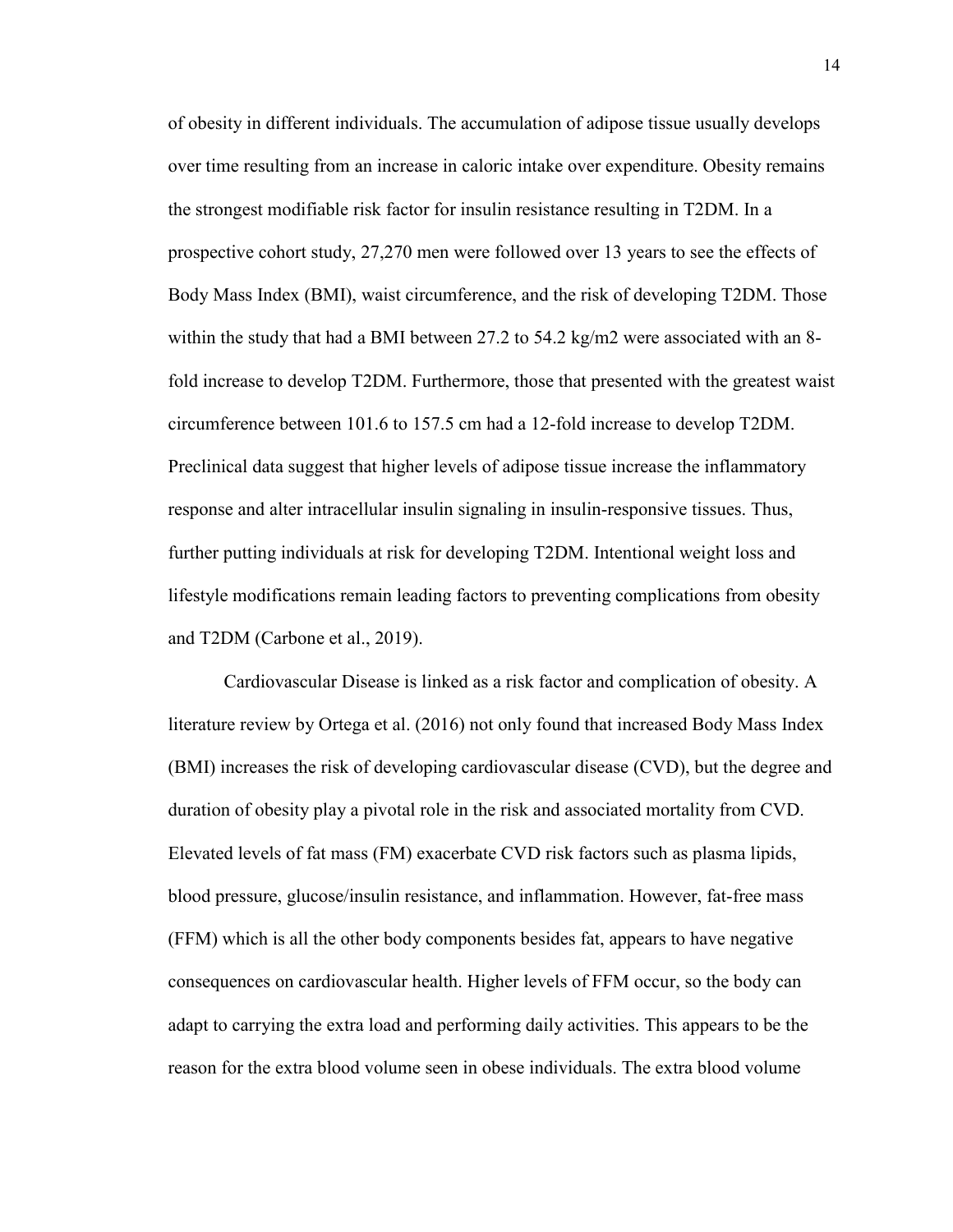increases left ventricular stroke volume, which in turn increases cardiac output. This places an extra burden on the heart leading to ventricular changes of hypertrophy and enlargement. The negative consequence of higher levels of FFM predisposes individuals to heart failure.

It has been established that cardiorespiratory fitness lowers the risk of developing CVD and associated mortality. Ortega et al. (2016) also examined several longitudinal studies that were implemented in men and women to evaluate the effects of cardiorespiratory fitness for obese individuals. All studies indicated that improving cardiorespiratory fitness has health benefits and that an obese individual who is fit may have lower CVD risk and related mortality than normal-weight unfit individuals.

#### **Needs Assessment**

Implementing goals and incentives in a faith-based setting to reduce obesity and education on associated comorbidities has the potential to make positive impacts on health. Faith-based settings have a deep history of caring for the sick and providing emotional support to those in need (Anderson, 2004). Moreover, utilizing faith in God for divine healing and comfort through prayer addresses the holistic approach to health with emotional and spiritual dimensions. The Gaston Department of Health and Human Services (2019) found that 2, 257 individuals between the years 2013-2017 listed heart disease as a major cause of death. In men, 246.9 deaths per 100,000 were due to cardiovascular disease, and 137.8 per 100,000 for women. Behavioral risk factors adverse health conditions included heart disease, high blood pressure, high cholesterol, and diabetes. Faith-based organizations are prime candidates to offer educational information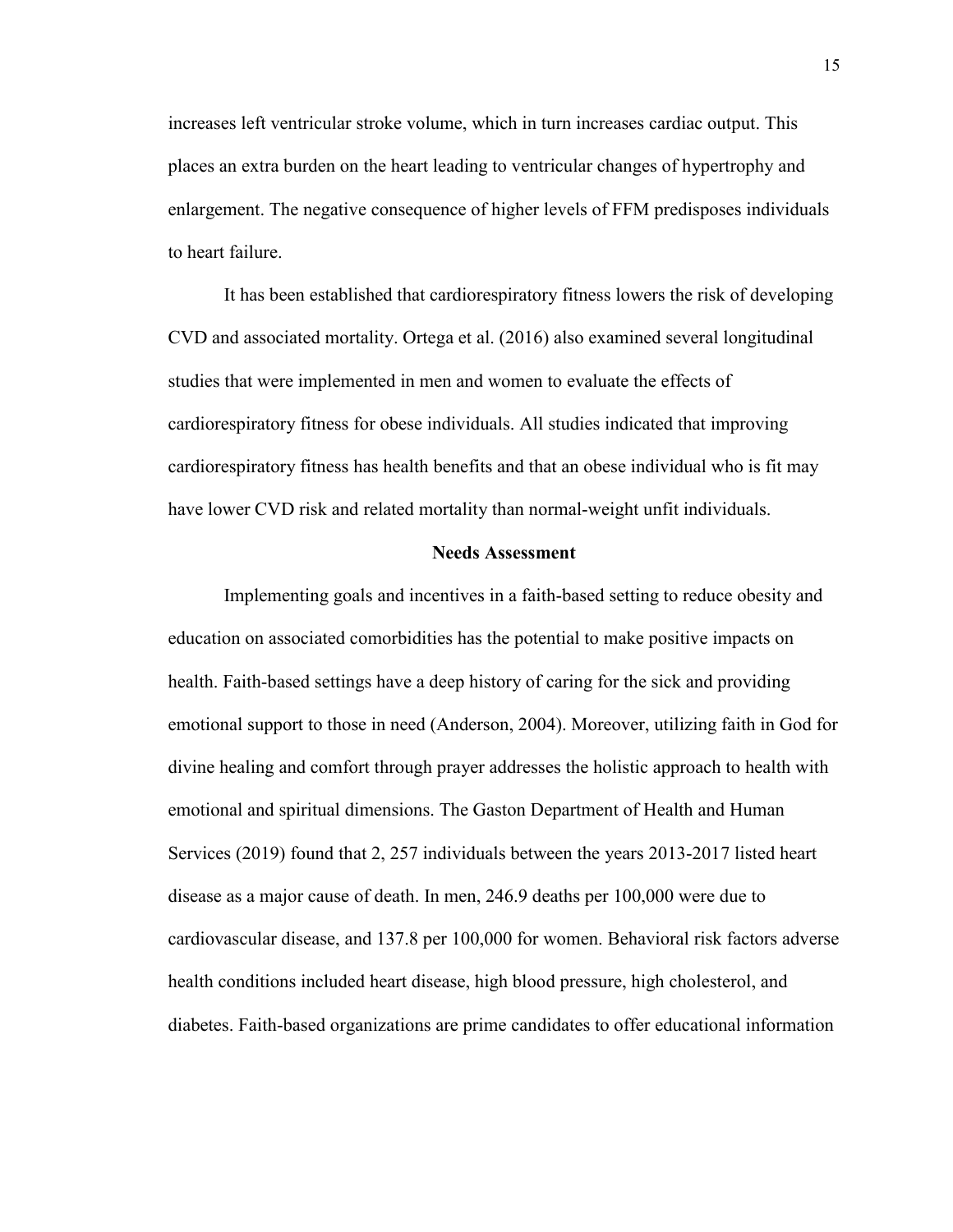to improve health and lifestyle choices with holistic support to improve the health of the community and decrease healthcare costs.

#### **Population/Community**

The PICOT question for this project is: What is the effect of faith-based education on obesity and comorbidities compared to baseline on the knowledge of members in an urban Baptist Church over 1 month? The population in faith-based settings is diverse between gender, age, race, and socioeconomic status. The members of the church are the target population that would be affected by the problem and intervention. The diversity of the setting is an optimal opportunity to educate many in the community with varying degrees of health literacy and health conditions.

#### **Sponsors and Stakeholders**

Stakeholders are defined by any group, organization, or individual that will have a stake in the problem and will benefit from the outcome. The stakeholders in the faithbased setting would be the church members who would benefit most from the education and potential health benefits, the pastor of the church who would potentially have healthier church members to minister to and remain involved in the church, the community with healthier residents, and providers with whom have patients that are more knowledgeable about obesity and comorbidities. The pastor of the church is also a sponsor who can navigate within the organization and offer support and guidance.

#### **Organizational Assessment and SWOT Analysis**

Victory Hill Baptist Church is of moderate size located in Dallas, N.C. This urban town is centrally located within Gaston County, which is among the counties in NC that have rates of obesity that are trending worse (County Health Rankings & Road maps,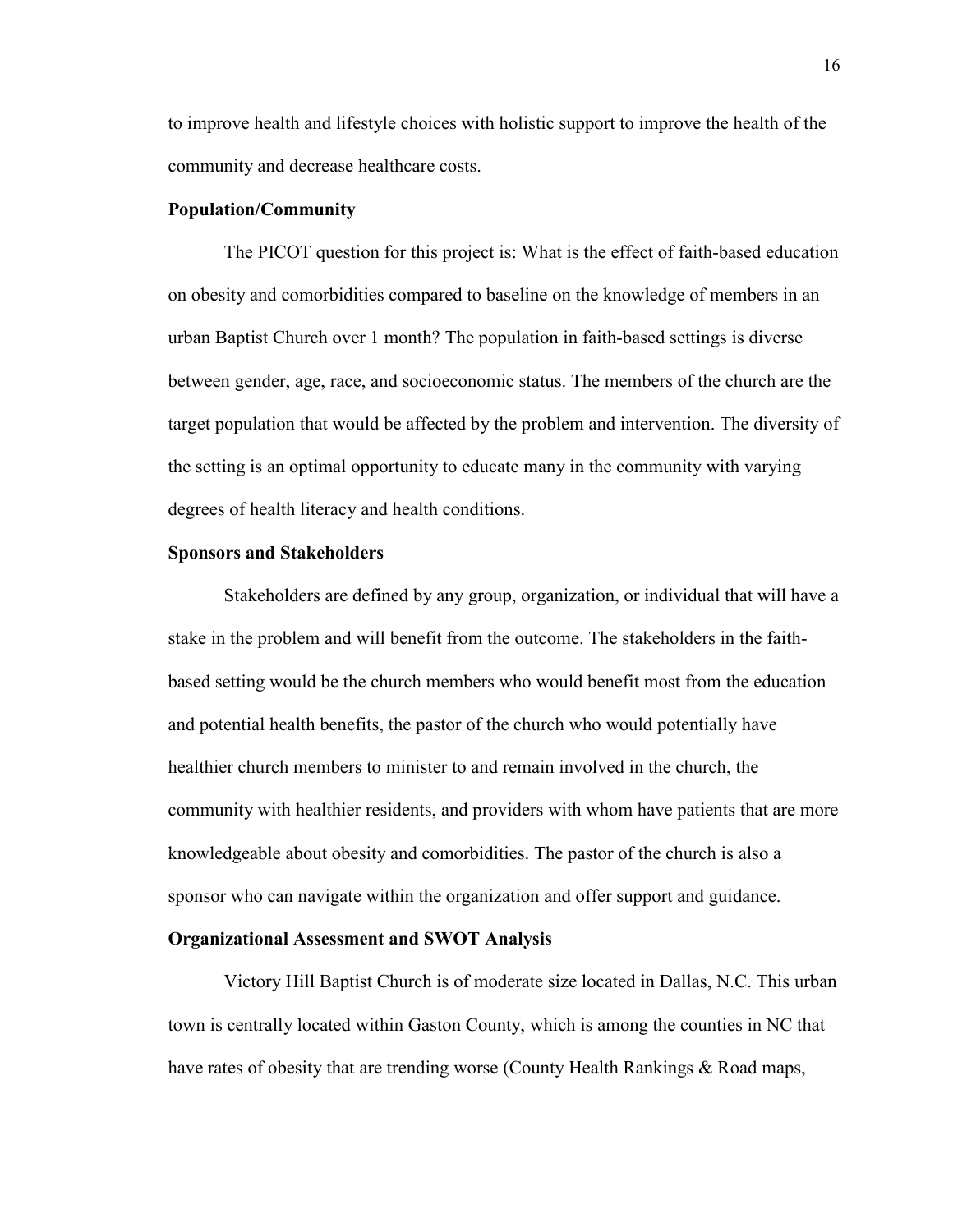2020). The members are faithful and supportive of one another and have a strong global and supportive missionary outreach. The church has Sunday School for all ages, a senior adult ministry, and a youth ministry. The church is well established and well known within its community and surrounding counties through its previous years of bus outreach ministry. This faith-based setting has many opportunities to relay health information to all ages.

#### *SWOT Analysis*

A SWOT analysis (Figure 1) aids the project leader to determine the strengths, weaknesses, opportunities, and threats of the project. Moreover, offering ideas to consider solutions and to address potential problems (Zaccagnini & Pechacek, 2019). The strong community fellowship in the safe environment of the faith-based setting offers many strengths such as companionship when learning together, improved health outcomes, decrease in comorbidities, decrease healthcare cost, a link to healthcare and the community, decrease in obesity, and provision of holistic care when addressing the spiritual and physical needs of the members. Weaknesses to consider would be fear in addressing obesity as a personal health issue, lack of health literacy, and members that do not follow a provider for health maintenance. Opportunities are vast as well, such as educating on healthy food options or planting a garden together, exercise programs, and collaboration with the community. Threats to consider would be members with lower socioeconomic status to engage in better food options, availability for extra attendance for the educational meeting, addressing members' different beliefs on healthcare delivery and implementation.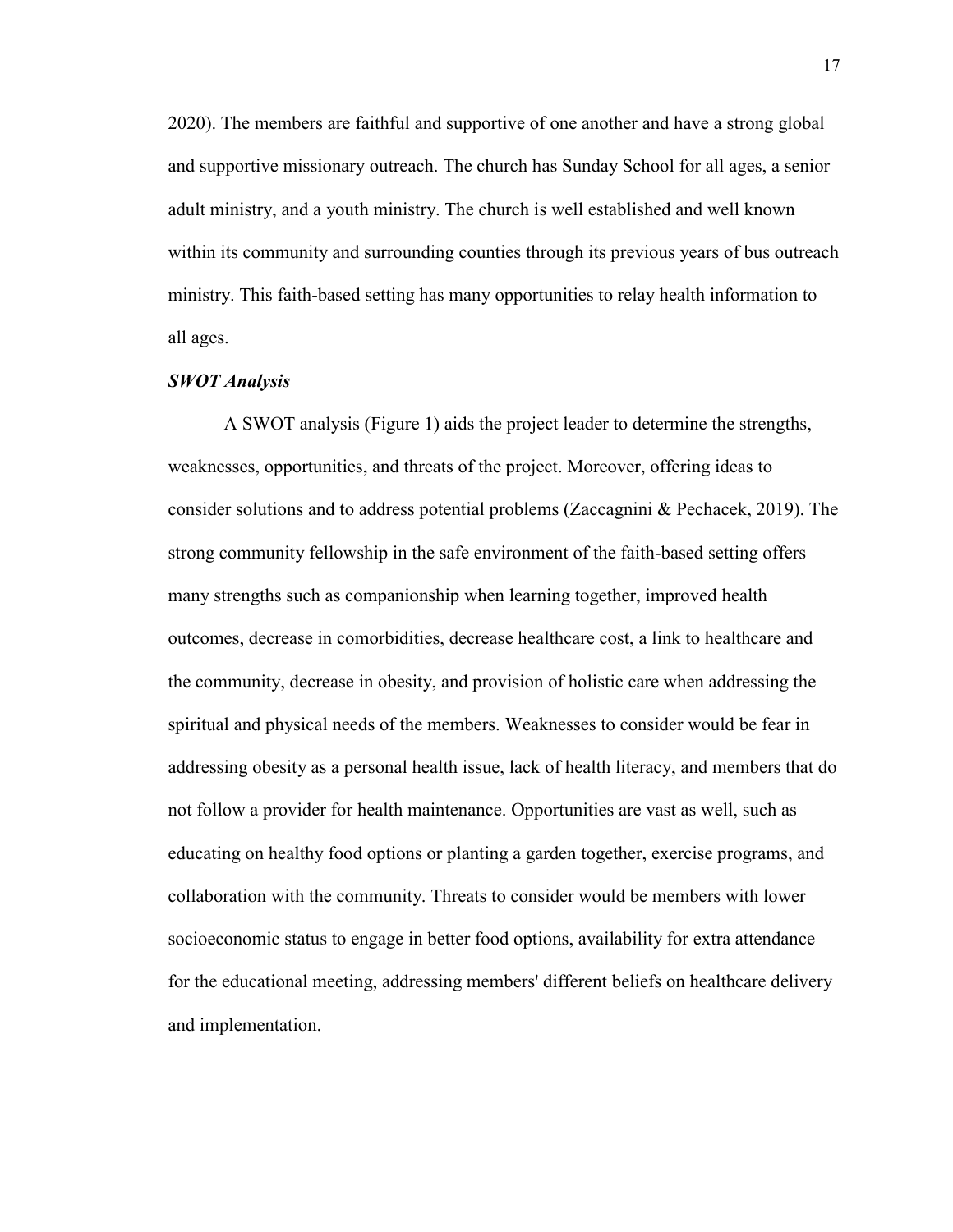#### **Figure 1**

#### *SWOT Analysis*



#### **Available Resources**

The property has two buildings that will be utilized for the project, the old sanctuary with the fellowship hall and extra rooms, plus the newer larger sanctuary with Sunday schoolrooms that will be used for educational classes. It also has a large parking lot and available land that could be used for exercise outside if weather permits. Times for educational classes will be presented during announcements and displayed on the church's announcement screen. Classes, screenings, and surveys will be conducted before or after an already scheduled event to have better accessibility for members. Other healthcare workers and educators within the church will be utilized as resources.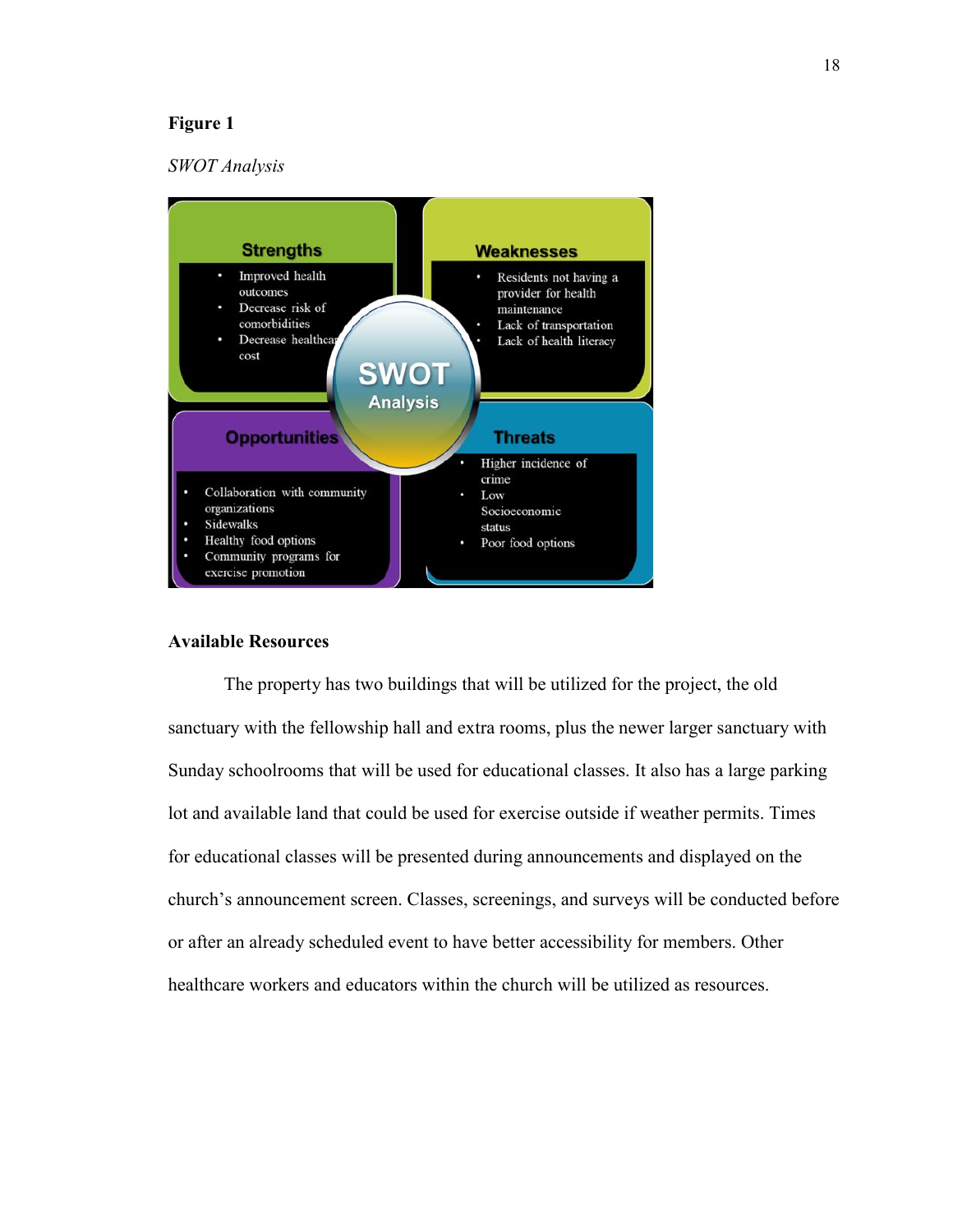#### **Desired and Expected Outcomes**

The overall desired outcome of the education program is to prove that a faithbased setting is a path to deliver healthcare education on a community level and increase participants' knowledge of obesity and related comorbidities. The safe and trusted environment of the church will support the expected outcomes by social networking and the camaraderie between members. The outcomes will be validated and retrieved from information provided by a pre-test/post-test questionnaire.

The quasi-experimental design of pre-test-post-test has been used many times in research. The questionnaire to be administered will be the knowledge, attitude, and practice (KAP) questionnaire for obesity. It was developed through extensive research of literature and critically appraised for content validity through evaluation by eight experts. These included faculties from Departments of Medicine, Gastroenterology, Clinical Psychology, Biostatistics, Human Nutrition, Endocrinology, and Metabolism (Ranjan et al., 2019). The KAP tool is strengthened by offering questions that affect obesity, such as diet, eating habits, physical activity, lifestyle habits, and motivation to lose weight. This is an optimal tool to use at a community level to address strategies to modify risk factors, and useful for providers to address gaps with patients and to construct a plan for better outcomes (Appendix A).

#### **Team Selection**

The team selection included the project leader (DNP student), the pastor of the church, and nurses from the faith-based department within Atrium Healthcare who have agreed to offer support and suggestions with planning and implementing the project. Atrium Health's Faith Community Health Ministry partners with the communities of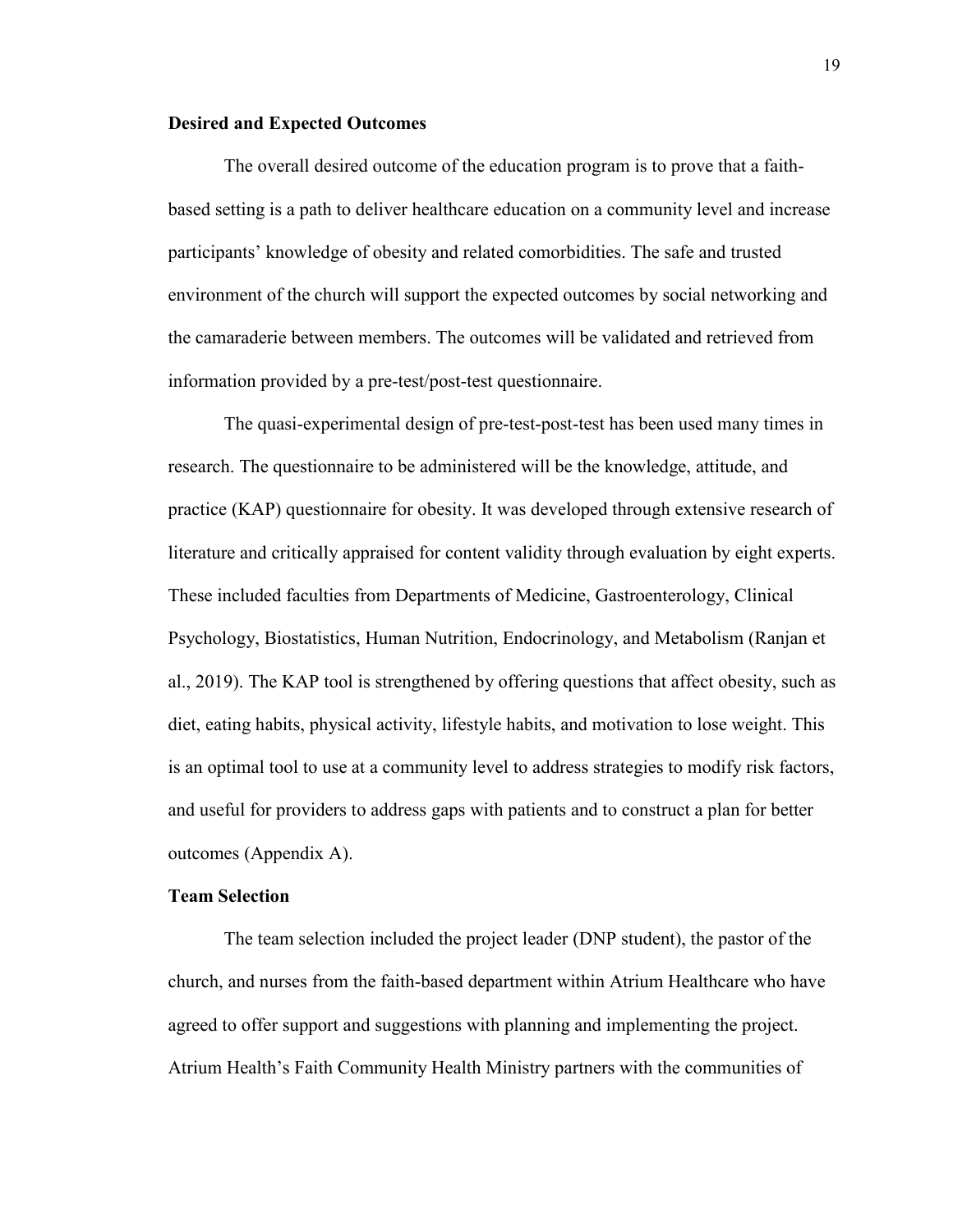faith to bridge the gap between faith and medicine. The ministry promotes better health through embedding nurses and health promoters in places of worship to offer support through education, coordination of support groups that meet the needs of a specific faith community, bringing attention to members' health concerns, encouraging medical attention, offering knowledge of community services and resources, and support to the clergy. The project leader would also like to incorporate hospital-based registered nurses and other healthcare professionals to implement informational lectures, exercise instruction, or healthcare screening.

#### **Cost/Benefit Analysis**

The cost for implementing an educational month-long healthcare project on obesity and comorbidities can be kept to a minimum in a faith-based setting due to the volunteer service of the pastor and members of the congregation. Weekly announcements for educational lectures, exercises, or screenings will be placed as part of the announcements on the auditorium projector screen and made by the pastor during announcements as well.

- The first educational setting will be at the senior meeting. Food is prepared by members, and no additional cost is required.
- 30 minutes of education sessions before schedule midweek service obtains no additional charges.
- The last session for an exercise class and health instruction will offer a healthy breakfast that will be provided by the church.
- Gas for a project leader to attend per week \$10 extra in gas.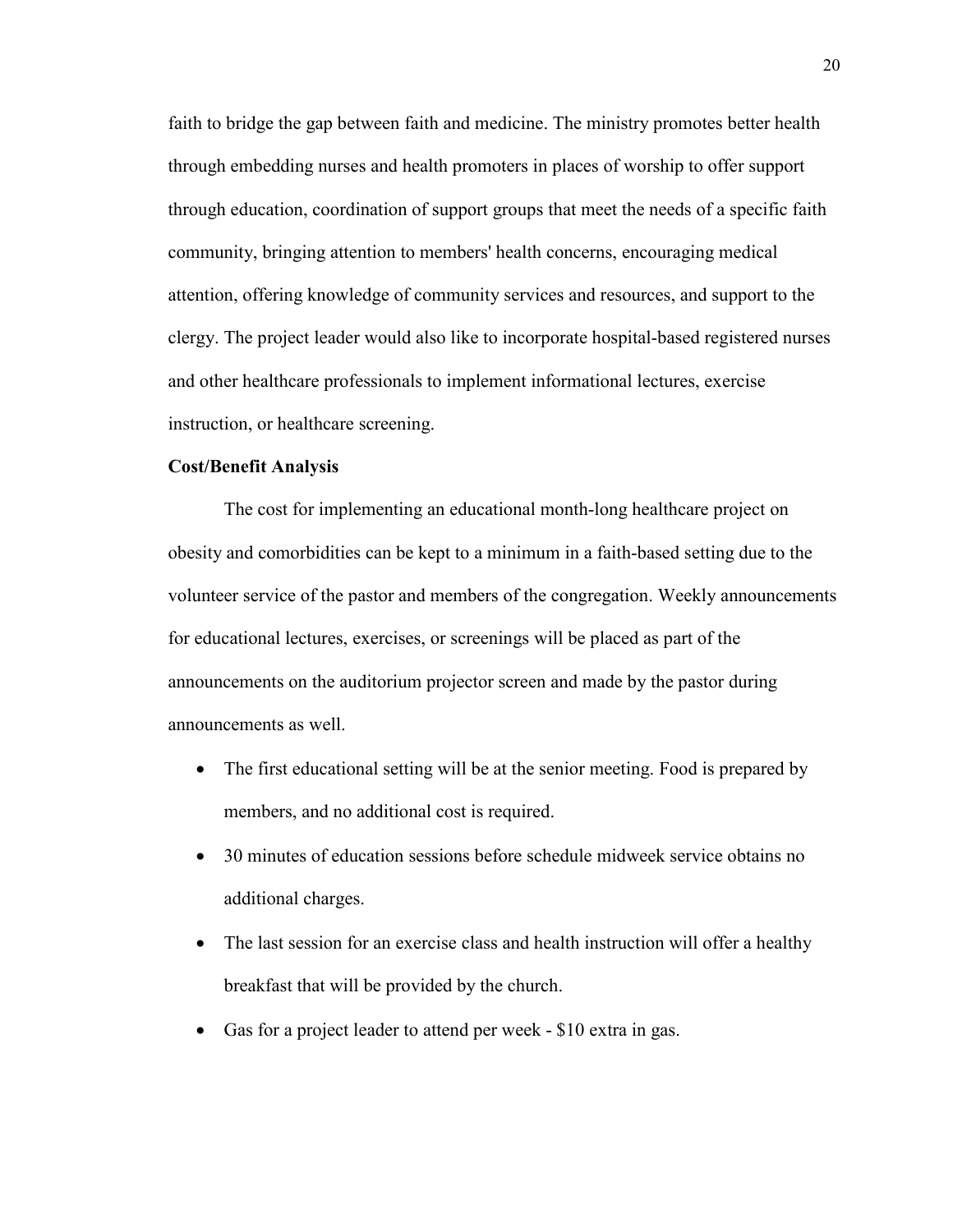The average cost of \$40 is based on a 4-week educational program for obesity and comorbidities. The benefits of reducing weight and managing comorbidities far outweigh the minimal expected cost for this educational project.

#### **Scope of the Problem**

The prevalence of obesity and disparities is highest among non-metropolitan regions of the Southern United States (Lundeen et al., 2018). This is an alarming factor when considering the health complications associated with obesity. Implementing an educational faith-based awareness on obesity and comorbidities in a non-metropolitan area setting is a prime location to educate the community about this epidemic. The anticipated goal of the project is to bring awareness to the church members of the adverse health outcomes related to obesity and associated comorbidities, and the possible positive changes that can occur through informed decisions that will produce a reduction in weight, decrease in future comorbidities, and decrease in healthcare cost.

The literature review and synthesis exposed the correlation between obesity and comorbidities such as cardiovascular disease, diabetes, and hypertension as among potential life-threatening health conditions affecting our communities to date. Faith-based organizations are positioned to offer education and solutions to community members to improve health, provide spiritual support, and decrease the epidemic rate of obesity. The cost of providing health screenings to members and educational lectures is minimal, compared to the increased cost of cardiovascular disease and diabetes contributes to the healthcare system. The benefits of health promotion interventions in the faith-based setting are beneficial to the members' health and wellness and therefore, result in positive changes in the community and beyond.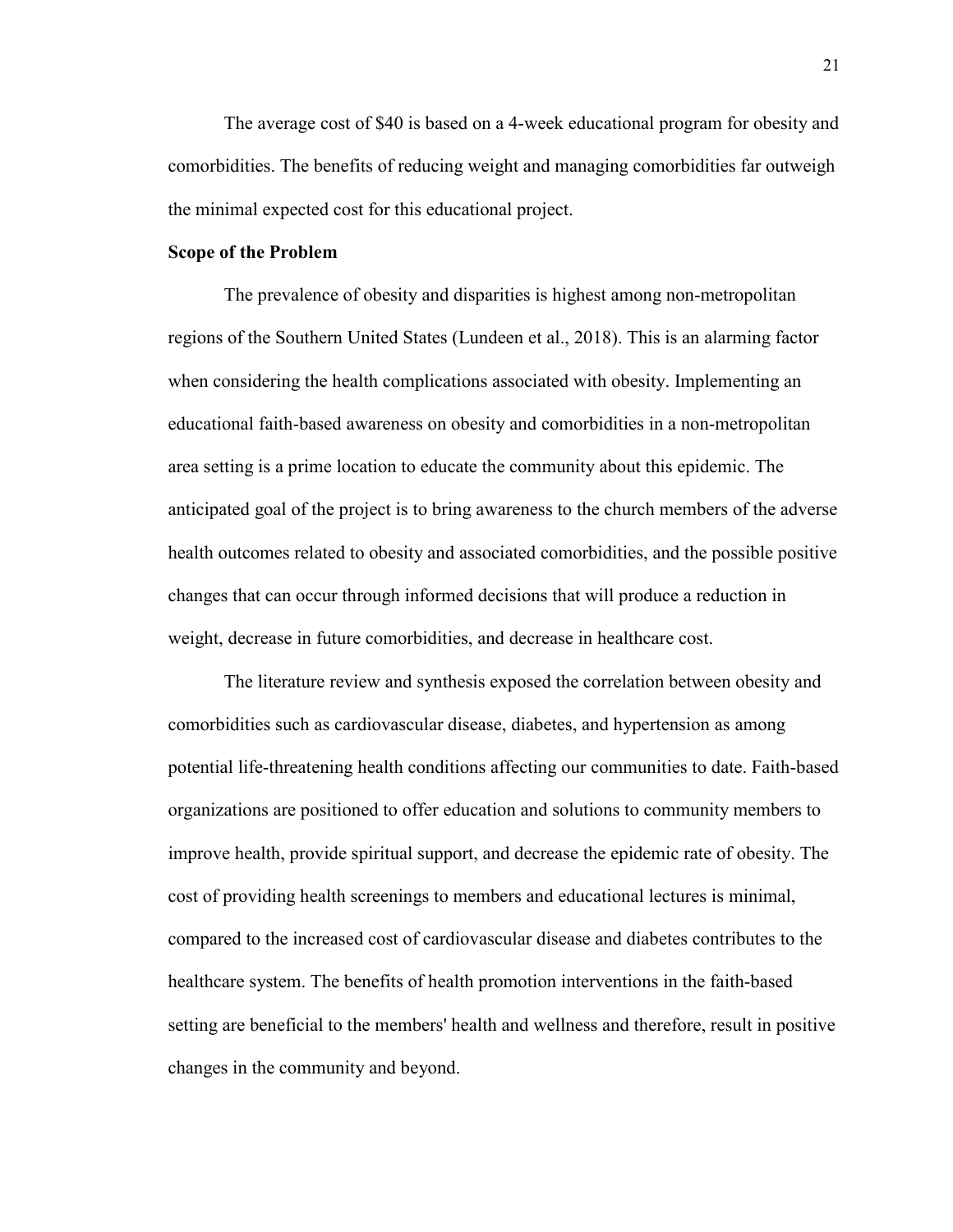Obesity and related comorbidities are a predominant public health concern among Americans (Hemphill, 2018). The epidemic of obesity affects children and adults through all stages of life. A study presented in The New England Journal of Medicine projected that 1in 2 adults will be obese, and 1 in 4 adults will have severe obesity by the year 2030 (Ward et al., 2019). This projection suggests that health care costs will rise due to the complications of chronic disease associated with obesity and that it will be the typical BMI category to be addressed by providers. It is vital that interventions be implemented to halt these astounding projections through policy, environmental, and community levels to educate populations on the health benefits of maintaining a healthy weight.

#### **Goals, Objectives, and Mission Statement**

#### **Goals of the Project**

Faith-based institutions are successful settings in which to offer community health education (Tagai et al., 2017). In this project, it is the purpose of the Doctor of Nursing Practice (DNP) student to offer faith-based education regarding the damaging effects of obesity and comorbidities to church members. The goal of this project was to increase knowledge of obesity and comorbidities so the community members, who make up the congregation, are equipped to make informed decisions and interventions that will have lasting benefits to personal health. The DNP student believes that the social and spiritual support offered within the faith-based setting to be a source of encouragement that will support members maintain positive health choices.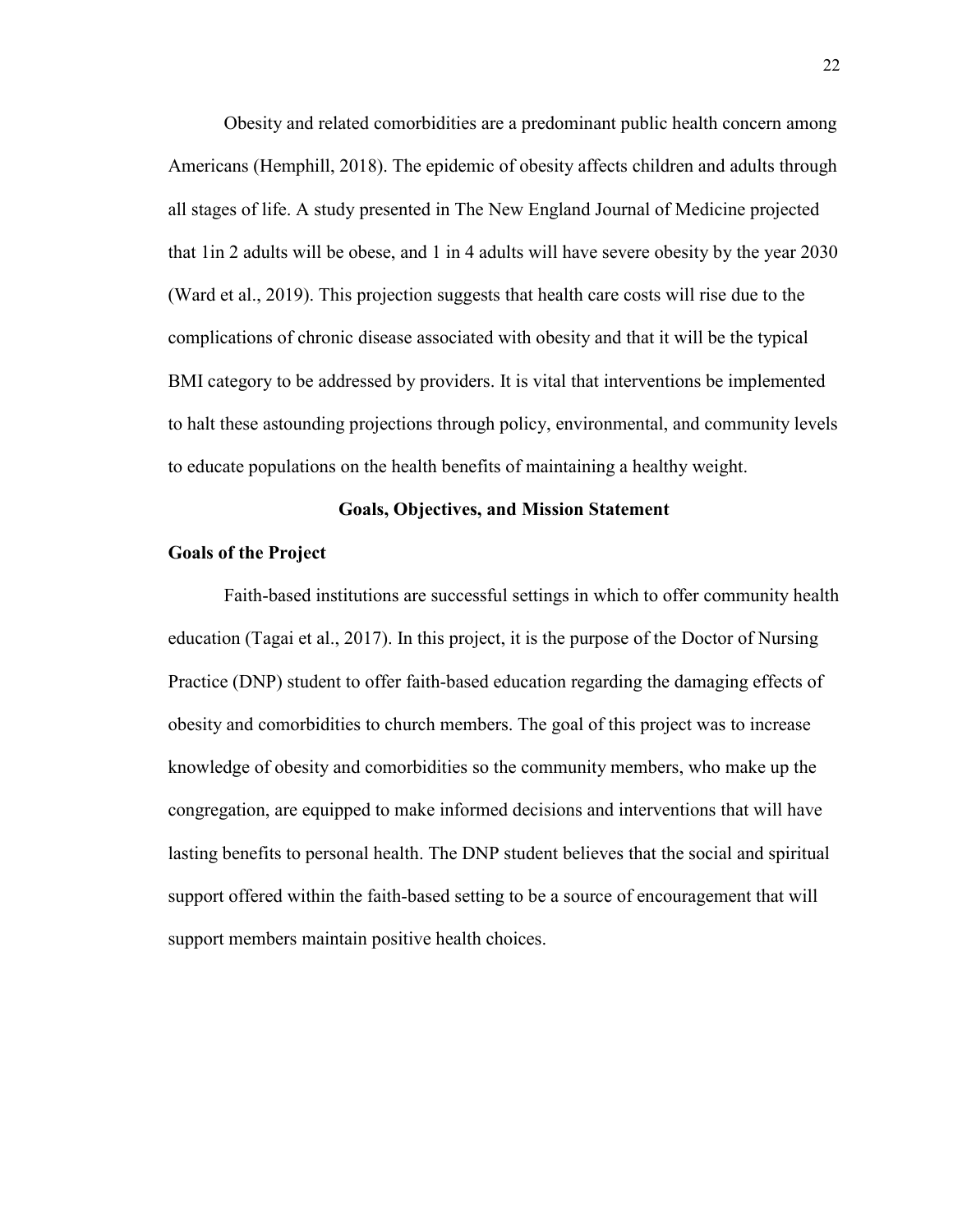#### **Objectives**

The objectives of the DNP project offered education in a faith-based setting that is clear, realistic, precise, measurable, and delivered in a timely manner. The outcome objectives of the project will be delivered to incorporate the following:

- Educate church members in a faith-based setting regarding obesity and comorbidities.
- Increase knowledge of the damaging effects regarding obesity and management of comorbidities of obesity such as diabetes and cardiovascular disease.
- Deliver four 30-minute educational lectures in a Baptist Church during a church promotion for a health and wellness month.
- Lectures will be delivered first to Seniors at a monthly senior meeting, during two other appointed times that coincide with scheduled church meetings to deliver educational information and offer blood pressure screenings and end with an exercise, health promotion day that will include a healthy breakfast.
- Scripture reading and prayer will be encompassed within meetings to support the spiritual needs of congregates.

The objective outcomes of the project solidify the need in public health to address the health determinants of obesity and give individuals the knowledge and encouragement to combat the determinants. The education will be given in an appropriate timeline that will consist of a health promotion month that will support camaraderie with church members.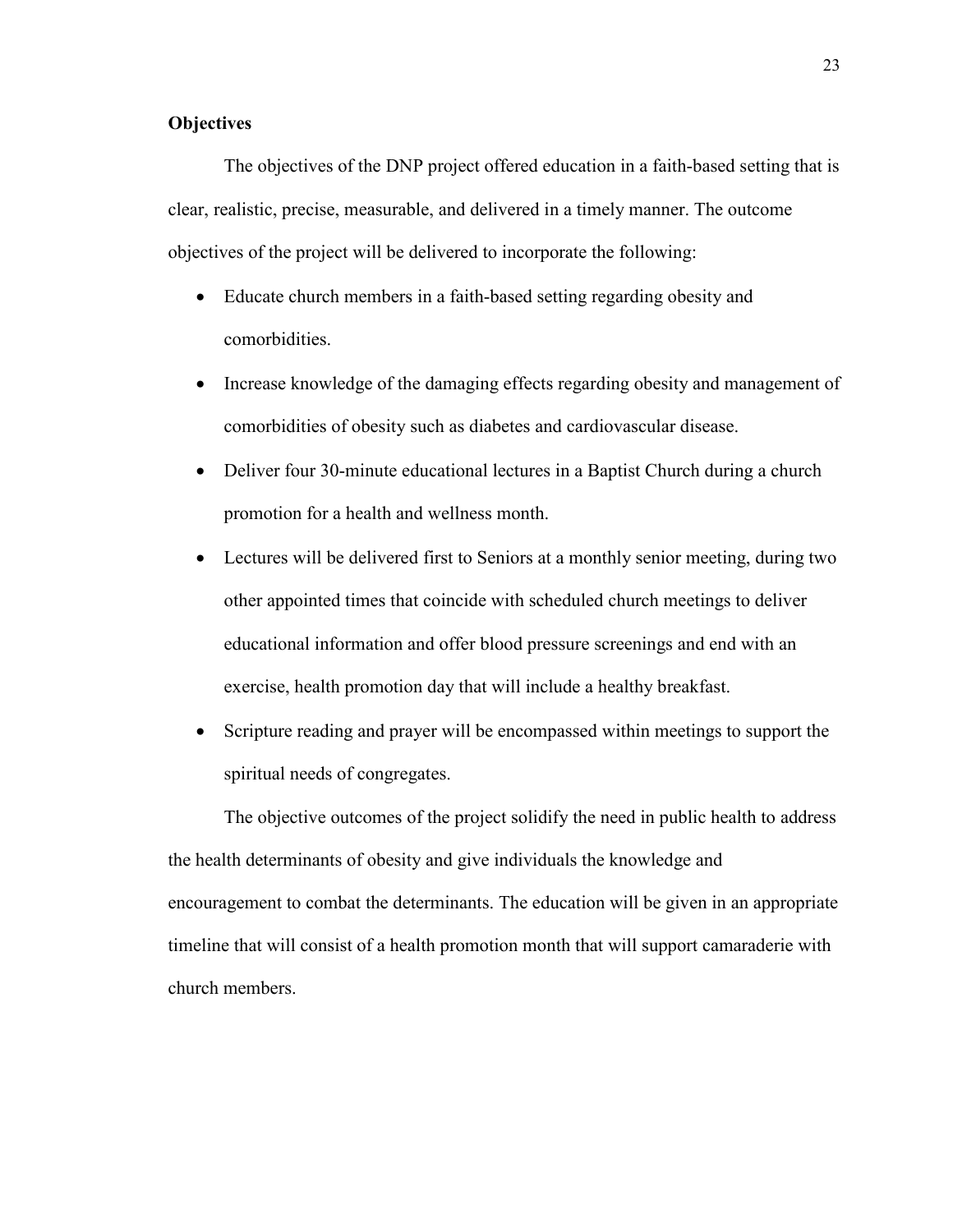#### **Mission Statement**

The DNP project will educate the public need for awareness of obesity and the potential threat and management of associated comorbidities. All education will incorporate evidence-based material to champion individuals in making decisions that promote optimal health. The formulation and delivery of health education will seek to do no harm and support holistic health in a professional compassionate manner devoid of judgement.

Educating members of the community in a faith-based setting is a means to target potential populations that have a strong social and spiritual support system. Offering education on obesity with clear goals and objectives targets the knowledge to be enforced to make beneficial decisions that will optimize and improve health. Therefore, reducing comorbidities, healthcare costs, and potentially changing the trajectory of the obesity epidemic.

#### **Theoretical Underpinnings**

Nursing theories join concepts and knowledge to achieve goals and provide a foundation to guide actions for nursing practice (Schaffer et al., 2017). It is a way to explain the why and how of practice and to measure interventions. The framework of nursing theories utilizes the building blocks to incorporate person, health, environment, and nursing in which to underpin the philosophy and actions of the nursing profession.

One's worldview shapes beliefs and actions, and scholars expand on how worldviews impact health and illness (Schaffer et al., 2017). The worldview of the nurse will aid in the thoughts and delivery of care, and it is vital that the nurse understand the attributes of caring and internally align with those concepts to effectively minister in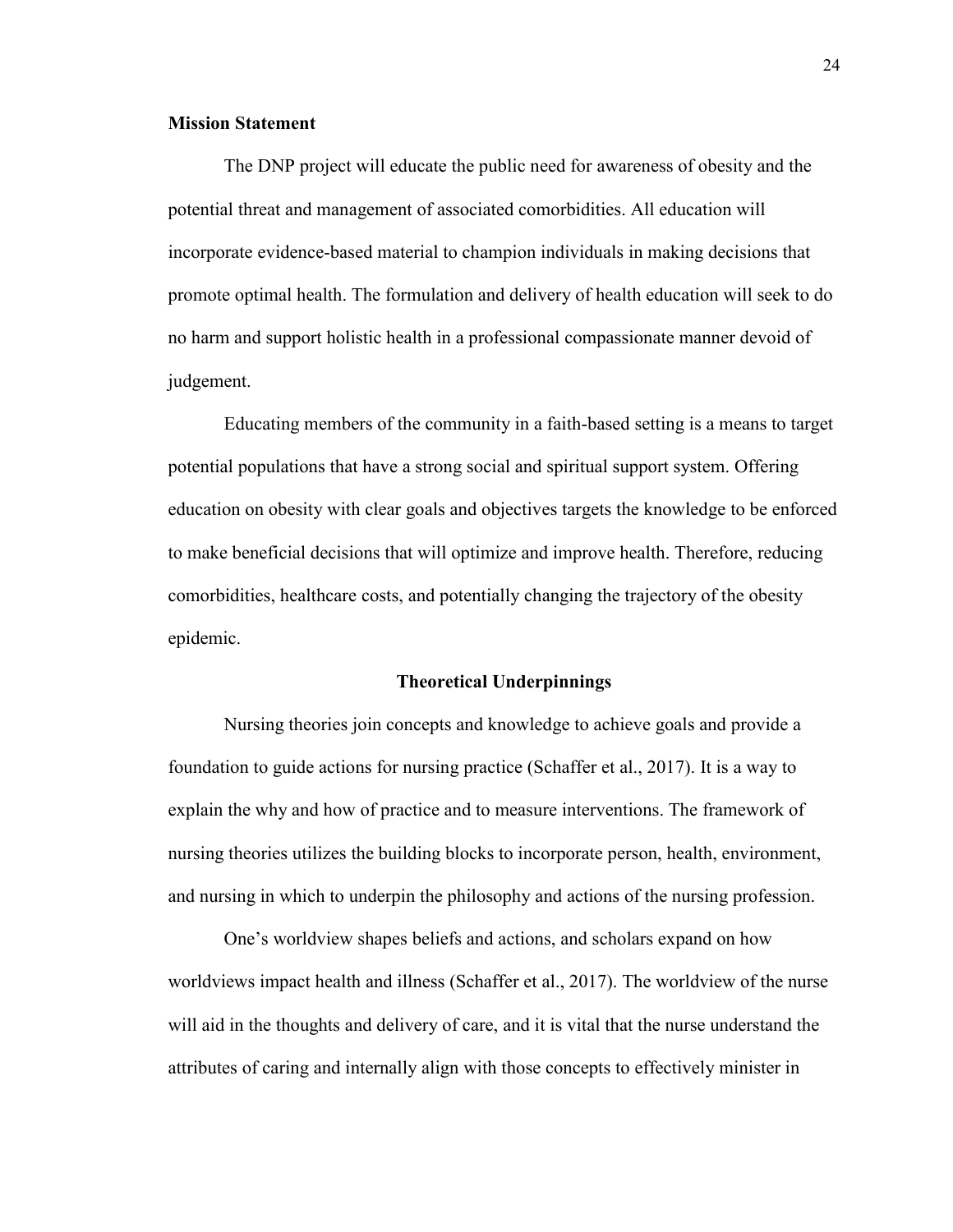nursing practice (Newbanks et al., 2018). Many nursing theories of today have removed the biblical concept of caring and replaced it with a humanistic view in which people are basically good, and the source of caring starts from within a person. Watson's (2015) Human Caring Science theory is based on the non-physical world and Eastern philosophies of spirit work such as higher levels of consciousness, working with the life force, or energy. This energy is connected to the universal life force, and through transcendence, one can transcend to a higher level of consciousness. She promotes in her theory that self-transcendence can go beyond time, space, and the physical moment to inform the future experiences of the patient and nurse. Moreover, this theory promotes one to become more Godlike within the manipulation of energy forces.

Theorist Martha Rogers in her Science of Unitary Human Beings' theory holds that we are an indivisible, pan-dimensional energy field. She also proposes the idea that our interactions go beyond our physical realm and energy, and is constantly being exchanged between man and matter (Dossey et al., n.d.). In contrast, Christian Caring as described by Shelly and Miller (2006) states that it is our gratitude in response to God's divine grace and care that allows us to view patients with value, dignity, and worth that expands to every race and culture to render compassionate care. Christian Caring believes that holistic caring is made possible because of the biblical viewpoint that all persons are valuable and made in the image of God (Rieg et al., 2018). "So, God created man in his own image, in the image of God created he him; male and female created he them." (King James Version, 2003, Gen 1:27). It is the Christian belief in a triune God: The Father, Son, and Holy Spirit that is at work in the lives of all who put their faith and trust in him, and who is concerned about every detail of life (Jeremiah 29:11).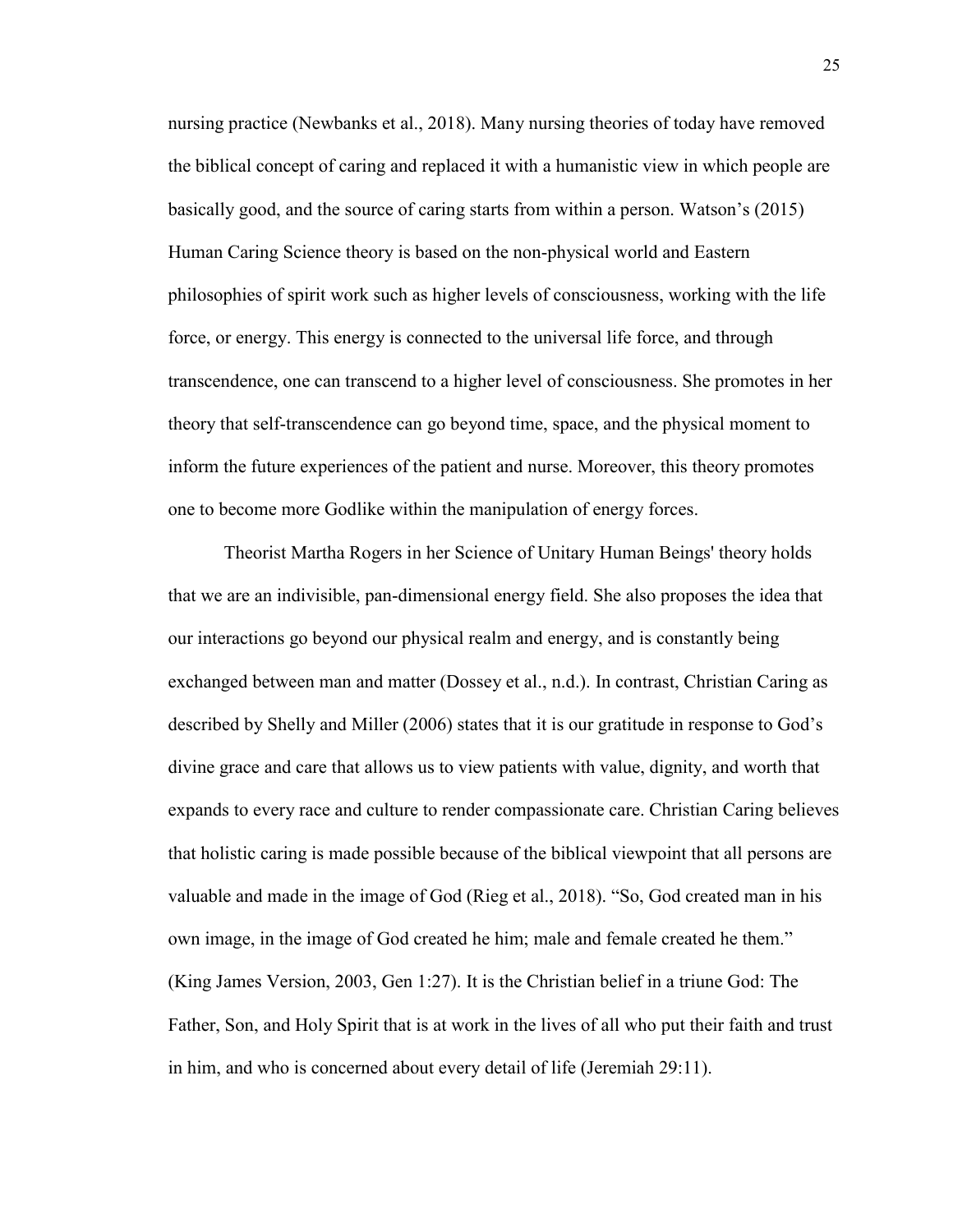The meta paradigm of the biblical worldview for theoretical underpinnings consists of:

- Environment God created the whole world and everything that consist of the world, seen and unseen. (Colossians 1:16)
- Person God created human beings in his image and to care for others (Philippians 2:4; Galatians 6:2; Genesis 1:27).
- Health God wants us to be at peace in all stages of health but promises of comfort for us in times of bad health and distress. The nurse is an extension of God's care (Psalms 147:3; Phil 4:6-7; Philippians 2:4).
- Nursing Christian nursing is a thankful response and expression of God's grace and the gift of salvation. Compassionate care that is demonstrated by the attitudes and actions of the nurse and ministered freely regardless of race, age, gender, religion, diagnosis, or financial standing (Isaiah 61:1-3; Matthew 25:35-36) (Moorman, 2015).

The theory of Christian Caring is best suited to incorporate in the faith-based Christian setting that aligns with the teachings and beliefs of the church. The DNP student will incorporate encouraging verses, prayer, active listening, and care for the whole person with all educational interventions.

The Health Belief Model (Figure 2) will also be incorporated to guide the education that is to be presented in the project. This model has been utilized in many studies to aid in the development of educational interventions (Malekshahi et al., 2020) The Health Belief Model consists of six components which are:

1. Perceived severity of disease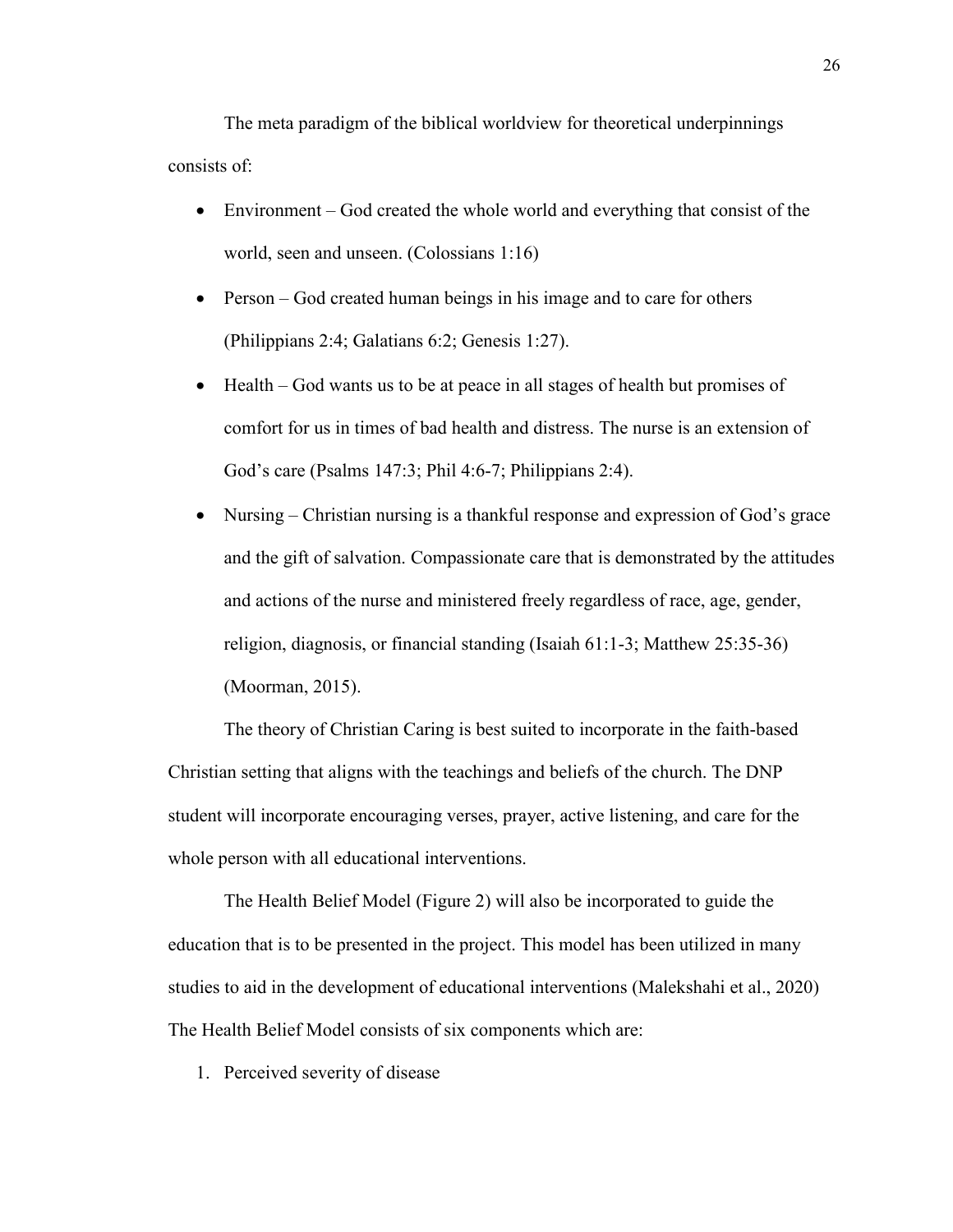- 2. Perceived susceptibility of the disease
- 3. Perceived barriers to having healthy behaviors against the disease
- 4. Perceived benefits of healthy behaviors in reducing the risk of the disease
- 5. Perceived self-efficacy
- 6. Cues to action

### **Figure 2**

*Health Belief Model*

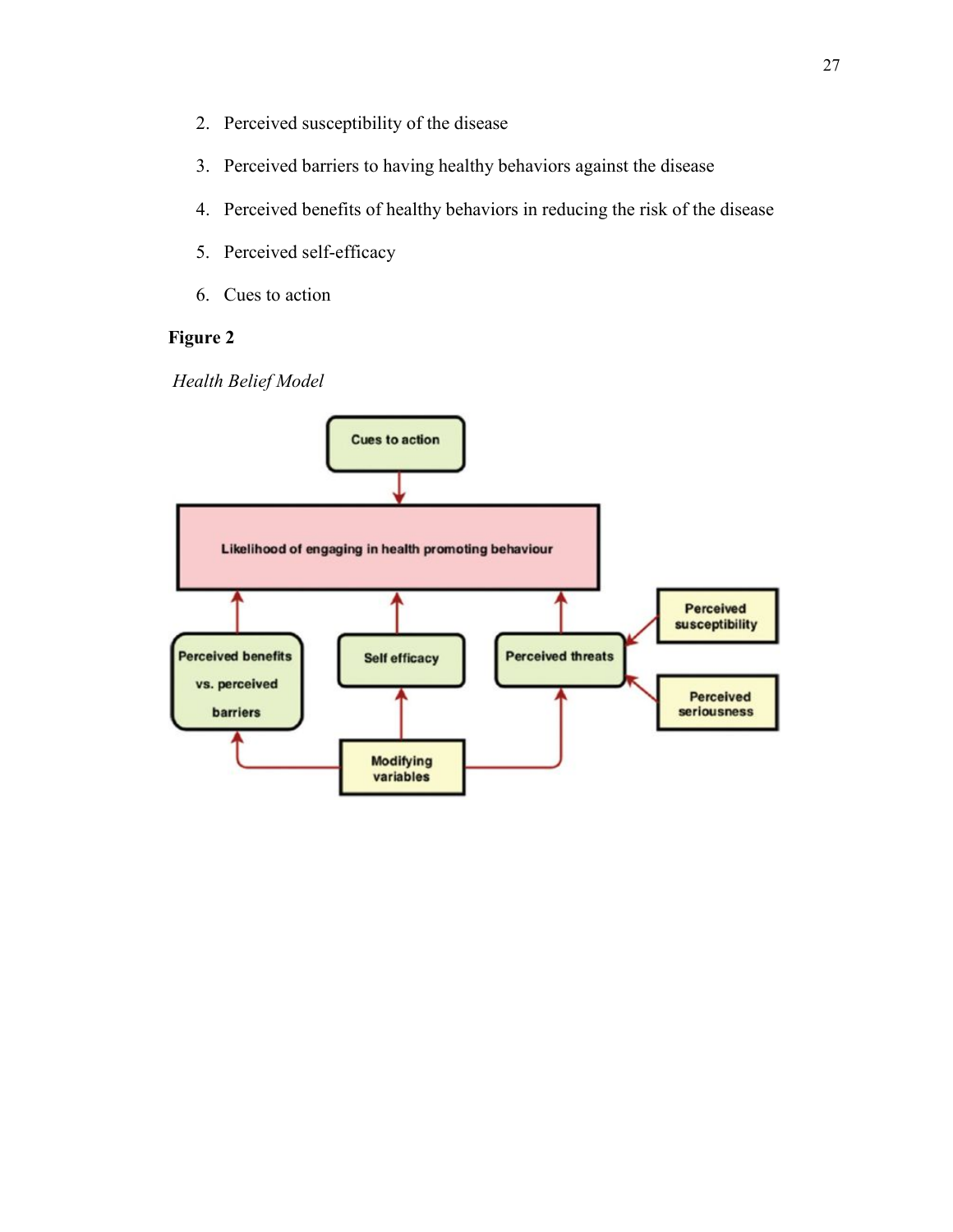Theoretical underpinnings of Christian Caring (Figure 3) are foundational when addressing worldview and aid as a framework for nursing practice (Moorman, 2015). The Health Belief Model (HBM) will address the risks, benefits, self-efficacy, and potential threats to a decline in health, as well as addressing and encouraging the spiritual health of the members in the faith-based setting. It is the belief of the DNP student that the assimilation of both the Christian Caring theory and the HBM will holistically aid in positive health outcomes.

#### **Figure 3**

*Christian Caring Model*



**Work Planning**

Work planning is an essential component for organizing projects for implementation and successful completion (Zaccagnini & Pechacek, 2019). The utilization of tools such as The Gantt Chart allows projects to remain on task by implementing a timeline. Formulating a plan for all portions of the project and constructing a Work Breakdown Structure (WBS) allows for various aspects of the project to be broken down into smaller pieces and easily monitored. The incorporation of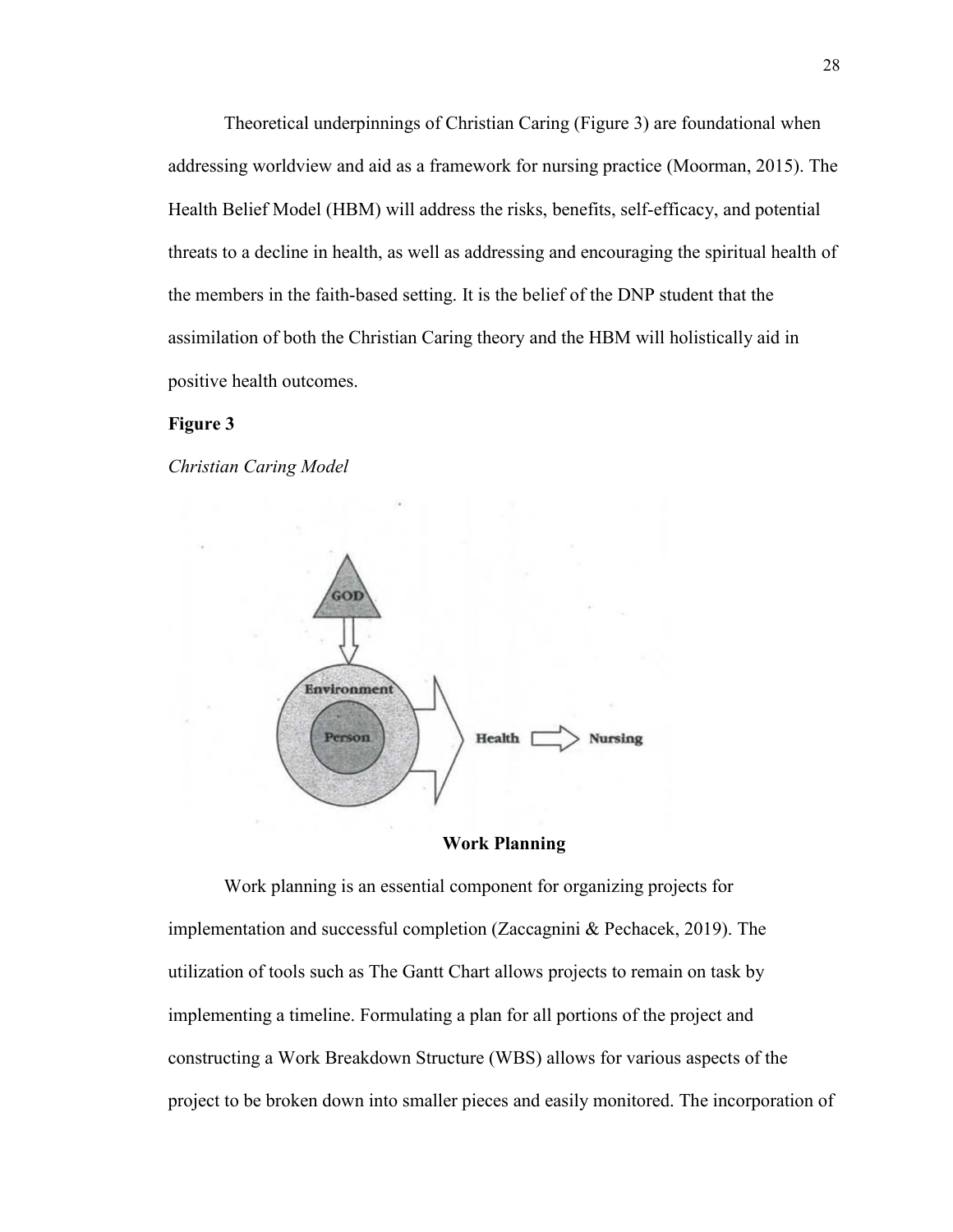project management tools is key to keeping the DNP project organized and on task. Likewise, budget tools are available to ascertain direct and indirect costs associated with the DNP project.

#### **Gantt Chart**

Project management tools equip project managers to ensure that requirements related to a project stay within the budget and that work are accurate and on time. Outputs can be improved, and projects can remain on task by implementing the use of a Gantt Chart (Zaccagnini & Pechacek, 2019). Projects developed today are likely to use a Gantt Chart that was first developed by Frederick Taylor. The Gantt Chart was also applied to the DNP project. The graph displays a timeline for project steps such as education that will be developed and finalized for the project by September, IRB approval in October/early November, project implementation to start in November, and data analysis of project findings starting January 2022 (Appendix B).

#### **Work Breakdown Structure**

The DNP project delegated certain tasks under subheadings of design, plan, implement, monitor, and evaluate. For a successful project, work must be broken down into smaller levels to allow for easier monitoring (Zaccagnini & Pechacek, 2019). The benefits of a work breakdown structure will identify work needed for the project, communication of team members enables the organization of tasks in a logical sequence and provides a means to prepare for the execution of the project. A work breakdown structure was created and served as a guide throughout the implementation phase of the project (Appendix C).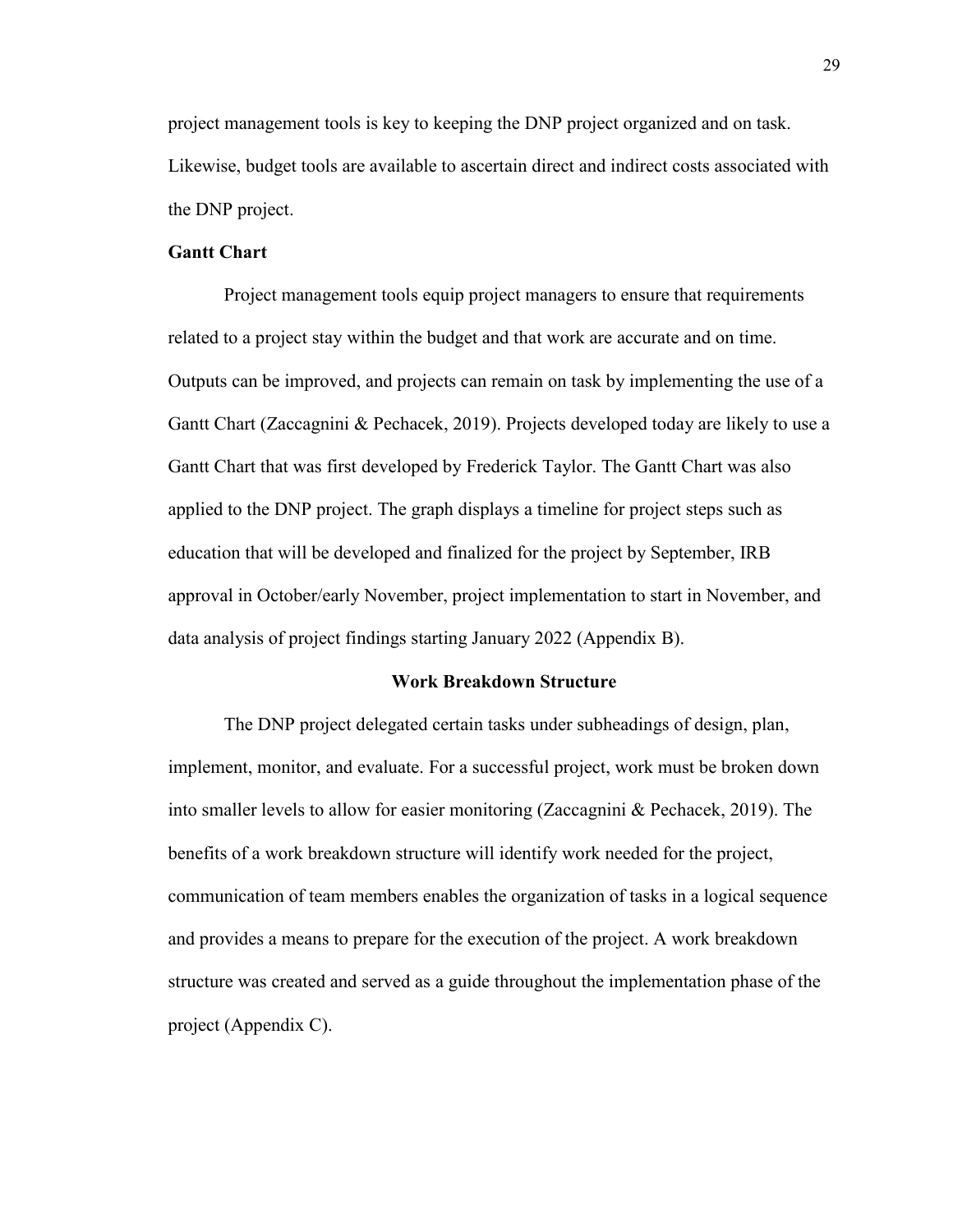#### **Design**

The task outlined under this heading includes the practice setting that the DNP project will be implemented, identification of team members, research, and development of objectives. The faith-based setting was secured after communication with the Pastor, and team members identified to support the project from Atrium Health's faith-based outreach. Objectives for the project were identified after the initial research and problem identification.

#### **Plan**

The planning of the work breakdown structure involves meeting with project team members to discuss and receive feedback on the material to be delivered. Formulation of the education that is most beneficial and layout of the program was identified during this stage. Evaluation is made of any potential risk that may impede the steps of the project or implementation.

#### **Implement**

The DNP student will discuss the time frame with team members and project partners for the potential timeframe for implementation. Once the project has been approved, the education will be delivered in a faith-based setting. Pre-test and post-test of the Knowledge, Attitude, and Practices (KAP) questionnaire on Obesity will be offered during this time.

#### **Monitor**

The DNP project leader will monitor and control any risk that may present during project implementation. This may include cost or any changes to the schedule of the planned educational sessions to be conducted. Communication with the practice partner is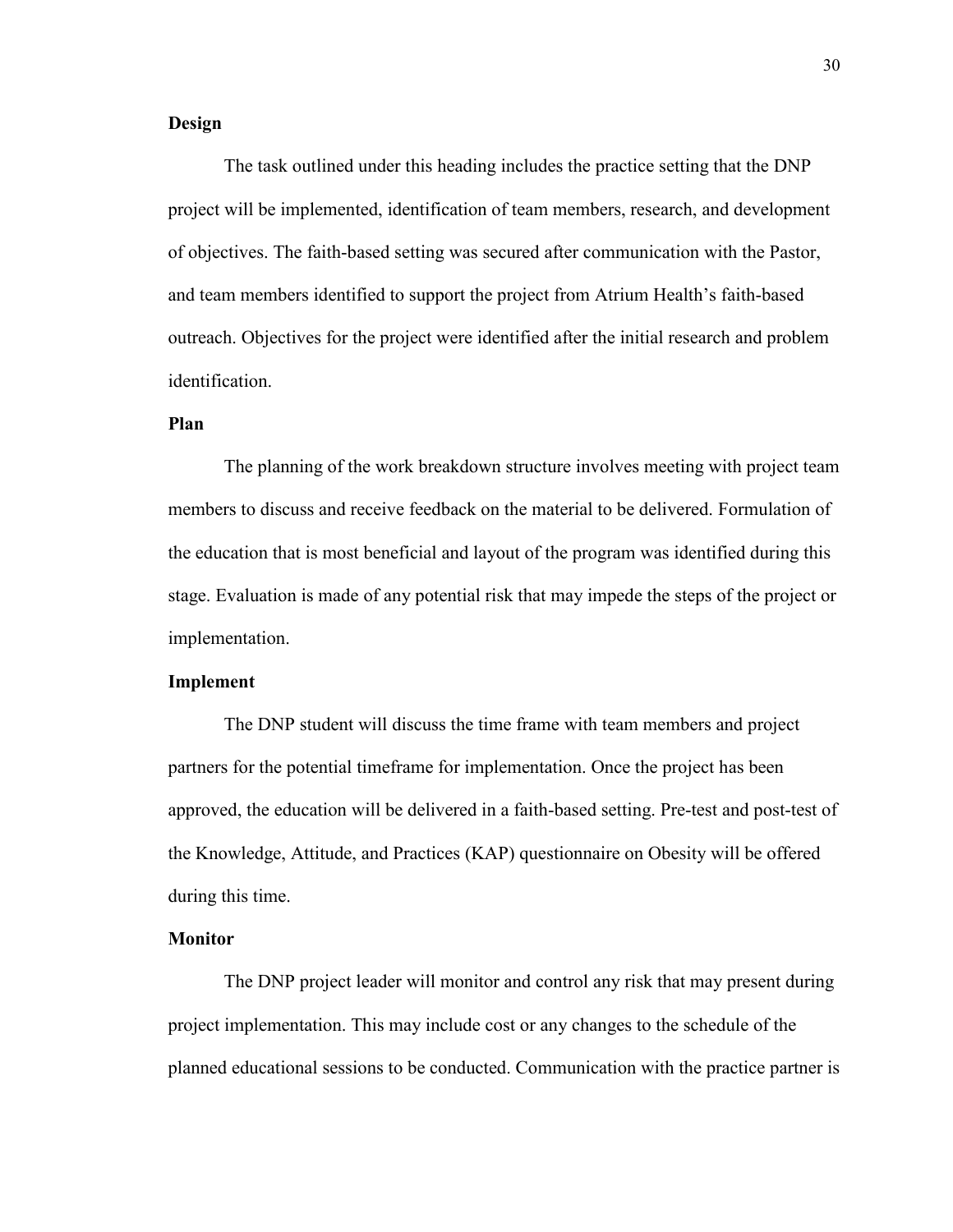key to controlling any unforeseen changes that may arise due to circumstances in the faith-based setting unrelated to the project.

#### **Close/Evaluate**

The close and evaluation of the stage of the project will encourage continued participation from the faith-based members in all the educational sessions. The project will close when all planned educational material has been delivered. Outcomes from the questionnaire will be evaluated and findings reported.

#### **Budget**

Developing a budget allows for the allocation of the costs that are related to the development of any project and is an important process that can provide project stakeholders informed as to the estimated costs for implementation (Zaccagnini & Pechacek, 2019) Calculating direct and indirect costs will help alleviate potential budget concerns. Direct cost is those cost that is related to the project, and indirect cost is those cost that is shared between entities such as internet services and office space. The DNP project leader will absorb the cost of supplies to develop the project, travel costs for gasoline, snacks, and a healthy basket. The church will absorb the cost of power, space for project implementation, and food for one session. A budget was created as a guide for the cost of the project (Appendix D).

#### **Planning for Evaluation**

It is imperative that providers are engaged with project planning and evaluation in programs that will promote healthier choices and practices. With the current healthcare cost for funding across the globe, DNP projects along with healthcare improvement programs will need to utilize tools and evaluation methods that demonstrate quality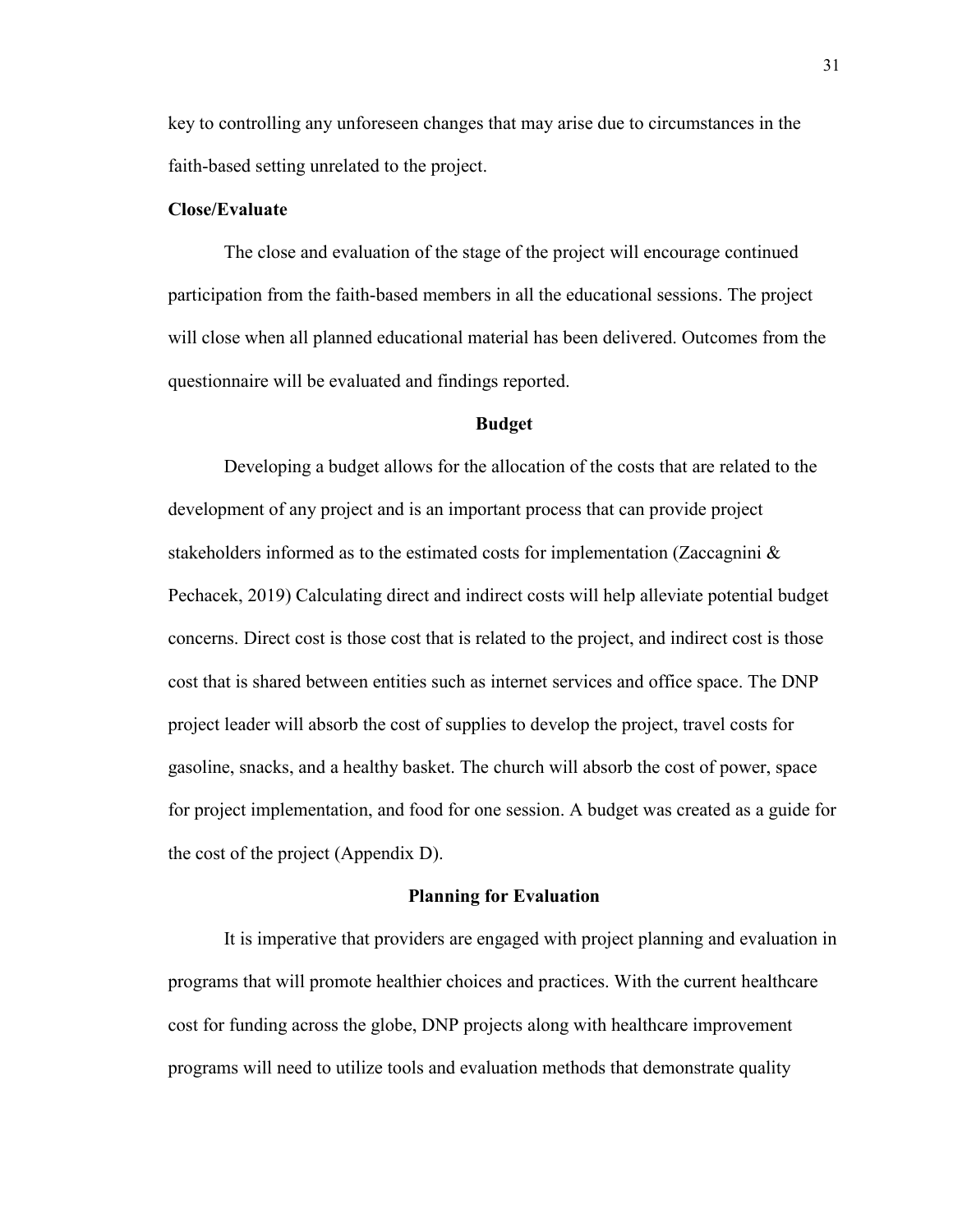improvement, improved performance, and positive outcomes (Zaccagnini & Pechacek, 2019). The skills learned with creating, implementing, and evaluating the DNP project will aid the DNP student in future best practice and clinical performance for patients.

### **Tools**

Tools to measure outcomes are essential to determine if any project implementation was successful (Zaccagnini & Pechacek, 2019). The tool chosen to evaluate the learning outcomes of this DNP project was the Obesity Knowledge, Attitude, Practice (KAP) Questionnaire to measure knowledge, attitudes, and practice regarding obesity. This tool was developed after literature review and synthesis, focus group discussions, expert validation from eight different fields of medical study, a survey of the developed questionnaire, and statistical analysis. The strength of the tool is that it asks questions regarding different aspects of knowledge, attitudes, and practices that affect obesity. There are some concerns about the applicability of this tool within diverse cultures, and the leading nature of some questions that may be oversimplified (Ranjan et al., 2019).

#### **Evaluation Methods**

Evaluation of any project is needed to measure if the outcomes of the project were met (Zaccagnini & Pechacek, 2019). The Logic Model that was first developed in the 1970s was chosen for the DNP project and is a picture of how parts of the program are connected, and the expected goals of the project after implementation. The inputs are the resources that are available in the project, the activities are steps that are carried out in the project to achieve the outcomes, the outputs are the results of the activities, and lastly, the short-term, long-term, and impact goals that stem from the project. The Logic Model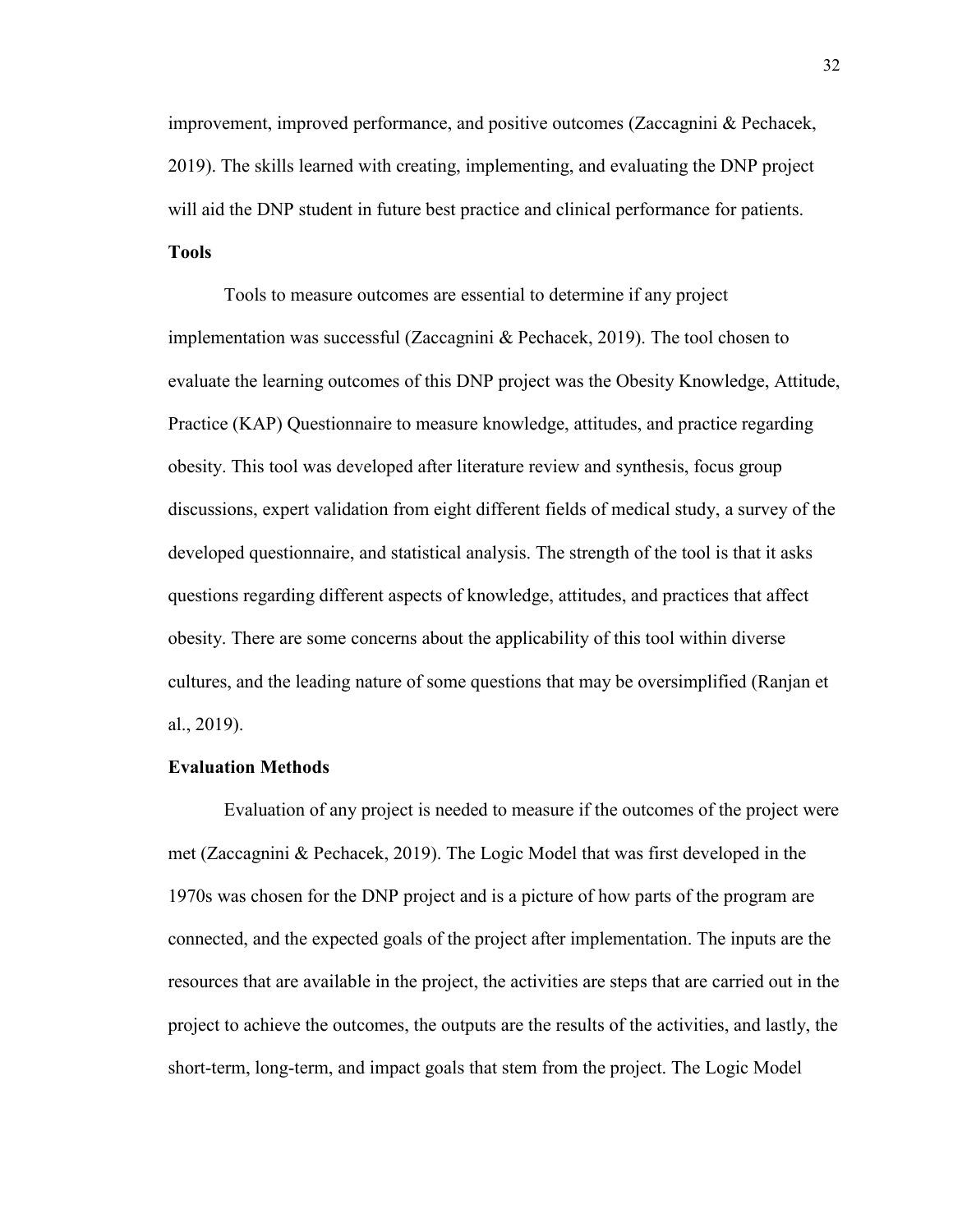easily clarifies the resources and activities that are needed to guide the DNP project (Appendix E).

Quality improvement methods and tools are key foundations to successful program development and delivery. Nurses play a momentous role in implementing quality improvement programs in a varied array of healthcare settings (Zaccagnini  $\&$ Pechacek, 2019). The Doctor of Nursing Practice prepared nurse will be equipped to formulate and implement programs that can potentially improve the health of individuals, healthcare delivery, and reduction of healthcare costs.

#### **Implementation**

The Institutional Review Board approval for the DNP quality improvement project allowed for project implementation. This was a beneficial time to review the goals and objectives, evaluation plan, and main points to be addressed. A project start date was set and communicated for efficient implementation (Zaccagnini & Pechacek, 2019). As a project leader, it was crucial to reflect on one's leadership style and how best to integrate those qualities for the team and project goals. It is with this reflection that the trajectory of the project promotes smooth implementation and outcomes.

Education was designed to increase the knowledge of individuals in obesity, nutrition, cardiovascular disease, stress, and exercise. The project implementation was delivered to individuals in a faith-based setting. The educational sessions took place in a Baptist Church and were open to all members or guests who wished to attend and be a part of the DNP project. The education sessions were promoted as a health workshop, and topics of each session were announced, displayed via the announcement screen in the sanctuary, and a flyer was made available to congregates. Participants of the education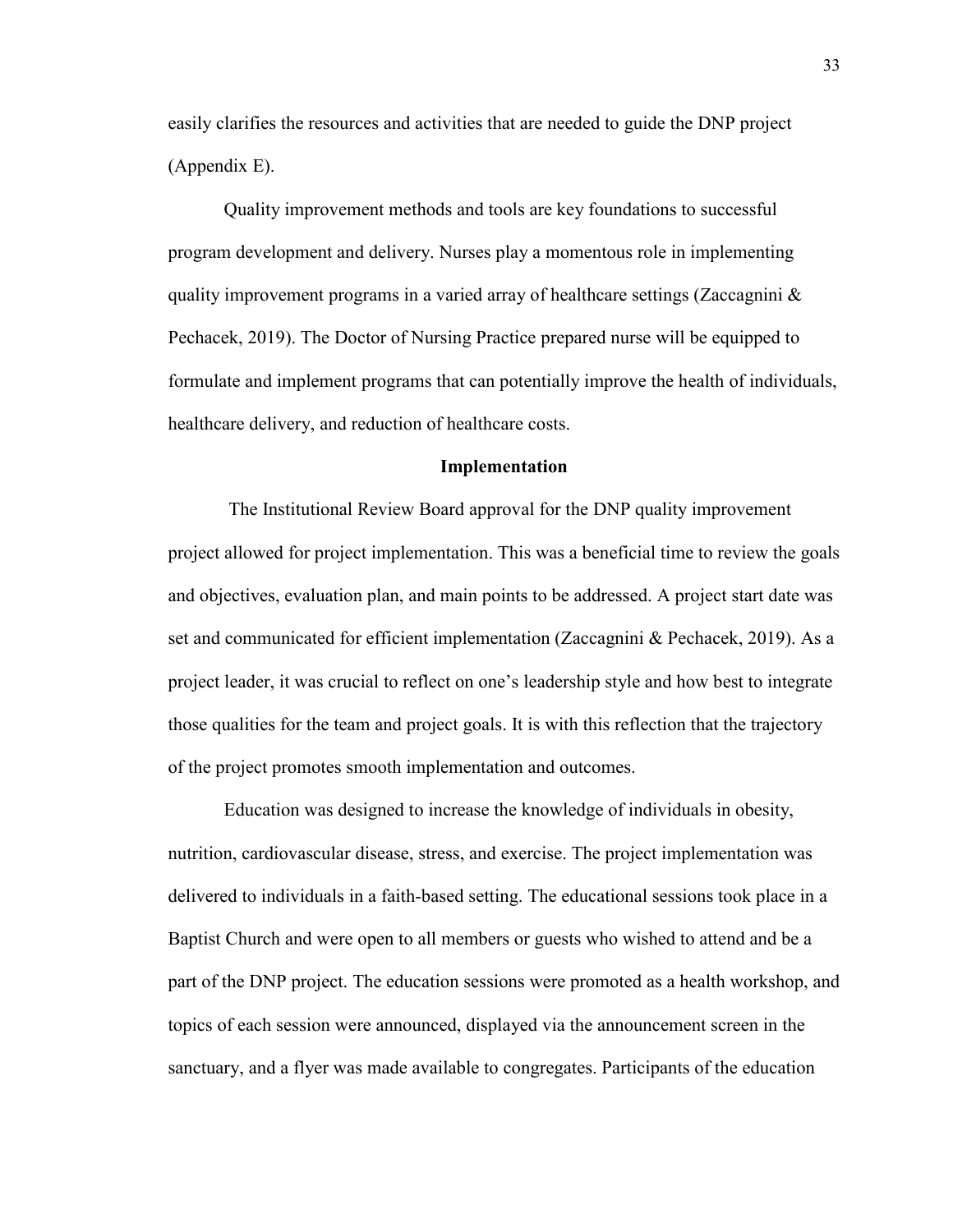had the option of participating in a drawing for a healthy basket at the end of the sessions that consisted of a wicker basket, measuring cups, measuring spoons, meal prep containers, almonds, brown rice, nuts, dried fruit, old-fashioned Quaker oats, olive oil, electric blood pressure cuff, an exercise mat, resistance bands, resistance tube, 5 lb. dumbbells, jump rope, water bottle, and two inspirational coffee mugs. The sessions took place after three Sunday evening services and one Saturday morning. A separate room provided a table with informed consent, pre-test/post-test, instructions, and 1 Corinthians 10:13 displayed in a frame as the inspirational verse for the project, along with a burning scented candle (Figure 4).

#### **Figure 4**

#### *Inspirational Verse and Candle*



The first session consisted of a PowerPoint overview of obesity and the negative consequences of comorbidities. Healthy snacks, fruit, and water were provided in this session for those that attended. The second session focused on nutrition and making healthy choices. An educational poster board was utilized, along with portion size food displays, salt, sugar, and fat displays per specific food items served as great visuals. Educational handouts and plate booklets were made available with the display tables. The DNP leader prepared a low-sodium homemade vegetable soup at this session which received positive reviews. The third session consisted of a PowerPoint session on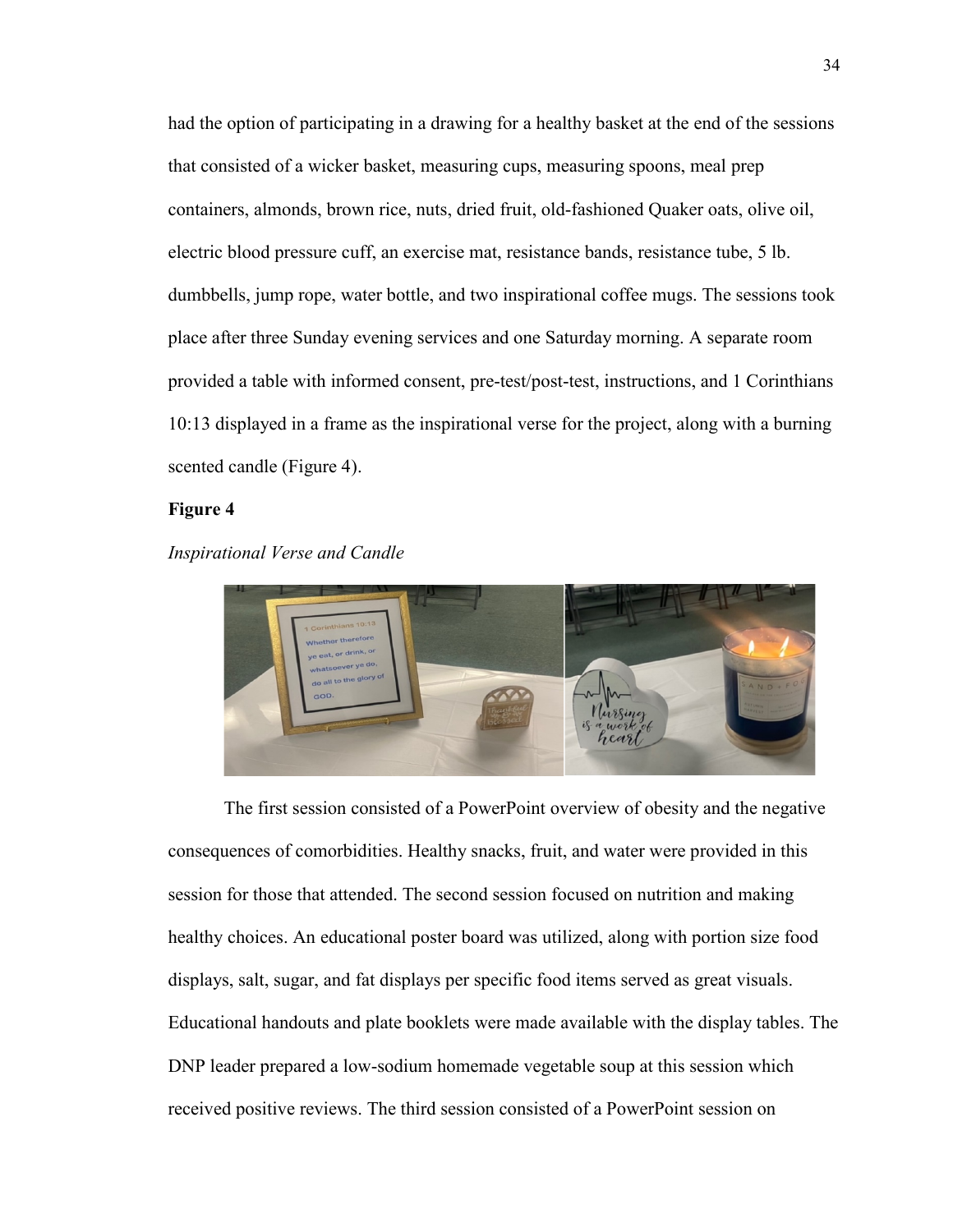cardiovascular disease and a pop-up tent created by Atrium Health's faith-based outreach to look like the inside of the heart with red heart pillows for red blood cells, sponges for fat, and arteries clearly displayed inside the tent. This served as a visual for the negative effects of obesity and cardiovascular disease. Healthy snacks and water were also provided in this session.

The last session consisted of education on stress and exercise. The education was delivered via PowerPoint and safe exercise routines were demonstrated by a church member that worked in cardiac rehab. Educational handouts and an exercise booklet from the National Institutes of Aging were provided. A focus on scripture writing and journaling promoted spiritual growth, stress reduction, and care for the spirit as well as the body. Scripture writing plans were created in booklets and made available to participants and others within the church. This session started with a large healthy breakfast that consisted of oatmeal, fruits, yogurts, nuts, wheat toast, avocado, muffins, juice, and coffee. Each session began and ended in prayer, and scripture was read at each session.

#### **Threats and Barriers**

Threats and barriers to the project should be carefully thought through and adjustments addressed for optimal results. It can be assumed that some threats or barriers can be predicted, but others are unforeseen (Zaccagnini & Pechacek, 2019). One threat to this project was the timing of implementation. By implementing in November through the beginning of December, it coincided with the holiday season of Thanksgiving and Christmas. It also was during a busy time in this church with holiday events where project implementation was to take place. The timing of the educational sessions was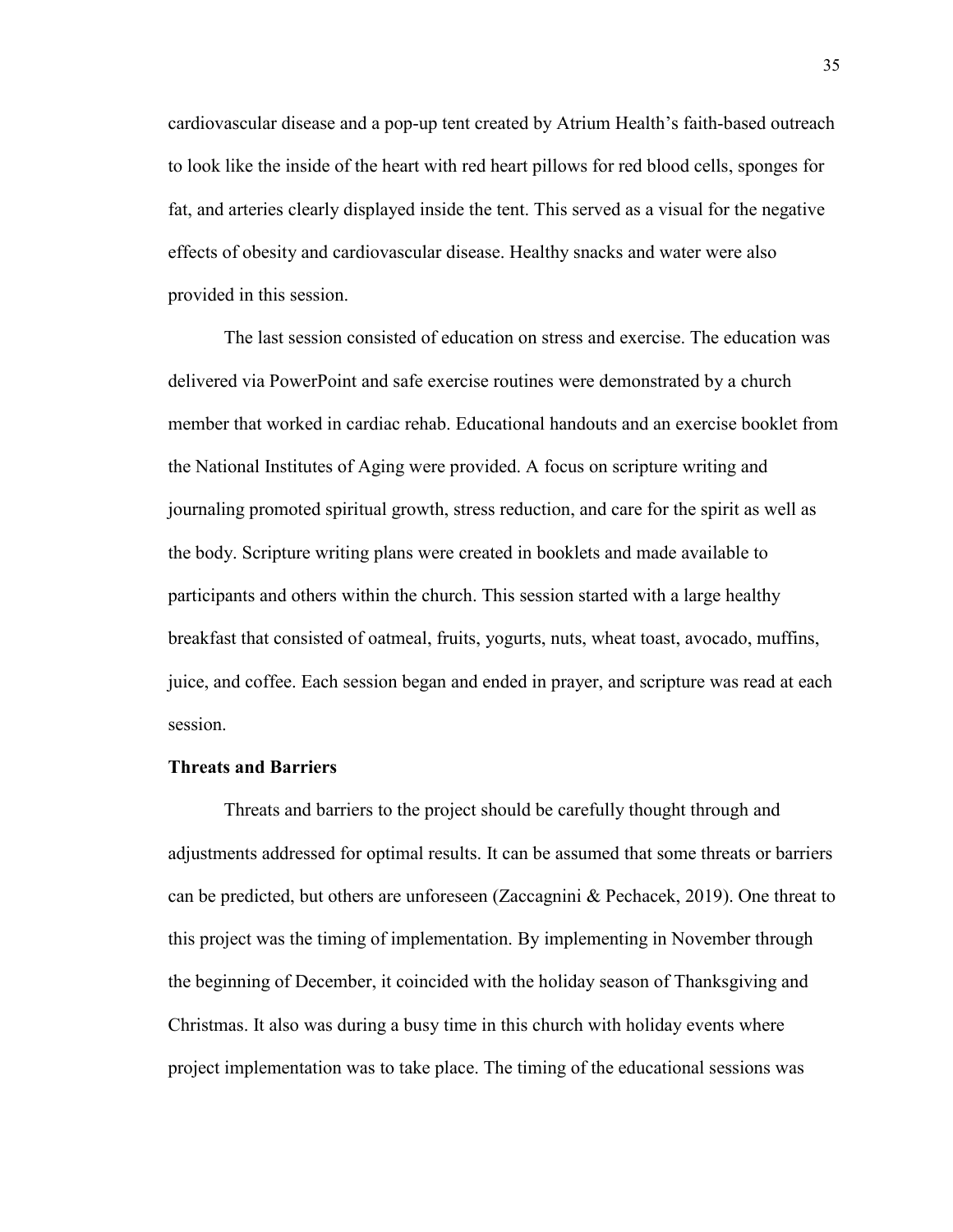placed at a time when Christmas play practice was instituted. This was beneficial for some but did not allow for others to attend due to other obligations. Given the timing of implementation, this threat was identified, and the project start date remained unchanged. The education sessions were well attended given the time of year and other activities that were being implemented within the church. Each session saw an average of 30-35 people and most attended all sessions.

#### **Monitoring of Implementation**

During implementation, the DNP project leader must remain in the leadership role and monitor and measure progress against the goals and objectives that were identified (Zaccagnini & Pechacek, 2019). The project leader was able to have considerable interest and encouragement for this project. Those who attended had an interest in improving their knowledge of health concerns that related to our topics. Almost all participants were able to attend all four educational sessions.

Time was closely monitored so those that attended were able to predict a start and end time for all sessions. Most importantly, the time of fellowship with spiritual encouragement brought us all closer together. By utilizing the theoretical underpinnings of Christian Caring and The Health Belief Model, the goals of the project were addressed with each session. The Christian worldview includes the use of good empirical science, and the use of technology as appropriate to aid in the health and healing of individuals (Shelly & Miller, 2006). Science gives us the means to increase our knowledge as it pertains to the physical, but science has limitations with the personal and spiritual aspects of health and healing. The meaning of personal and spiritual are seen through the lens of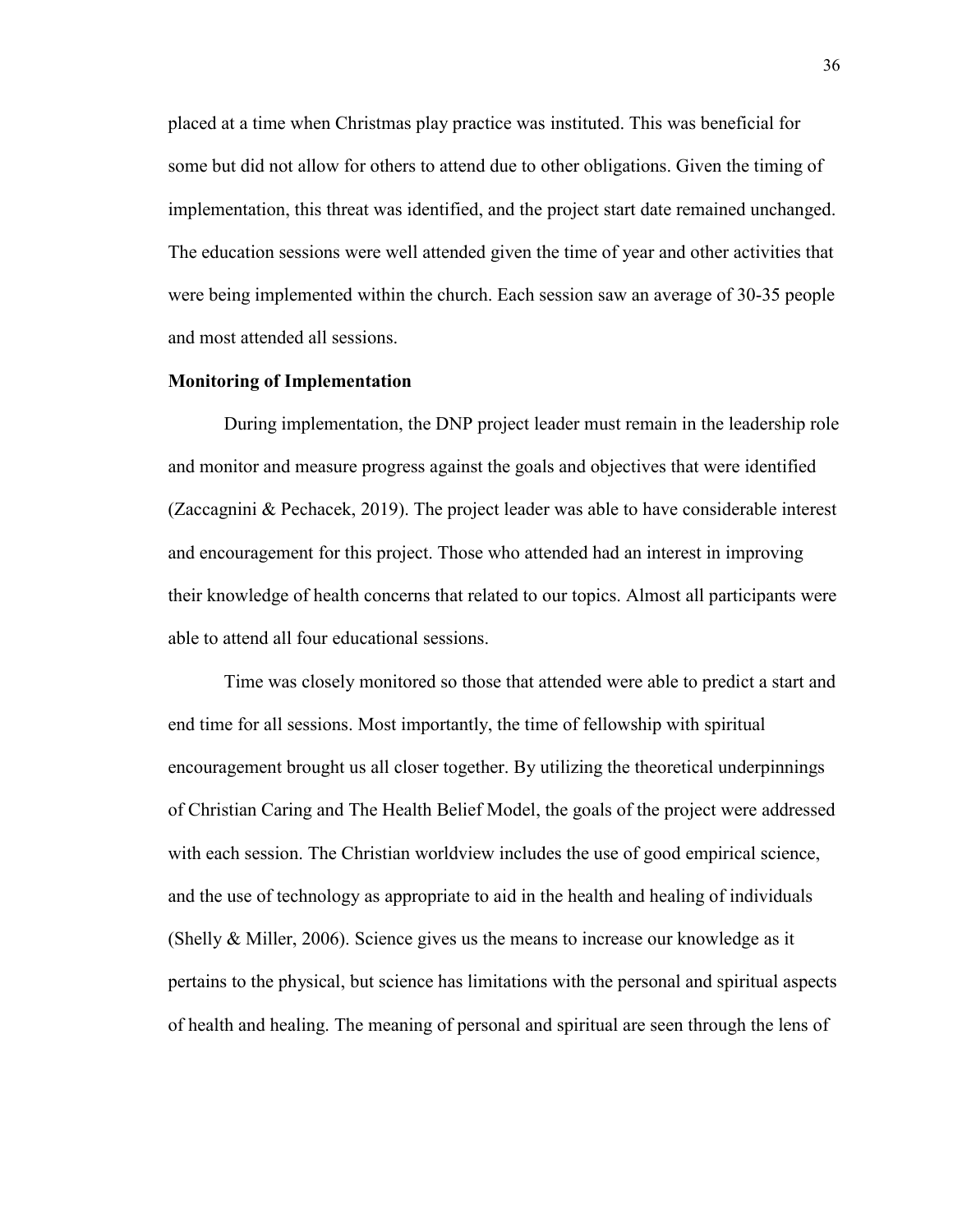a greater worldview, and it is with the Christian worldview in mind that guided each educational session.

- Environment Encouragement was given to participants, for at the time of the project COVID-19 was continuing to be globally addressed in healthcare and has affected our way of life on the physical, spiritual, and emotional levels. The increased stress can have negative impacts on health. In the Christian worldview, God created the environment and called it good (Genesis 1). Sin has polluted the environment which itself longs for redemption (Romans 8:22), We are called to be good stewards of his creation which encompasses the human communities and culture, and to care for one another (Shelly & Miller, 2006).
- Person The health sessions promoted evidence-based education to foster and encourage positive choices and interventions for optimal health. Everyone has been viewed as a special creation by God, and spiritual strength can aid in one's ability to make healthy lifestyle choices.
- Health The education stressed the importance of combating the potentially devastating consequences of comorbidities associated with obesity. Primary prevention was delivered through education to increase knowledge of obesity and comorbidities, and stressed the importance of adhering to secondary prevention through screenings of potential health risks such as lipid profiles, and encouraged compliance with tertiary preventions which would include medication and therapy adjustments as deemed necessary by their providers to prevent further damage from medical conditions. Through our prayer and devotional time together, the Christian worldview was the foundation that supported each on their journey to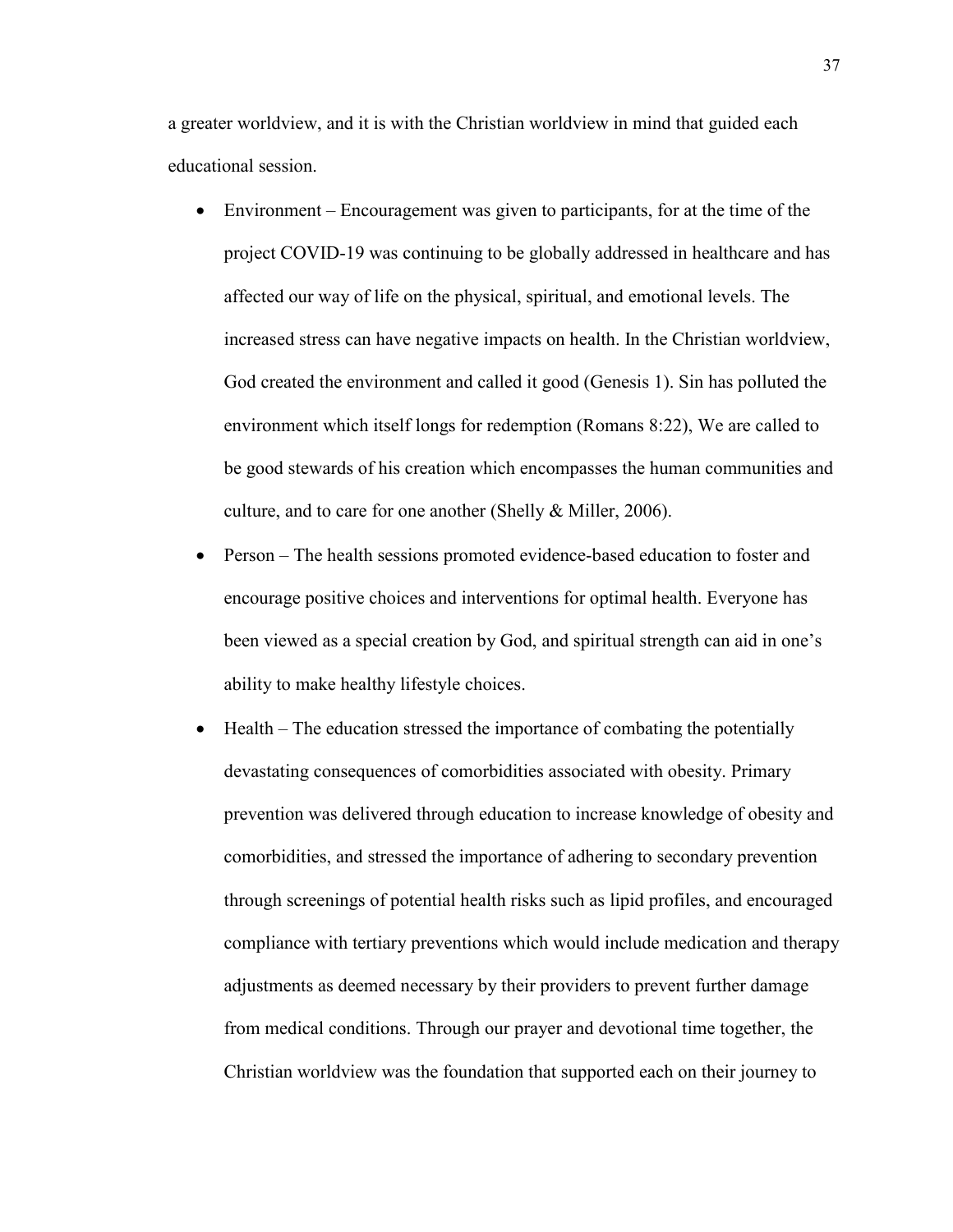health. Regardless of the health state of any one person at that present time, by first trusting in Jesus Christ as their personal Savior, he has promised to lead and guide us in our daily life. To be spiritually healthy gives one the emotional strength to endure what disease and sickness can do to the physical body.

• Nursing – Compassionate care was utilized with the delivery and content of the educational sessions to exhibit respect to all regardless of where they were on their health journey. The Christian worldview is acts of caring to others by realizing God's grace toward us, and the sacrifice of Christ for us allows us to likewise give of ourselves to others (Shelly & Miller, 2006).

Through project development, the Christian worldview was the underpinnings of the developed education, and The Health Belief Model shaped the aim of the education to address target goals. Such as the perceived severity of obesity and the damaging effects, perceived susceptibility of developing comorbidities, perceived barriers that may prevent individuals from meeting healthy weight goals, and how stress and lack of exercise are barriers to weight loss, perceived benefits of engaging in healthy lifestyle choices and perceived self-efficacy by offering spiritual support and encouragement that they can make positive changes to benefit health. The cue to action and likelihood of change is accomplished by addressing the perceived barriers and benefits of obesity and comorbidity education.

#### **Project Closure**

Just as important as planning for project implementation, is the planning for the closure of the project. It is important that all loose ends are identified and addressed. Communication is just as important in this stage as in implementation and monitoring.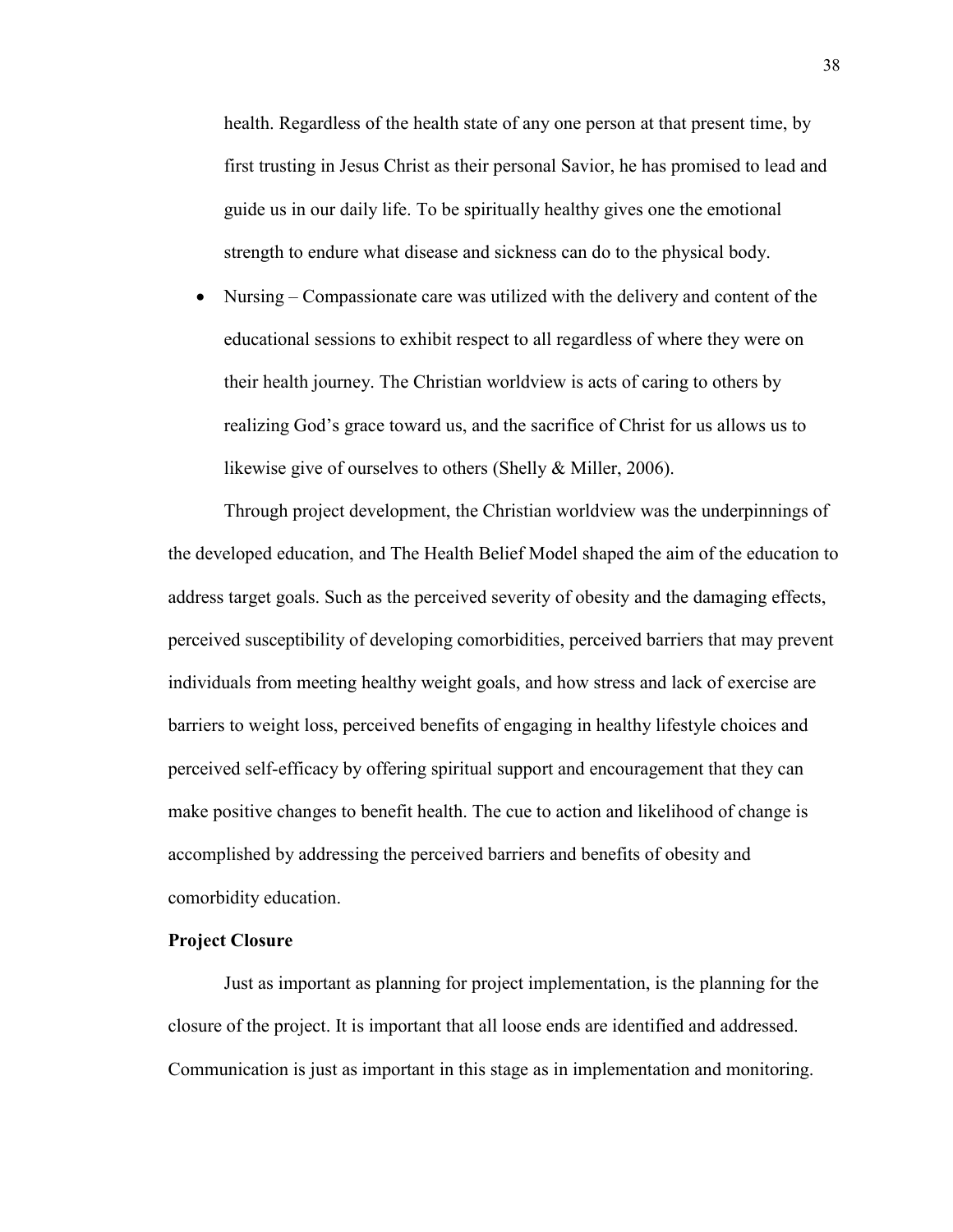The pre-test questionnaire was easily obtained before the educational session in the DNP project, but communication and education had to be reinforced to obtain the post-test questionnaire. This also can be related to an unforeseen barrier because interest may have wavered over time and the participants have already received the benefits of the education.

The pre-test was first offered at a monthly senior meeting within the church to jump-start the promotion of the healthy workshop. A brief overview was given of the DNP project and upcoming dates. Survey participation was particularly good, but a smaller number of participants followed through for the post-test survey. This is most likely due to a larger number of people present at the senior meeting that participated but did not participate with continued educational sessions. Each educational session focused on getting the pre-test from participants at the beginning of each session, and information was conveyed that the post-test would be available on the last educational session and thereafter. Participants looked forward to the fellowship and stayed after to talk with one another. These actions supported the camaraderie that is within a faith-based setting.

The gift basket was a source of encouragement to attend the meetings and offered fun competition between those that did attend. A whiteboard was used at the door of the fellowship building to direct people to take the pre-test before coming to the session. White blank cards and containers were also available in the test room for those who wished to participate in the drawing. After the last session and drawing, a couple of weeks were allotted to allow time for any of the eight remaining people that could not come to the last session to take the post-test. Further education that could allow more time to monitor BMI or blood pressure after education may be beneficial, but due to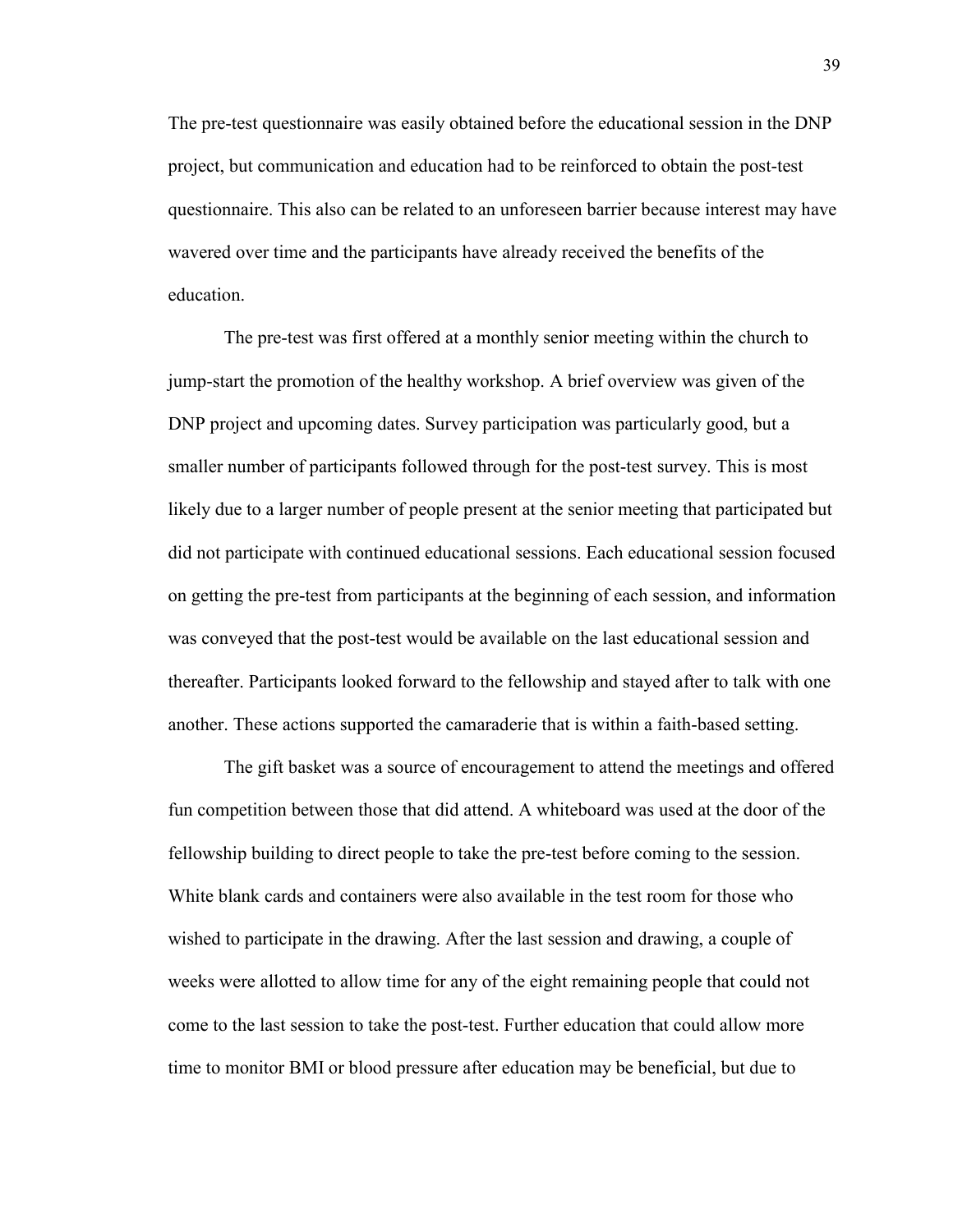COVID-19 and time of year of implementation, the DNP project leader focused on increased knowledge to promote better lifestyle decisions. Communication with team members is imperative at project closure to address further ways to benefit from the project and to identify gaps and improvements for future use.

#### **Interpretation of Data**

The use of the Knowledge Attitude Practice (KAP) questionnaire for obesity developed by Ranjan et al. (2019), allowed for baseline measurements as pre-test and post-test measurements after implementation of educational materials. This type of quasiexperimental design allowed for testing of the dependent variable of knowledge, attitude, and practice, before and after the intervention of the independent variable of education. The advantages of this type of study allowed quick and easy assessment and correlation of the intervention (Stratton, 2019).

#### **Subjects**

The questionnaire was first available to interested participants at a monthly senior meeting within the church, and to promote the educational health workshop. The project and instructions were clearly defined to the congregates. Involvement to take part in the pre-test was encouraged, but not mandatory to attend the educational sessions. Anonymity was ensured by allowing members to complete the questionnaire out of sight of the project leader, and by having no identifying markers on the questionnaires. Instructions to take the pre-test were reiterated before every educational session, therefore, ensuring to obtain a baseline of those in attendance.

The post-test was offered at the last session and made available for approximately 2 weeks after the project closed to allow for the inclusion of a post-test for those that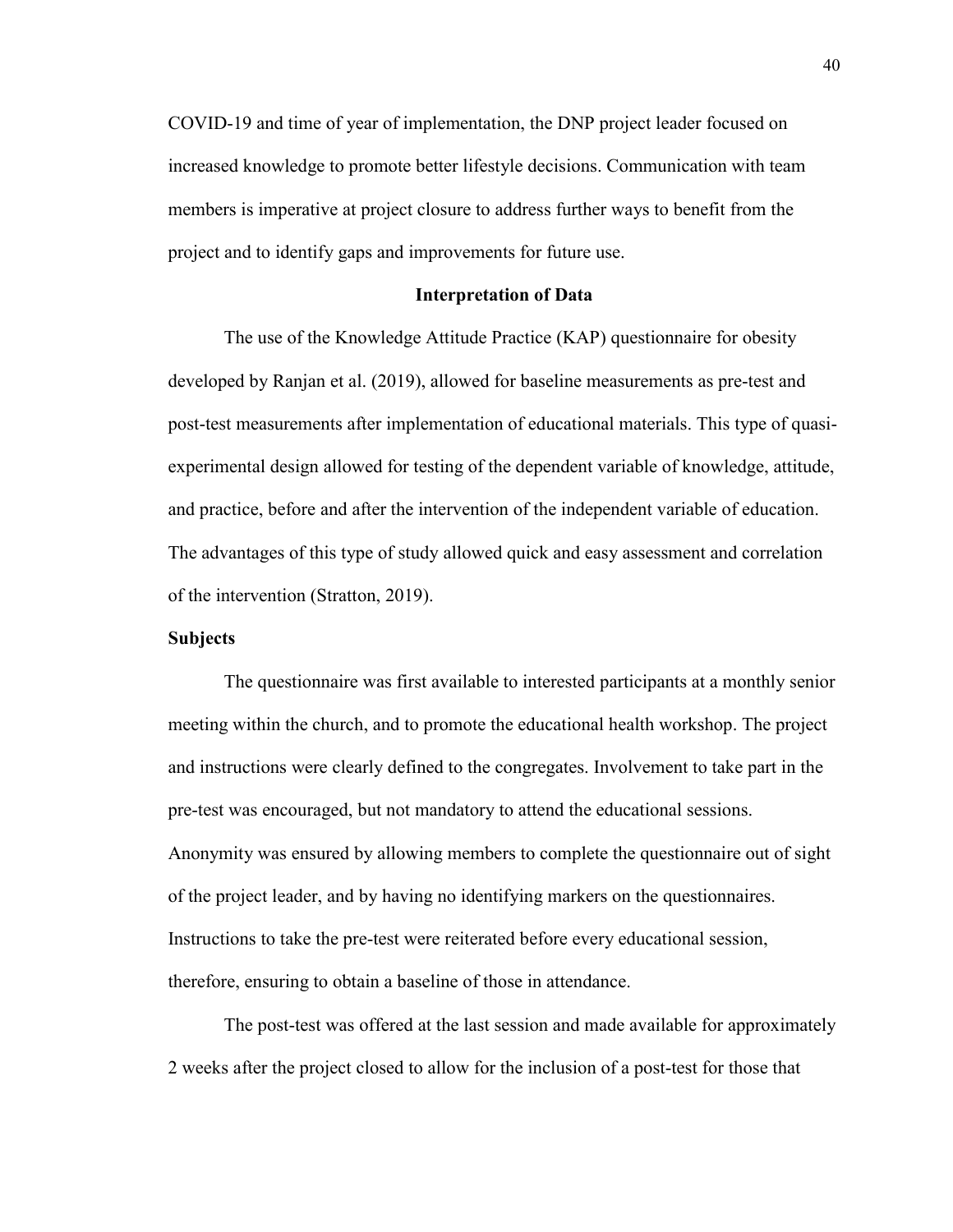could not attend the final class of the workshop. The larger number of attendants at the senior meeting was likely to account for the larger number of pre-tests, for not all those in attendance at that meeting attended the health workshop. Most members who did attend took part in all classes, but a roll of names was not issued, and questionnaires were not marked with the identification of the project participant.

#### **Quantitative Data**

The KAP questionnaire consisted of three different sections of measurement. The first 14 questions were knowledge questions about obesity, nutrition, and exercise. The next section contained 15 questions measuring attitudes about obesity, nutrition, and exercise. The last 13 questions measured what one practiced with regards to obesity, nutrition, and exercise. A number value was attributed to each question calculated the scores for the 42-question questionnaire. Cumulative totals of the pre-test and post-test were gathered and divided by the number of participants. Likewise, cumulative totals for each section were calculated and averaged by participants. Comparisons between the two tests were then analyzed for improvement (Table 1).

#### **Table 1**

*Pre-Test and Post-Test Score*

| www.co                                                                      |  |
|-----------------------------------------------------------------------------|--|
| Pre-Test Scores                                                             |  |
| Total sum of the Pre-test = $6,318$ divided by 42 question naires = $150.4$ |  |
| Pre-test Knowledge = 2,502 divided by $42 = 59.5$                           |  |
| Pre-test Attitude = 2,191 divided by $42 = 52.1$                            |  |
| Pre-test Practice = $1,624$ divided by $42 = 38.6$                          |  |
|                                                                             |  |

**Scores**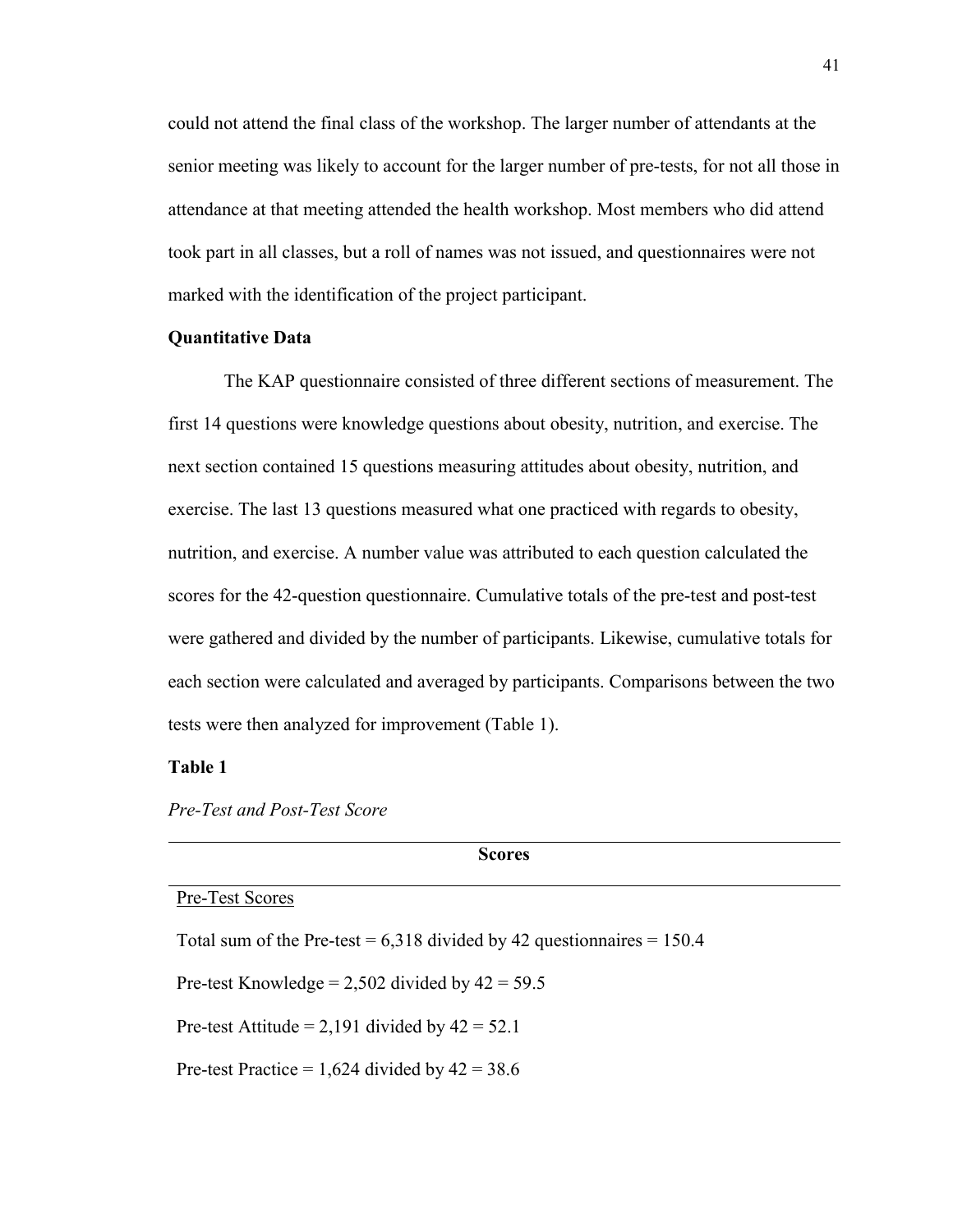#### **Scores**

#### Post-Test Scores

Total sum of the Post-test =  $5,034$  divided by 32 questionnaires = 157.3

Post-test Knowledge = 1,996 divided by  $32 = 62.3$ 

Post-test Attitude =  $1,807$  divided by  $32 = 56.4$ 

Post-test Practice =  $1,231$  divided by  $32 = 38.4$ 

*Note.* This table demonstrates total scores and averages for each section.

#### **Outcomes**

The data analysis revealed a significant increase in overall total scores and substantial gains in the knowledge and attitude sections about obesity. Although a minimal decrease in the practice section was noted, this is likely attributed to the time of year that the health workshop took place. The church was in the middle of Christmas play practice, people were busy with the Thanksgiving and Christmas seasons, and all the obligations associated with the holidays. The weather at this time was also turning cooler which could have limited those who did not have access to exercise facilities or equipment indoors. The questionnaire did not incorporate qualitative data in the form of interviews, observations, or summary questions.

#### **Effectiveness**

The KAP questionnaire showed that utilizing faith-based settings to educate on health and wellness produced positive results. The more in-depth discussions about obesity and related comorbidities, educational handouts, and visuals increased knowledge to aid in better decision-making. It also changed attitudes regarding these subjects, by bringing to light the devastating effects of obesity and associated adverse health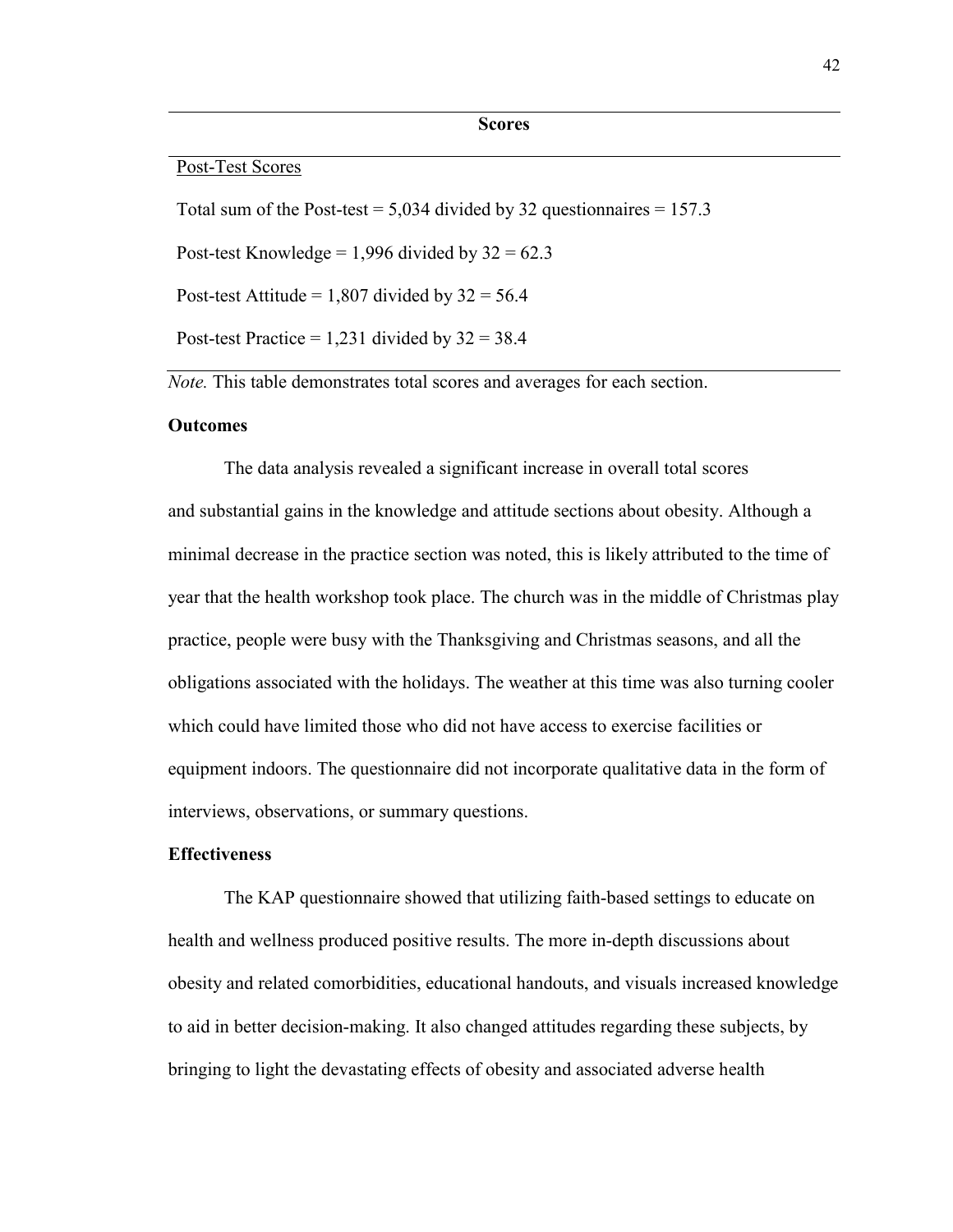conditions. Having a change of attitude is the first step in making positive changes to practice lifestyle modifications.

This project showed that education can be a driving factor for health promotion in faith-based settings. The potential for improved health, decrease in comorbidities, and decreased healthcare costs in our communities will sustain the project. It can also be a driving factor for other healthcare professionals who participate in spiritual organizations to replicate with continued education on obesity or other health topics that will benefit the population. Prolonged engagement with participants would be beneficial to help encourage the implementation of new behaviors. Furthermore, future education utilizing today's technology of fitness apps that track meals, calories, and exercise in easy-tounderstand education would have a great benefit for those willing and able to do.

#### **Conclusion**

This project proposed that faith-based settings were prime resources in which to deliver health education to combat the devastating consequences of obesity and associated comorbidities and that faith-based settings are supportive by having shared values and camaraderie with one another. Results showed that obesity education increased the knowledge and attitudes of those that took part in the study, but health and wellness changes were not put into practice at the time of the post-test. Retention among the members at every session supported the fact that the time of fellowship, communication, and devotions together supported the research that faith-based settings are a source of encouragement among members.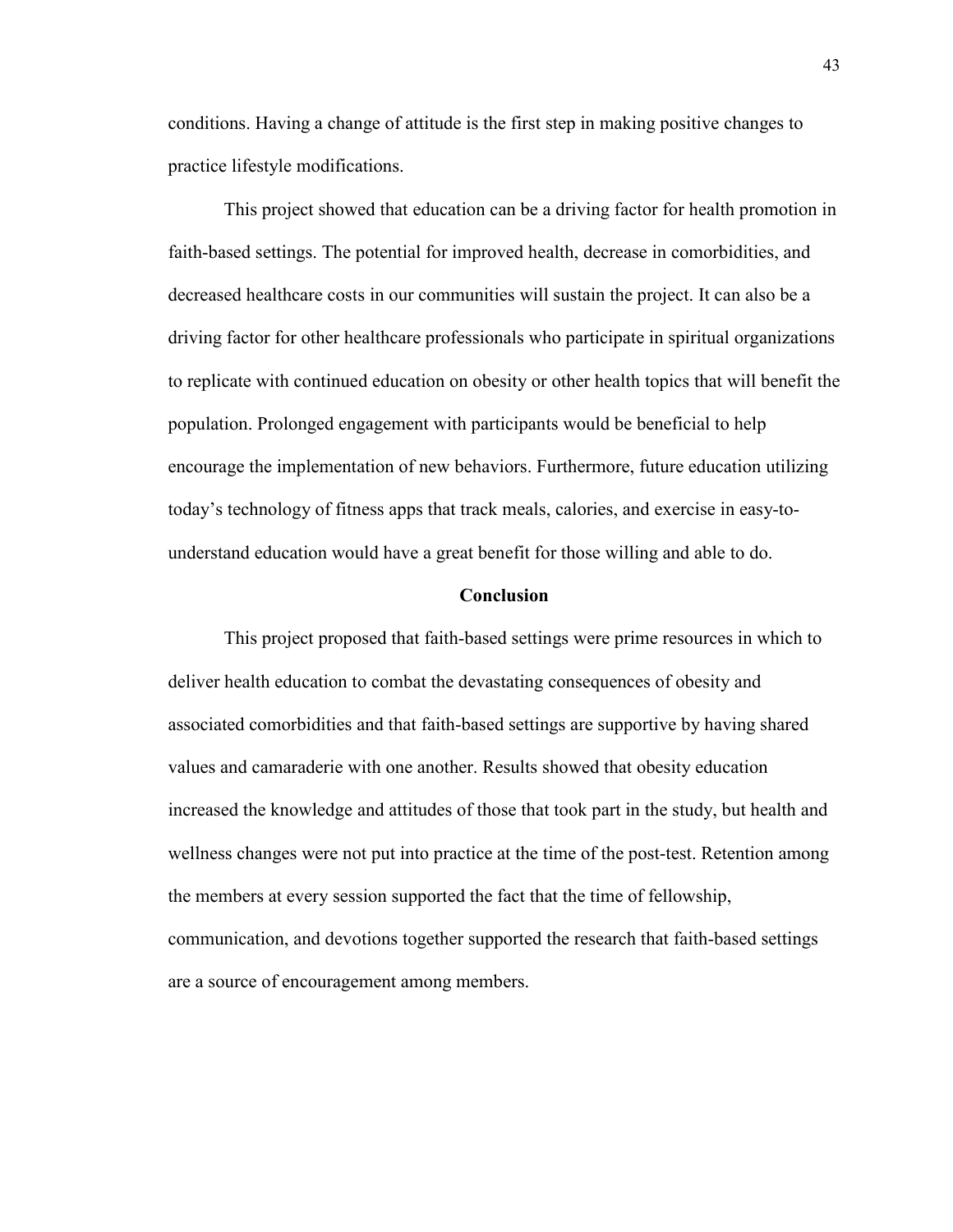#### **Implications for Practice**

Based on the findings of this project, obesity education delivered to increase knowledge, attitude, and practice in a faith-based setting, incorporating shared values and offering support can be beneficial for future health education that will aid members to make better lifestyle choices regarding health. Additionally, this project also supported the need for education in the community setting, and that health knowledge deficits exist which could result in poorer outcomes. By reaching out to the community in real and substantial ways, healthcare providers can make lasting benefits to the population in trusted settings such as in our local churches or places of worship.

### **Future Recommendations**

This project confirms the use of education in faith-based settings. By incorporating population health education, our communities will receive help from the trickle-down effect of improved healthcare choices and actions, resulting in the potential for decreased adverse health conditions and healthcare costs. By embracing a shared faith, supported by Christian nursing theories, faith-based health educators can encourage one another in physical, emotional, mental, and spiritual health.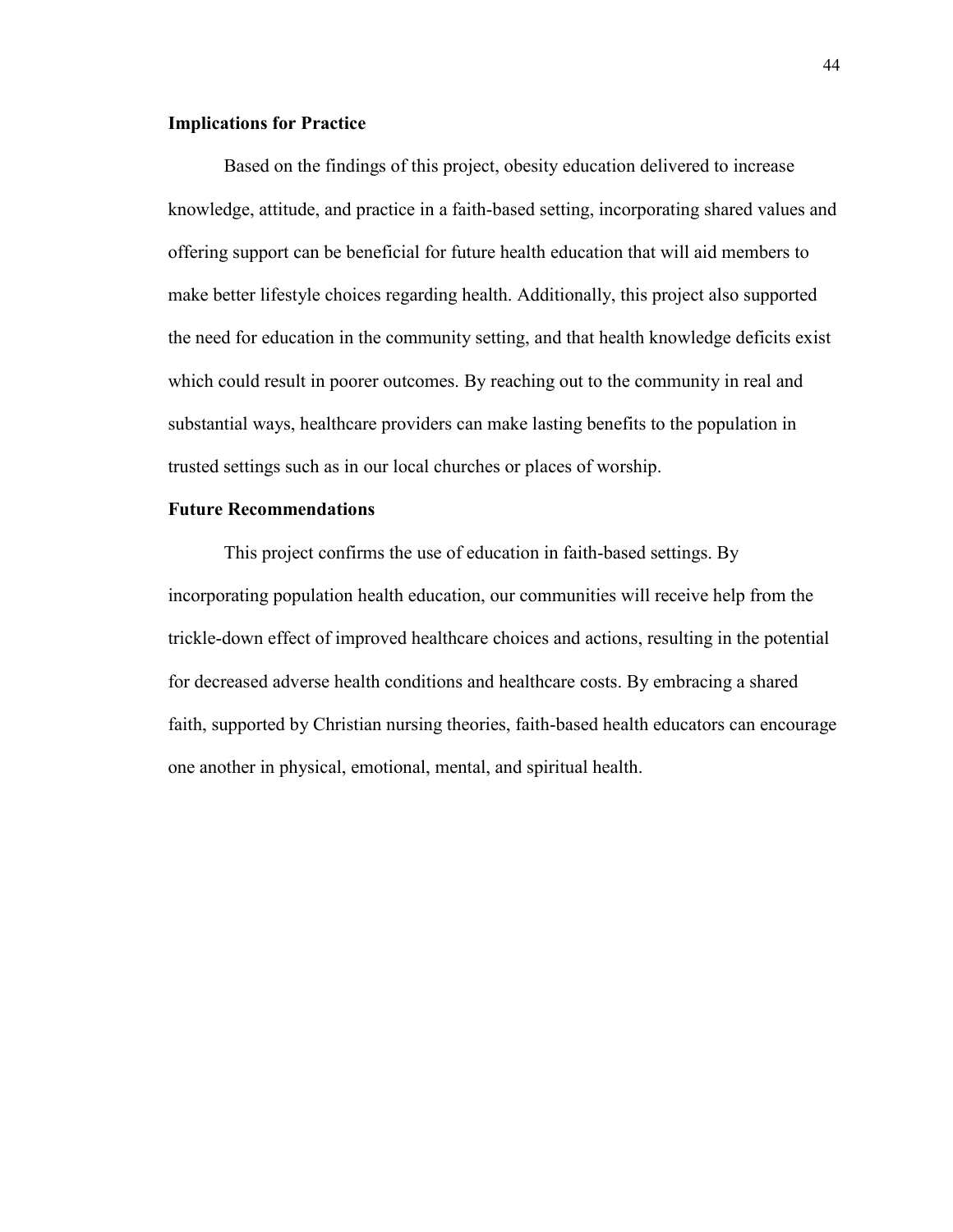#### **References**

- Anderson, C. M. (2004). The delivery of health care in faith-based organizations: Parish nurses as promoters of health. *Health Communication*, *16*(1), 117–128. [https://doi.org/ 10.1207/s15327027hc1601\\_8](https://doi.org/%2010.1207/s15327027hc1601_8)
- Apovian, C. M. (2016). Obesity: Definition, comorbidities, causes, and burden. *The American Journal of Managed Care, 22*(7). [https://www.ajmc.com/view/obesity](https://www.ajmc.com/view/obesity-definition-comorbidities-causes-burden)[definition-comorbidities-causes-burden](https://www.ajmc.com/view/obesity-definition-comorbidities-causes-burden)
- Carbone, S., Del Buono, M., Ozemek, C., & Lavie, C. J. (2019). Obesity, risk of diabetes and role of physical activity, exercise training, and cardiorespiratory fitness. *Progress in Cardiovascular Diseases*, *62*(4), 327–333. <https://doi.org/10.1016/j.pcad.2019.08.004>
- Cleary, J., & Webb, K. (2011). New strategies against comorbidities of obesity. *Clinical Advisor, 14(*9), 33–48. [https://ezproxy.gardner-](https://ezproxy.gardner-webb.edu/login?url=https://search.ebscohost.com/login.aspx?direct=true&db=ccm&AN=104703875&site=ehost-live)

[webb.edu/login?url=https://search.ebscohost.com/login.aspx?direct=true&db=cc](https://ezproxy.gardner-webb.edu/login?url=https://search.ebscohost.com/login.aspx?direct=true&db=ccm&AN=104703875&site=ehost-live)

[m&AN=104703875&site=ehost-live](https://ezproxy.gardner-webb.edu/login?url=https://search.ebscohost.com/login.aspx?direct=true&db=ccm&AN=104703875&site=ehost-live)

*County Health Rankings & Roadmaps*. (2020). County health rankings & roadmaps. [https://www.countyhealthrankings.org/app/north-](https://www.countyhealthrankings.org/app/north-carolina/2018/rankings/outcomes/overall)

[carolina/2018/rankings/outcomes/overall](https://www.countyhealthrankings.org/app/north-carolina/2018/rankings/outcomes/overall)

*County Health Rankings & Roadmaps*. (2020, June 21). County health rankings & roadmaps. [https://www.countyhealthrankings.org/app/north-](https://www.countyhealthrankings.org/app/north-carolina/2020/rankings/cleveland/county/outcomes/overall/snapshot)

[carolina/2020/rankings/cleveland/county/outcomes/overall/snapshot](https://www.countyhealthrankings.org/app/north-carolina/2020/rankings/cleveland/county/outcomes/overall/snapshot)

Dossey, B. M., Keegan, L., Barrere, C. C., & Blaszko Helming, M. A. (n.d.). *Holistic nursing: A handbook for practice* (7th ed.). Jones & Bartlett Learning.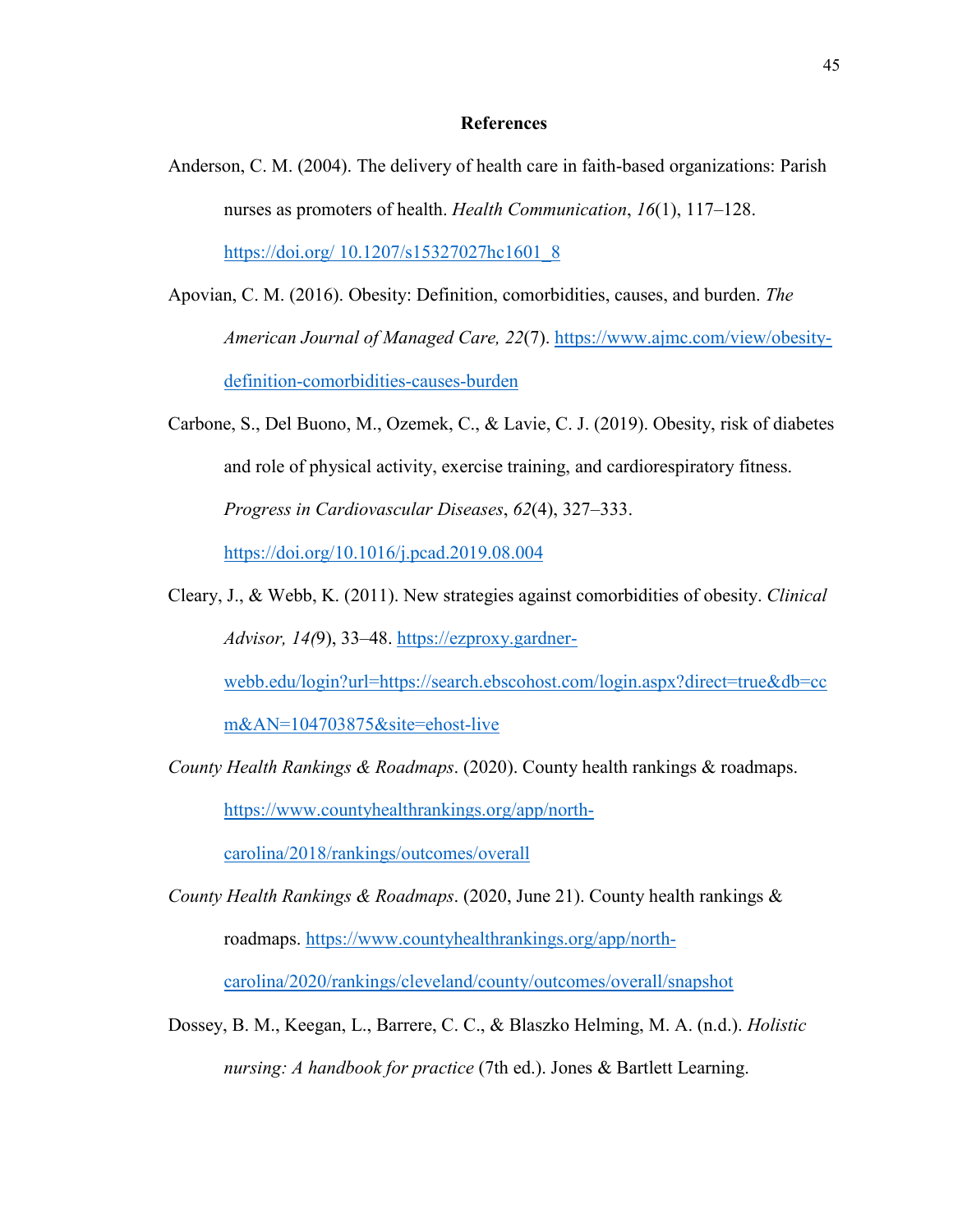- Gotwals, B. (2017). Self-efficacy and nutrition education: A study of the effect of an intervention with faith community nurses. *Journal of Religion and Health*, *57*(1), 333–348.<https://doi.org/10.1007/s10943-017-0465-2>
- Hemphill, T. A. (2018). Obesity in America: A market failure? *Business and Society Review*, *123*(4), 619–630.<https://doi.org/10.1111/basr.12157>
- Hruby, A., Manson, J. E., Qi, L., Malik, V. S., Rimm, E. B., Sun, Q., Willett, W. C., & Hu, F. B. (2016). Determinants and consequences of obesity. *American Journal of Public Health*, *106*(9), 1656–1662.<https://doi.org/10.2105/ajph.2016.303326>
- Kyrou, I., Randeva, H. S., Tsigos, C., Kaltsa, G., & Weicker, M. O. (n.d.). *Clinical problems caused by obesity - endotext - NCBI bookshelf*. National Center for Biotechnology Information Search database.

<https://www.ncbi.nlm.nih.gov/books/NBK278973/>

- Lundeen, E. A., Park, S., Pan, L., O'Toole, T., Matthews, K., & Blanck, H. M. (2018). Obesity prevalence among adults living in metropolitan and nonmetropolitan counties — United States, 2016. *MMWR. Morbidity and Mortality Weekly Report*, *67*(23), 653–658.<https://doi.org/10.15585/mmwr.mm6723a1>
- Malekshahi, F., Amraei, S., Goudarzi, F., & Ebrahimzadeh, F. (2020). Using an educational program based on health belief model to improve the preventive behaviors of nurses against cardiovascular diseases. *Journal of Education and Health Promotion*, 9(1), 100. [https://doi.org/10.4103/jehp.jehp\\_620\\_19](https://nam11.safelinks.protection.outlook.com/?url=https%3A%2F%2Fdoi.org%2F10.4103%2Fjehp.jehp_620_19&data=04%7C01%7Cmdavis26%40gardner-webb.edu%7Ca90ca0802a6447187baf08da081208e3%7Cb75d79c569584457972cfe8241c63355%7C0%7C0%7C637831170792912640%7CUnknown%7CTWFpbGZsb3d8eyJWIjoiMC4wLjAwMDAiLCJQIjoiV2luMzIiLCJBTiI6Ik1haWwiLCJXVCI6Mn0%3D%7C3000&sdata=dQlT7AbSgMPU4Z3nBn3srAeoA%2BW%2B9TJHW%2FqX2tvZS8A%3D&reserved=0)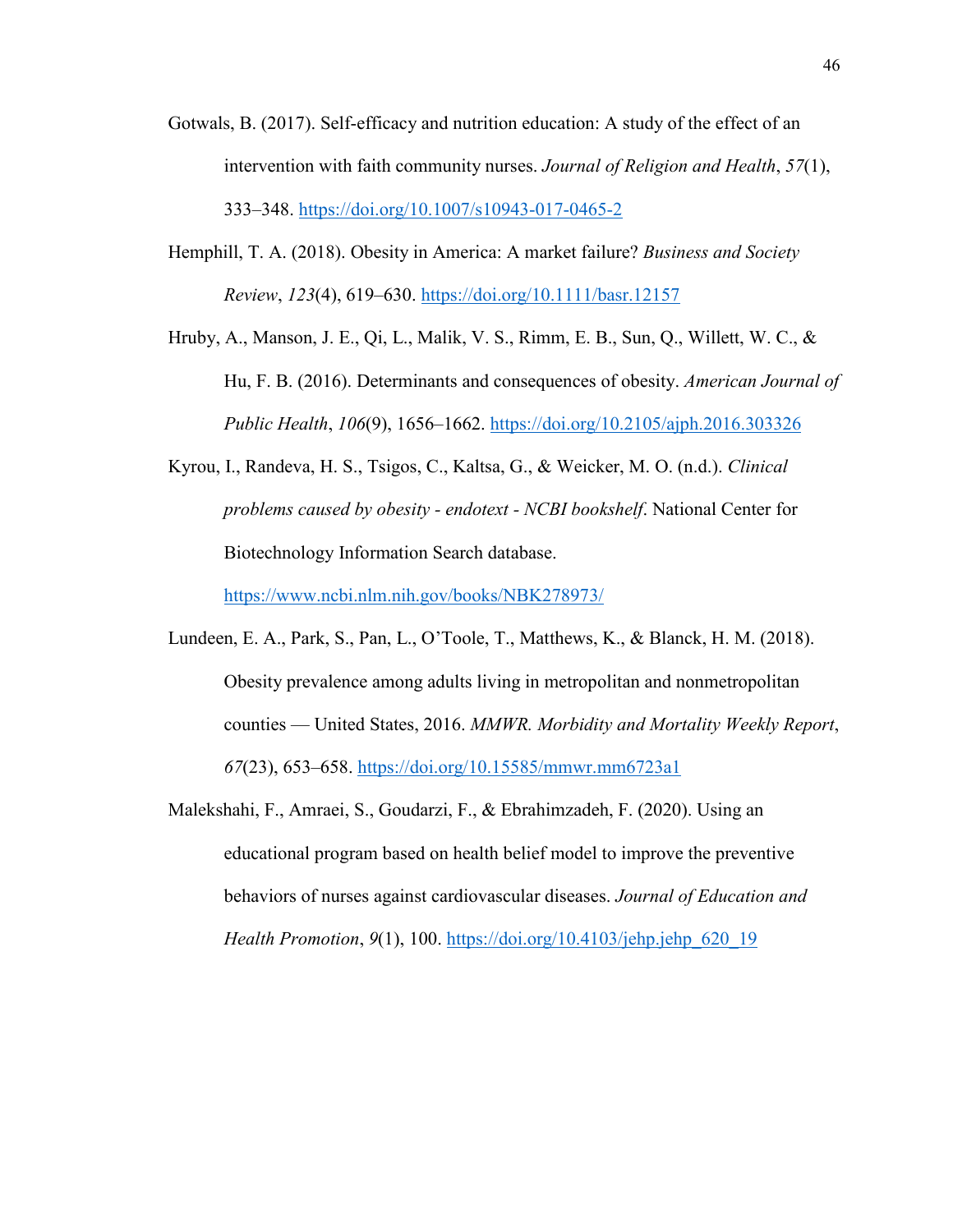- May, I., & George, N. (2021). Faith community nursing: Faith element enhances cardiovascular risk reduction program outcomes. *Journal of Christian Nursing*, *38*(1), 38–46.<https://doi.org/10.1097/cnj.0000000000000788>
- Moorman, S. (2015). Nursing from a Christian worldview: Being transformed to care. *Journal of Christian Nursing*, *32*(1), E1–E7. <https://doi.org/10.1097/cnj.0000000000000143>
- Newbanks, R., Rieg, L. S., & Schaefer, B. (2018). What is caring in nursing? *Journal of Christian Nursing*, *35*(3), 160–167.

<https://doi.org/10.1097/cnj.0000000000000441>

- *Obesity*. (n.d.). World Health Organization. Retrieved February 28, 2021, <https://www.who.int/health-topics/obesity>
- Ortega, F. B., Lavie, C. J., & Blair, S. N. (2016). Obesity and cardiovascular disease. *Circulation Research*, *118*(11).

<https://doi.org/10.1161/CIRCRESAHA.115.306883>

- Ranjan, P., Reethesh, S., Arora, C., Kaloiya, G., Vikram, N., Dwivedi, S., Jyotsna, V., & Soneja, M. (2019). Development and validation of a questionnaire assessing knowledge, attitude, and practices about obesity among obese individuals. *Indian Journal of Endocrinology and Metabolism*, *23*(1), 102. https://doi.org/10.4103/ijem.ijem $487$  18
- Rieg, L. S., Newbanks, R., & Sprunger, R. (2018). Caring from a Christian worldview. *Journal of Christian Nursing*, *35*(3), 168–173. <https://doi.org/10.1097/cnj.0000000000000474>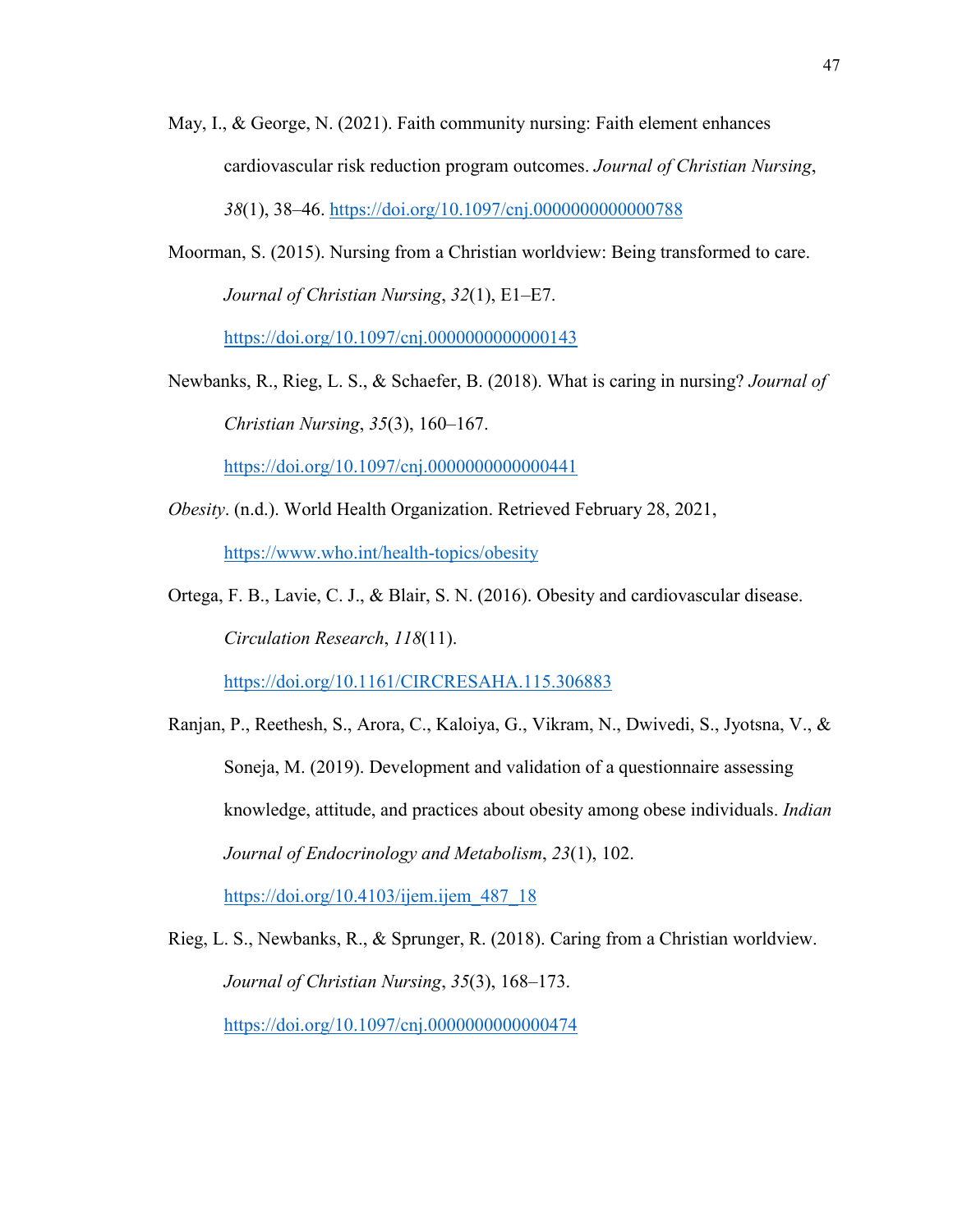- Rudisill, C., Charlton, J., Booth, H. P., & Gulliford, M. C. (2016). Are healthcare costs from obesity associated with body mass index, comorbidity, or depression? Cohort study using electronic health records. *Clinical Obesity*, *6*(3), 225–231. <https://doi.org/10.1111/cob.12144>
- Schaffer, M. A., Sandau, K., & Missal, B. (2017). Demystifying nursing theory. *Journal of Christian Nursing*, *34*(2), 102–107. <https://doi.org/10.1097/cnj.0000000000000375>

Shelly, J. A., & Miller, A. B. (2006). *Called to care: A Christian worldview for nursing* (2nd ed.). IVP Academic.

- Stratton, S. J. (2019). Quasi-experimental design (pre-test and post-test studies) in prehospital and disaster research. *Prehospital and Disaster Medicine*, *34*(6), 573– 574.<https://doi.org/10.1017/s1049023x19005053>
- Tagai, E., Scheirer, M., Santos, S. Z., Haider, M., Bowie, J., Slade, J., Whitehead, T. L., Wang, M., & Holt, C. L. (2017). Assessing capacity of faith-based organizations for health promotion activities. *Health Promotion Practice*, *19*(5), 714–723. <https://doi.org/10.1177/1524839917737510>
- The Gaston County Department of Health & Human Services in Collaboration with CaroMont Regional Medical Center. (2019, March). *Gaston County Community Health Assessment*.

*The Scofield study bible: King James version*. (2003). Oxford University Press.

Ward, Z. J., Bleich, S. N., Cradock, A. L., Barrett, J. L., Giles, C. M., Flax, C., Long, M. W., & Gortmaker, S. L. (2019). Projected U.S. state-level prevalence of adult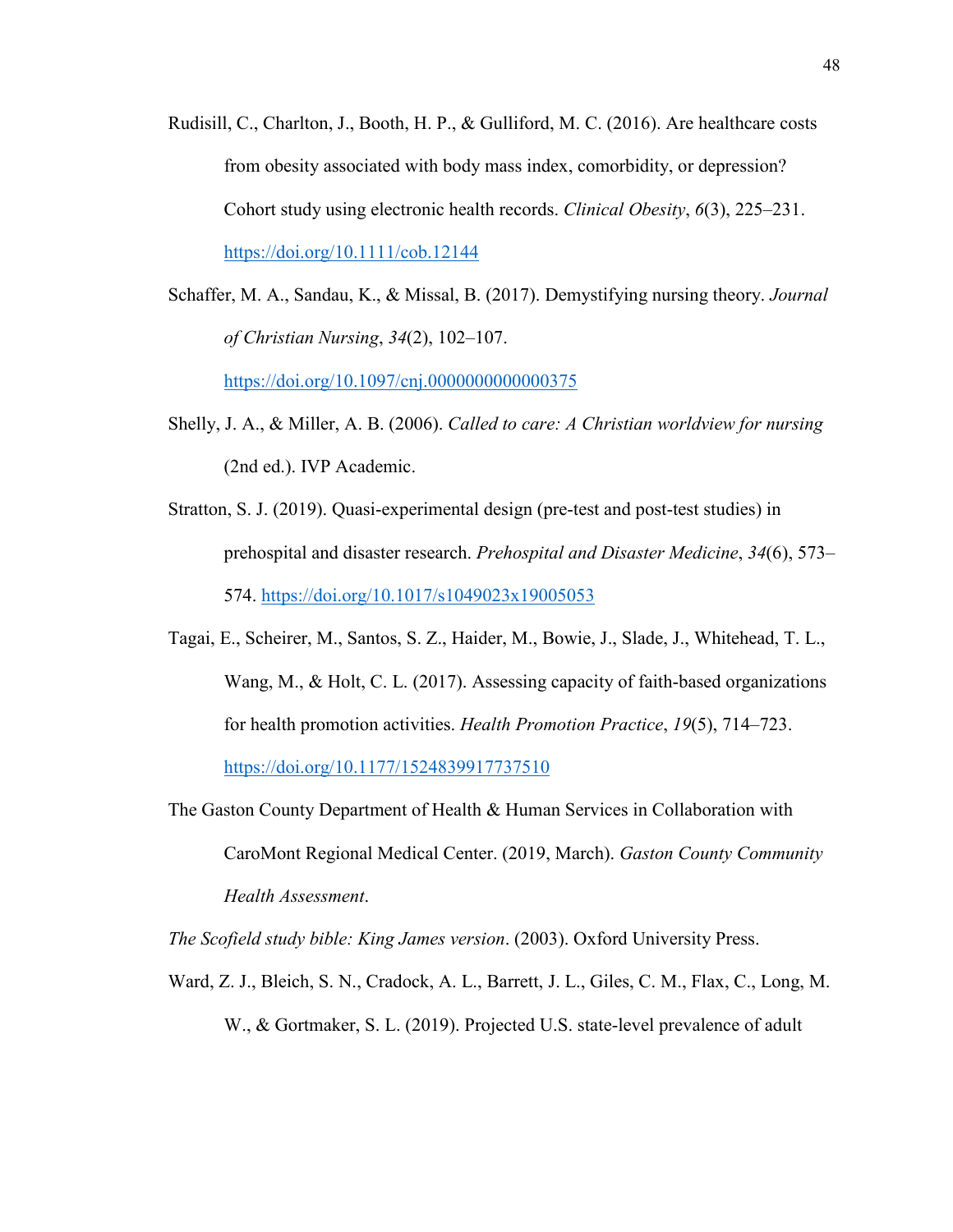obesity and severe obesity. *New England Journal of Medicine*, *381*(25), 2440– 2450.<https://doi.org/10.1056/nejmsa1909301>

- Watson, J. (2015). Jean Watson's theory of human caring. In Smith, M., & Parker, M. E. (Eds.), *Nursing theories in nursing practice, 4*, 321-329. Philadelphia, PA: F.A. Davis.
- White, A., & Jebb, S. A. (2018). British Nutrition Foundation Annual Lecture 2017 Diet, obesity and cardiovascular risk. *British Nutrition Foundation Nutrition Bulletin*.<https://doi.org/10.1111/nbu.12317>
- Zaccagnini, M., & Pechacek, J. M. (2019). *The doctor of nursing practice essentials: A new model for advanced practice nursing* (4th ed.). Jones & Bartlett Learning.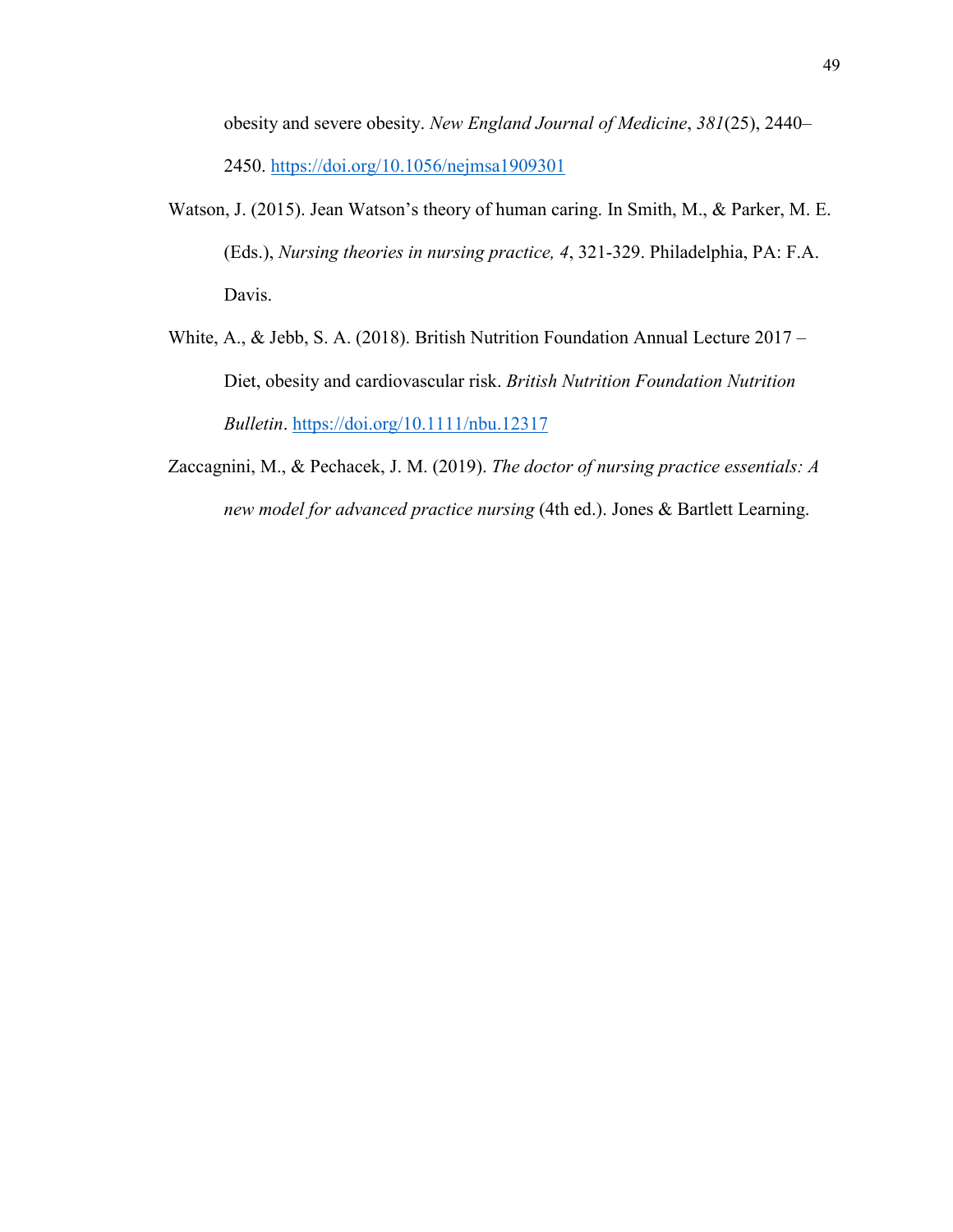## **Appendix A**

## **KAP Questionnaire**

|                                                                                                                                                                          | Definitely   | Probably       | Probably Not | Definitely Not | Don't Know |
|--------------------------------------------------------------------------------------------------------------------------------------------------------------------------|--------------|----------------|--------------|----------------|------------|
| 1. Obesity can be assessed by an<br>entity called BMI                                                                                                                    | $\mathbf{1}$ | 2              | 3            | $\overline{4}$ | 5          |
| 2. More fat over abdomen is<br>dangerous than overall increase in<br>the distribution of fat in terms of<br>causing increased cardiovascular<br>problems                 | 1            | $\overline{c}$ | 3            | $\overline{4}$ | 5          |
| 3. Obesity is associated with<br>heart diseases, such as heart<br>attack, increased blood pressure,<br>increased cholesterol levels, etc.                                | $\mathbf{1}$ | 2              | 3            | $\overline{4}$ | 5          |
| 4. Obesity is associated with<br>diabetes                                                                                                                                | $\mathbf{1}$ | $\mathfrak{2}$ | 3            | $\overline{4}$ | $\sqrt{5}$ |
| 5. Obesity is associated with<br>osteoarthritis (joint problems)                                                                                                         | $\mathbf{1}$ | $\sqrt{2}$     | 3            | $\overline{4}$ | 5          |
| 6. Fasting/Skipping meals is a<br>good way to lose weight                                                                                                                | $\mathbf{1}$ | 2              | 3            | $\overline{4}$ | 5          |
| 7. Excess sugar consumption in<br>the form of sweets, additional<br>sugars in coffee/tea/milk, etc., is<br>an important risk factor which<br>leads to overweight/obesity | 1            | $\overline{2}$ | 3            | $\overline{4}$ | 5          |
| 8. Frequent consumption of<br>sugar-sweetened beverages<br>(Pepsi/Coca-Cola/sweetened<br>juices, etc.) leads to weight gain                                              | $\mathbf{1}$ | $\mathfrak{2}$ | 3            | $\overline{4}$ | 5          |
| 9. Frequent fried food<br>consumption (samosa, fries,<br>wafers, etc.) leads to weight gain                                                                              | $\mathbf{1}$ | $\mathfrak{2}$ | 3            | $\overline{4}$ | 5          |
| 10. Excessive consumption of<br>refined foods<br>(breads/biscuits/etc.) leads to<br>weight gain                                                                          | 1            | 2              | 3            | $\overline{4}$ | 5          |
| 11. Constant stress is a risk factor<br>which leads to weight gain                                                                                                       | $\mathbf{1}$ | $\overline{2}$ | 3            | $\overline{4}$ | 5          |
| 12. Regular aerobic exercises,<br>such as running, jogging,<br>swimming, playing outdoor<br>sports, etc., is an important way<br>to lose weight                          | $\mathbf{1}$ | $\overline{c}$ | 3            | 4              | $\sqrt{5}$ |
| 13. Anti-obesity drugs are<br>preferred way of reducing weight                                                                                                           | $\mathbf{1}$ | $\overline{2}$ | 3            | $\overline{4}$ | 5          |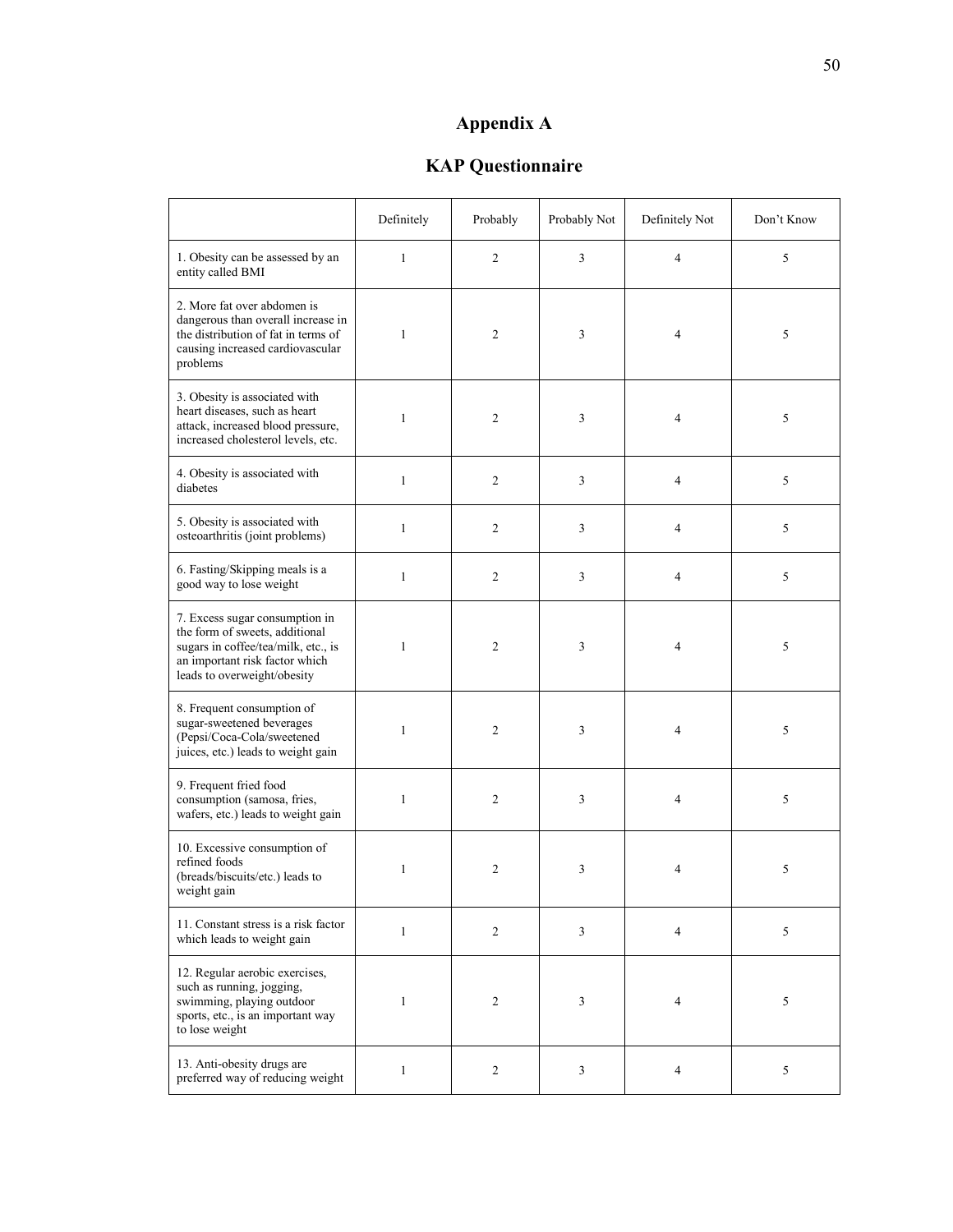| 14. Meal replacers/supplements<br>are a healthy way to lose weight                                                               | $\mathbf{1}$           | $\mathfrak{2}$    | 3                       | $\overline{4}$        | 5                       |
|----------------------------------------------------------------------------------------------------------------------------------|------------------------|-------------------|-------------------------|-----------------------|-------------------------|
| 15. I consider myself obese                                                                                                      | $\mathbf{1}$           | 2                 | 3                       | $\overline{4}$        | 5                       |
| 16 I consider my current weight<br>to be harmful to my health                                                                    | $\mathbf{1}$           | 2                 | 3                       | $\overline{4}$        | 5                       |
|                                                                                                                                  |                        |                   |                         |                       |                         |
|                                                                                                                                  | Always                 | Very Often        | Sometimes               | Rarely                | Never                   |
| 17. I am motivated to lose weight                                                                                                | 1                      | 2                 | 3                       | $\overline{4}$        | 5                       |
| 18. I find it difficult to keep my<br>weight steady                                                                              | $\mathbf{1}$           | 2                 | 3                       | $\overline{4}$        | 5                       |
|                                                                                                                                  |                        |                   |                         |                       |                         |
|                                                                                                                                  | Definitely             | Probably          | Probably Not            | Definitely Not        | Don't Know              |
| 19. I consider a regular breakfast<br>intake to be part of a healthy<br>lifestyle                                                | $\mathbf{1}$           | 2                 | 3                       | 4                     | 5                       |
| 20. I consider small and frequent<br>meals help in weight reduction                                                              | $\mathbf{1}$           | 2                 | 3                       | $\overline{4}$        | 5                       |
|                                                                                                                                  |                        |                   |                         |                       |                         |
|                                                                                                                                  | Extremely<br>Confident | Very<br>Confident | Moderately<br>Confident | Slightly<br>Confident | Not at all<br>Confident |
| 21. I am confident that I would<br>reduce sugars/sweets in my diet                                                               | $\mathbf{1}$           | 2                 | 3                       | $\overline{4}$        | 5                       |
| 22. I am confident that I would<br>avoid fried foods                                                                             | $\mathbf{1}$           | 2                 | 3                       | $\overline{4}$        | 5                       |
| 23. I am confident that I would<br>prefer salads/low calorie snacks<br>instead of sweets/fried<br>foods/refined foods in my diet | $\mathbf{1}$           | $\overline{2}$    | 3                       | $\overline{4}$        | 5                       |
|                                                                                                                                  |                        |                   |                         |                       |                         |
|                                                                                                                                  | Very Satisfied         | Satisfied         | Neither                 | Dissatisfied          | Very dissatisfied       |
| 24. I am satisfied with my current<br>physical activity                                                                          | $\mathbf{1}$           | 2                 | 3                       | 4                     | 5                       |
|                                                                                                                                  |                        |                   |                         |                       |                         |
|                                                                                                                                  | Extremely<br>Confident | Very<br>Confident | Moderately<br>Confident | Slightly<br>Confident | Not at all<br>confident |
| 25. I am confident that I would<br>do physical activities such as<br>jogging, bicycling, swimming,                               | $\mathbf{1}$           | 2                 | 3                       | $\overline{4}$        | 5                       |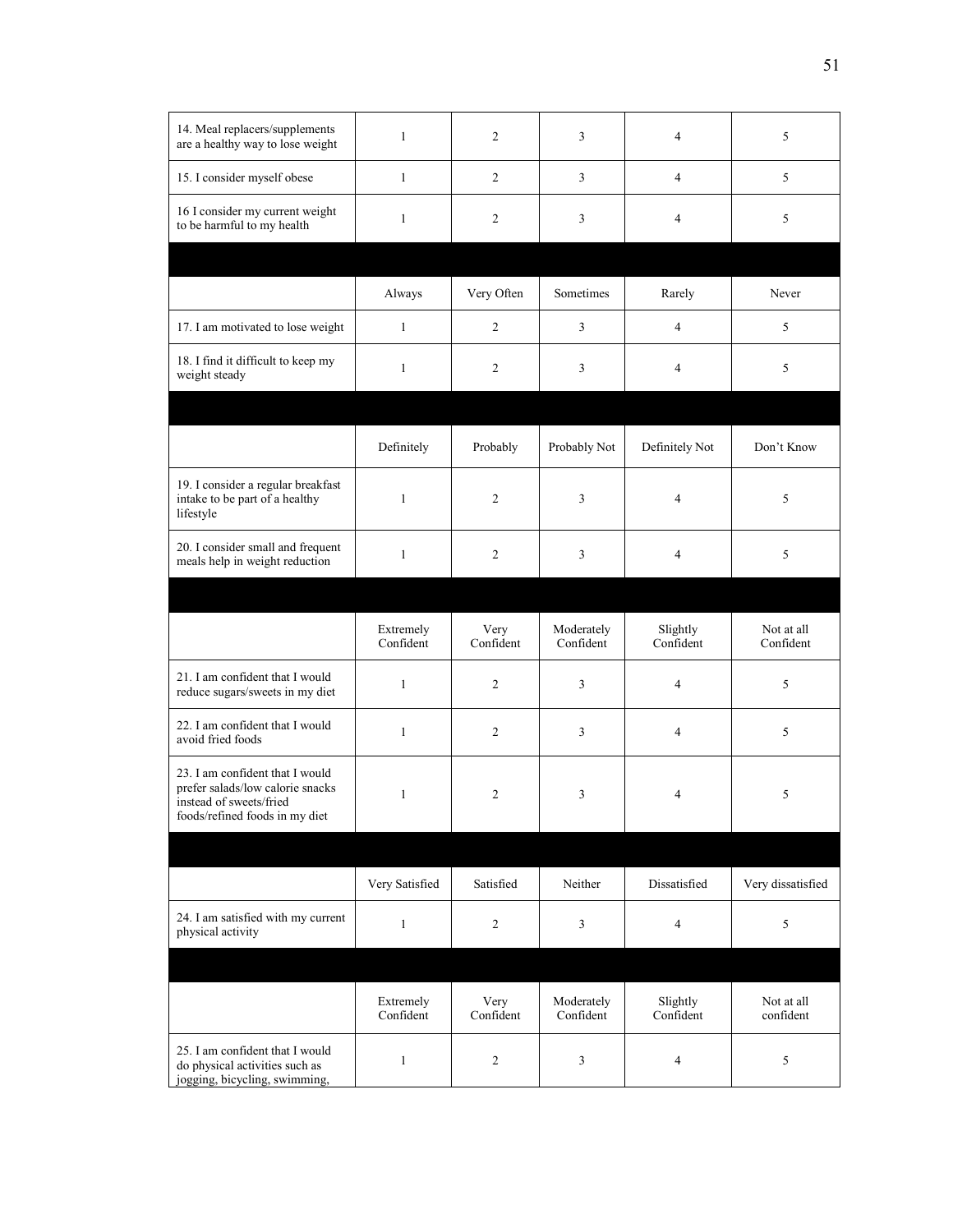| competitive sports. Or any other<br>activity that makes me healthy                               |                      |                     |                     |                |                 |
|--------------------------------------------------------------------------------------------------|----------------------|---------------------|---------------------|----------------|-----------------|
| 26. I am confident that I would<br>engage in some sort of household<br>activities when I am free | $\mathbf{1}$         | 2                   | 3                   | $\overline{4}$ | 5               |
| 27. I am confident that I would<br>use stairs instead of lift                                    | $\mathbf{1}$         | 2                   | 3                   | $\overline{4}$ | 5               |
| 28. I am confident that I would<br>go to nearby places to walk                                   | $\mathbf{1}$         | 2                   | 3                   | $\overline{4}$ | 5               |
|                                                                                                  |                      |                     |                     |                |                 |
|                                                                                                  | Always               | Very Often          | Sometimes           | Rarely         | Never           |
| 29. I feel sad/depressed<br>considering that I am<br>obese/overweight                            | $\mathbf{1}$         | 2                   | 3                   | $\overline{4}$ | 5               |
| 30. I add additional sugars in my<br>coffee and tea                                              | $\mathbf{1}$         | $\overline{2}$      | 3                   | $\overline{4}$ | 5               |
| 31. I take a sweet dish after meals                                                              | $\mathbf{1}$         | $\overline{2}$      | 3                   | $\overline{4}$ | 5               |
| 32. I use helpers for my<br>household activities                                                 | $\mathbf{1}$         | 2                   | 3                   | $\overline{4}$ | 5               |
|                                                                                                  |                      |                     |                     |                |                 |
|                                                                                                  |                      |                     |                     |                |                 |
|                                                                                                  | All the time         | Most Often          | Some of the<br>time | Seldom         | Never           |
| 33. I eat in response to stress                                                                  | $\mathbf{1}$         | $\overline{2}$      | 3                   | $\overline{4}$ | $\sqrt{5}$      |
|                                                                                                  |                      |                     |                     |                |                 |
|                                                                                                  | Never                | Rarely              | $1-2$ /week         | $2-3$ /week    | $>3$ /week      |
| 34. I drink sugar sweetened<br>beverages                                                         | $\mathbf{1}$         | $\overline{2}$      | 3                   | $\overline{4}$ | 5               |
| 35. I consume fried foods                                                                        | $\,1$                | $\sqrt{2}$          | 3                   | $\overline{4}$ | $\sqrt{5}$      |
|                                                                                                  |                      |                     |                     |                |                 |
|                                                                                                  | All 7 days a<br>week | 5-6 times a<br>week | 3-4 times a<br>week | Once a week    | Never           |
| 36. How often do you take three<br>major meals and two minor meals<br>in a week                  | $\mathbf{1}$         | $\sqrt{2}$          | 3                   | $\overline{4}$ | $\sqrt{5}$      |
|                                                                                                  |                      |                     |                     |                |                 |
|                                                                                                  | $\boldsymbol{0}$     | $\mathbf{1}$        | $\overline{c}$      | $\mathfrak{Z}$ | More than $> 3$ |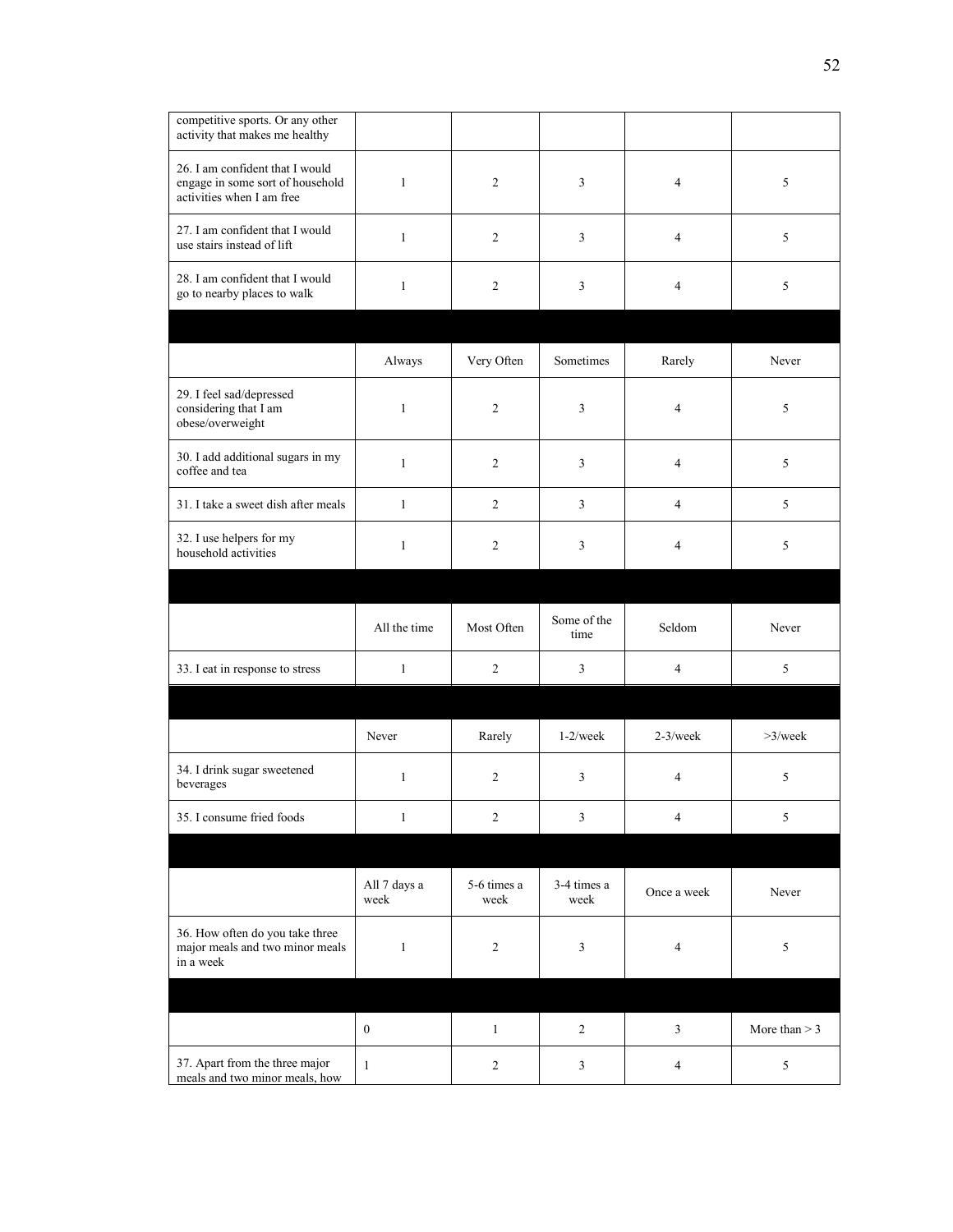| many snacks do you usually<br>consume in a day?            |                                                                                                                                                                 |                     |                                              |                                                                                                      |                                                                                                                |
|------------------------------------------------------------|-----------------------------------------------------------------------------------------------------------------------------------------------------------------|---------------------|----------------------------------------------|------------------------------------------------------------------------------------------------------|----------------------------------------------------------------------------------------------------------------|
|                                                            |                                                                                                                                                                 |                     |                                              |                                                                                                      |                                                                                                                |
|                                                            | More than once<br>a day                                                                                                                                         | 4-6 times a<br>week | 1-3 times a<br>week                          | Once in 15 days                                                                                      | Never                                                                                                          |
| 38. I include fruits/salads in my<br>diet                  | $\mathbf{1}$                                                                                                                                                    | $\overline{2}$      | 3                                            | $\overline{4}$                                                                                       | 5                                                                                                              |
|                                                            |                                                                                                                                                                 |                     |                                              |                                                                                                      |                                                                                                                |
|                                                            | Everyday                                                                                                                                                        | 4-6 times a<br>week | 1-3 times a<br>week                          | Once a month                                                                                         | Never                                                                                                          |
| 39. How frequently do you<br>exercise?                     | $\mathbf{1}$                                                                                                                                                    | 2                   | 3                                            | $\overline{4}$                                                                                       | 5                                                                                                              |
|                                                            |                                                                                                                                                                 |                     |                                              |                                                                                                      |                                                                                                                |
|                                                            | Not at all                                                                                                                                                      | $<15$ mins          | $15-30$ mins                                 | $30-60$ mins                                                                                         | $>60$ mins                                                                                                     |
| 40. How long do you exercise in<br>a day?                  |                                                                                                                                                                 |                     |                                              |                                                                                                      |                                                                                                                |
|                                                            | Always                                                                                                                                                          | Very Often          | Sometimes                                    | Rarely                                                                                               | Never                                                                                                          |
| 41. I consult my doctor/dietitian<br>for weight reduction  | $\mathbf{1}$                                                                                                                                                    | $\overline{c}$      | 3                                            | $\overline{4}$                                                                                       | 5                                                                                                              |
|                                                            |                                                                                                                                                                 |                     |                                              |                                                                                                      |                                                                                                                |
|                                                            | I currently<br>In the last 6<br>exercise<br>months I have<br>regularly and<br>started<br>have done so<br>exercising<br>for more than<br>regularly<br>six months |                     | I currently<br>exercise but<br>not regularly | I currently do not<br>exercise but<br>intend to start<br>regular exercise<br>in the next 6<br>months | I currently do not<br>exercise, and I do<br>not intend to start<br>regular exercise<br>in the next 6<br>months |
| 42. Which of the following<br>statements best apply to you | $\mathbf{1}$                                                                                                                                                    | 2                   | 3                                            | 4                                                                                                    | 5                                                                                                              |

Score key: Questionnaire for assessment of knowledge, attitude, and practice of obese individuals about obesity. Scores range from 1 to 5 Each question has five options (a, b, c, d, e)

For questions 6, 13, 14, 18, 24, 29, 30, 31, 33, 40 a=1 b=2 c=3 d=4 e=5 For questions 1, 2 ,3, 4, 5 ,7 ,8 ,9, 10, 11 ,12, 15, 16, 17 ,19, 20 ,21, 22 ,23 ,25 ,26, 27, 2 8, 32, 34, 35 ,36 ,37, 38 ,39 ,41 ,42  $a=5$  b=4 c=3 d=2 e=1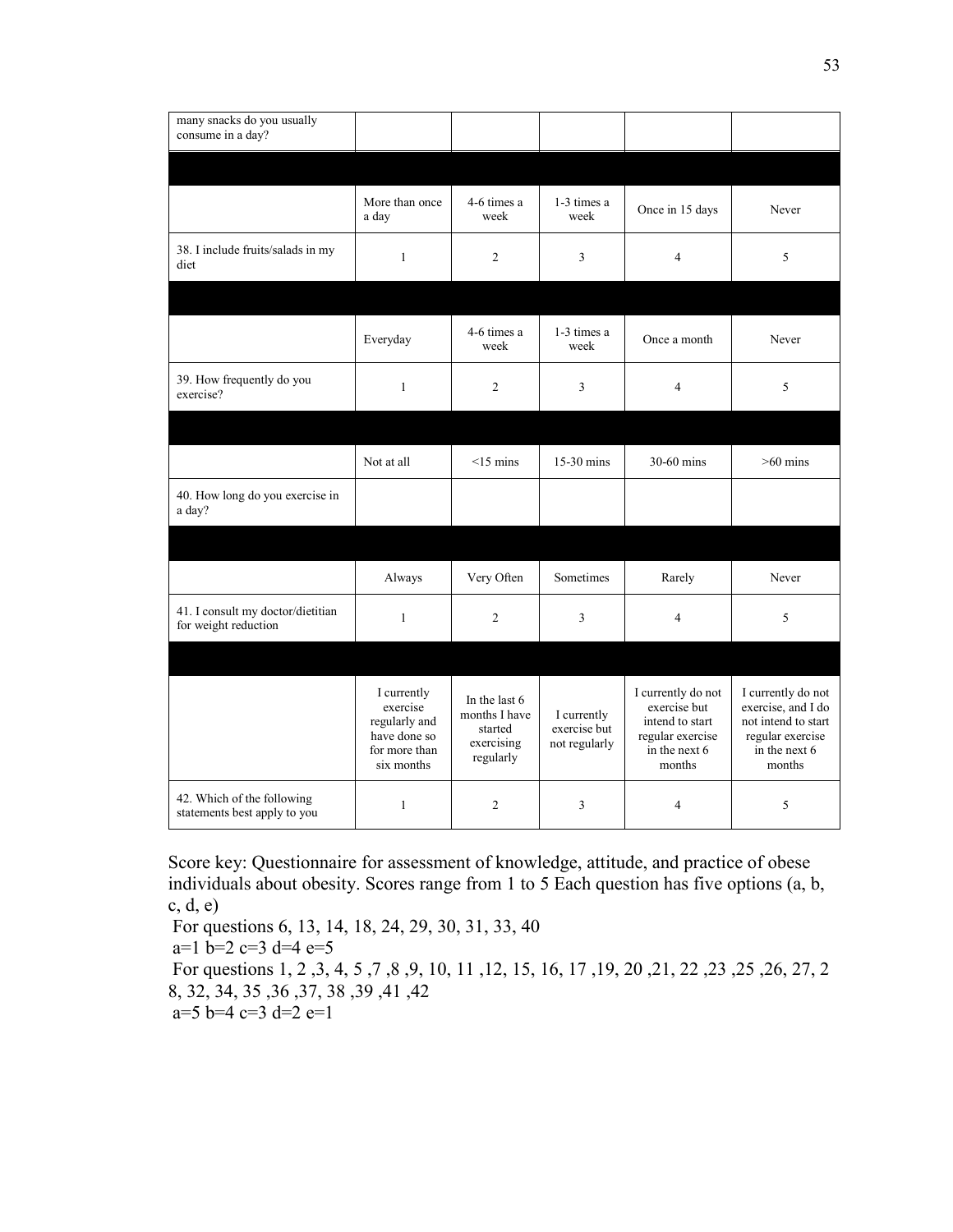## **Appendix B**

### **Gantt Chart**

## **Gantt Chart – Project Timeline**

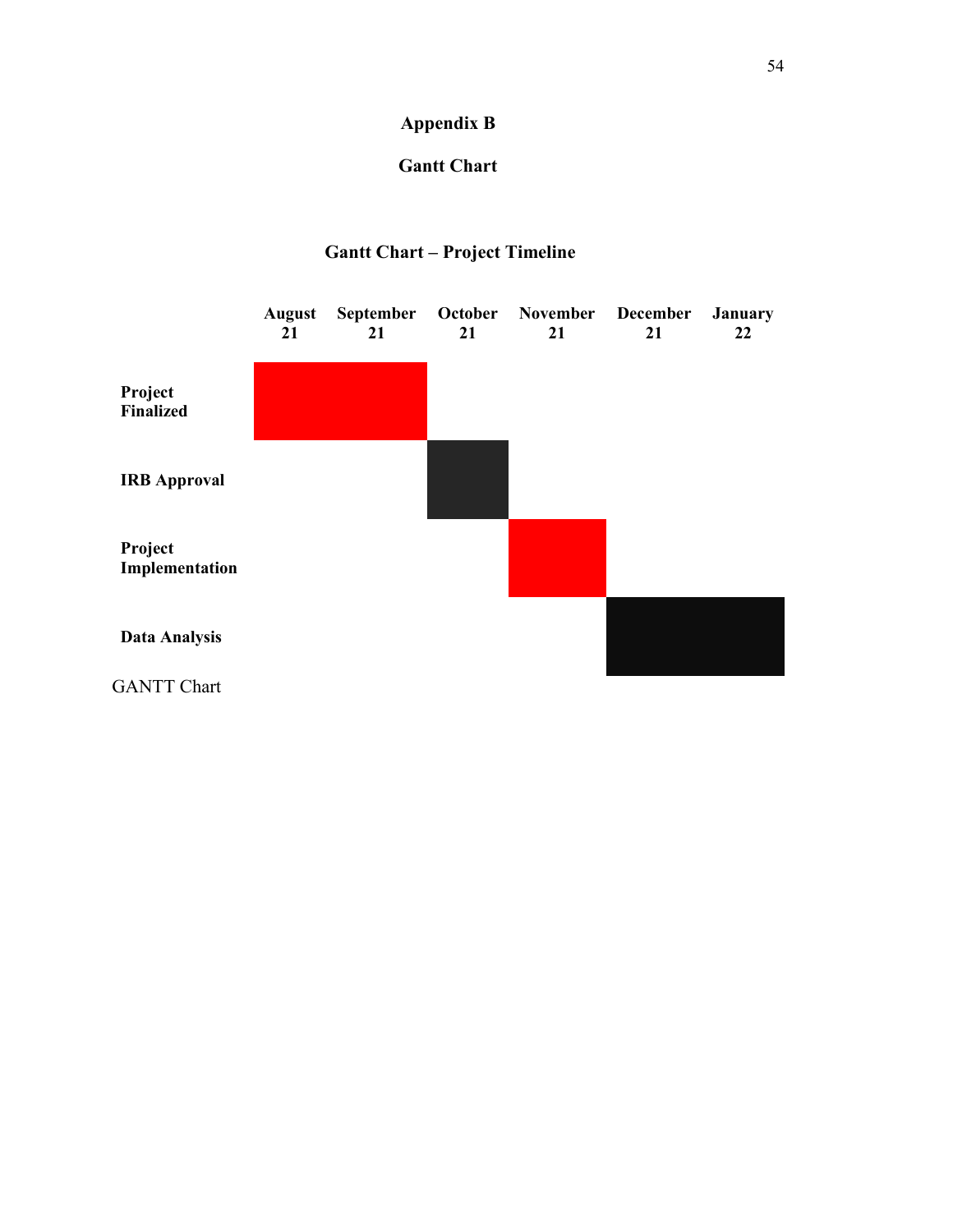### **Appendix C**

#### **Work Breakdown Structure**



# The Work Breakdown Structure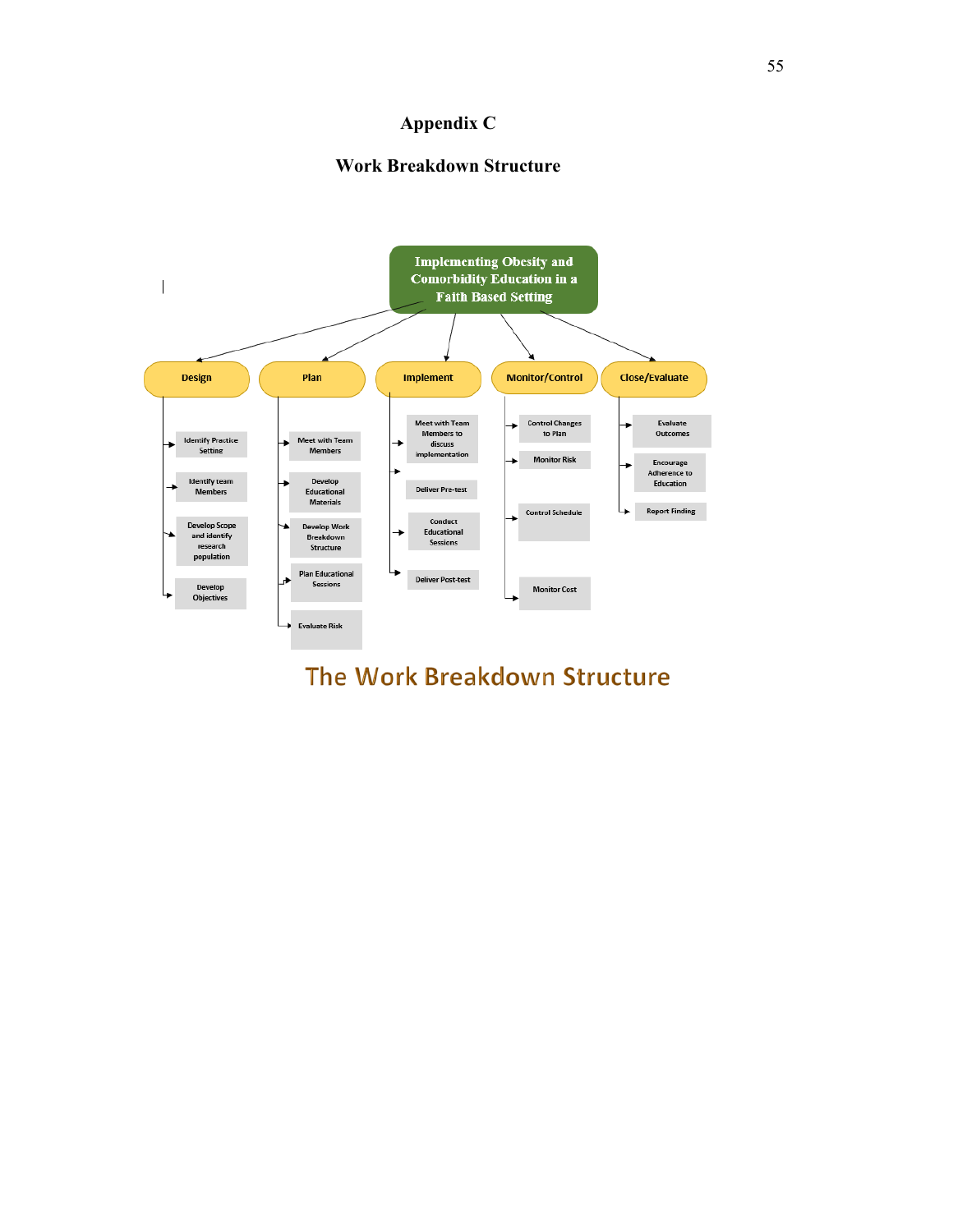## **Appendix D**

## **Budget**

| <b>Cost Category</b>     | <b>Resources</b>                    | <b>Total Cost</b> |
|--------------------------|-------------------------------------|-------------------|
| <b>Direct Cost</b>       | <b>Travel Cost</b>                  | \$61.00           |
|                          | Materials                           | \$200.00          |
| <b>Total Direct Cost</b> |                                     | \$261.00          |
|                          |                                     |                   |
| <b>Indirect Cost</b>     | <b>Power for Education Sessions</b> | \$8.80            |
|                          |                                     |                   |
|                          |                                     |                   |